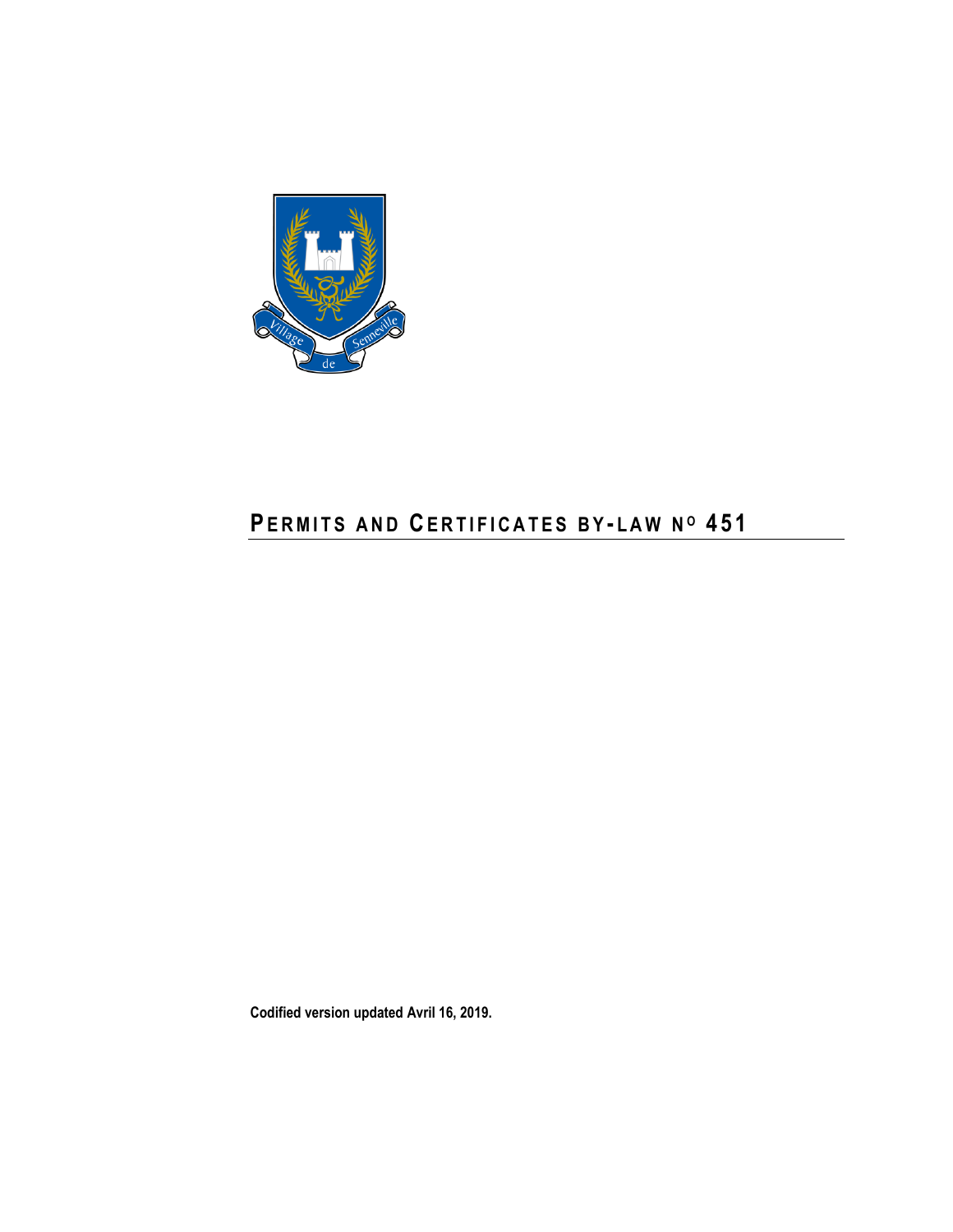## PROVINCE OF QUEBEC VILLAGE OF SENNEVILLE

BY-LAW Nº 451

## PERMITS AND CERTIFICATES BY-LAW

NOTICE OF MOTION: MAY 26, 2014 ADOPTION: JULY 21, 2014 COMING INTO FORCE: NOVEMBER 10, 2014

| <b>By-law modifications</b> |                      |  |  |  |
|-----------------------------|----------------------|--|--|--|
| By-law number               | Coming into force    |  |  |  |
| $451 - 1$                   | JULY 2, 2015         |  |  |  |
| 451-2                       | MAY 4, 2016          |  |  |  |
| 451-3                       | <b>MARCH 7, 2019</b> |  |  |  |
|                             |                      |  |  |  |
|                             |                      |  |  |  |
|                             |                      |  |  |  |
|                             |                      |  |  |  |
|                             |                      |  |  |  |
|                             |                      |  |  |  |
|                             |                      |  |  |  |

# **THE MUNICIPAL COUNCIL DECREES THE FOLLOWING:**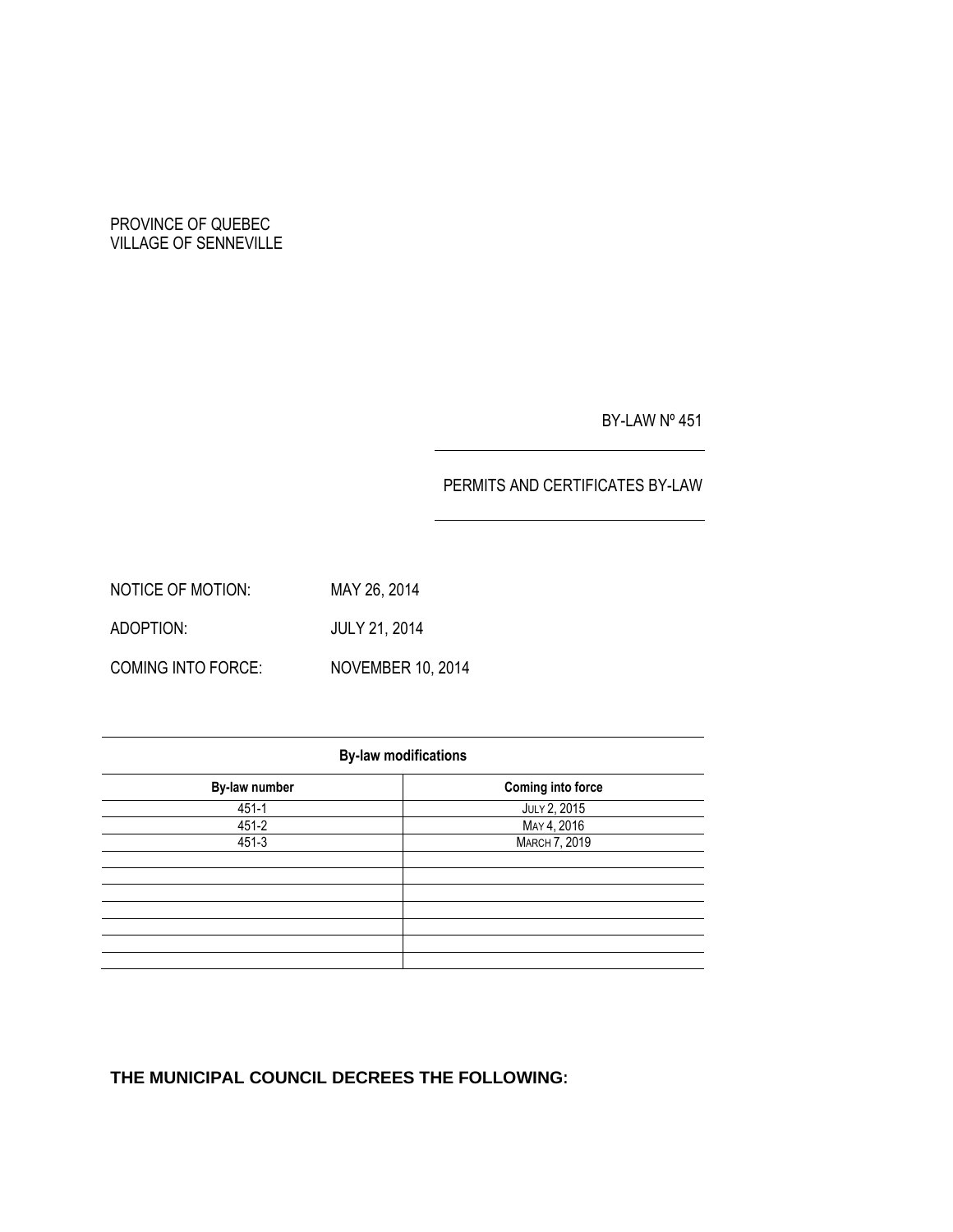

# **PE R M I T S A N D CE R T I F I C A T E S B Y - L A W N <sup>O</sup> 4 5 1**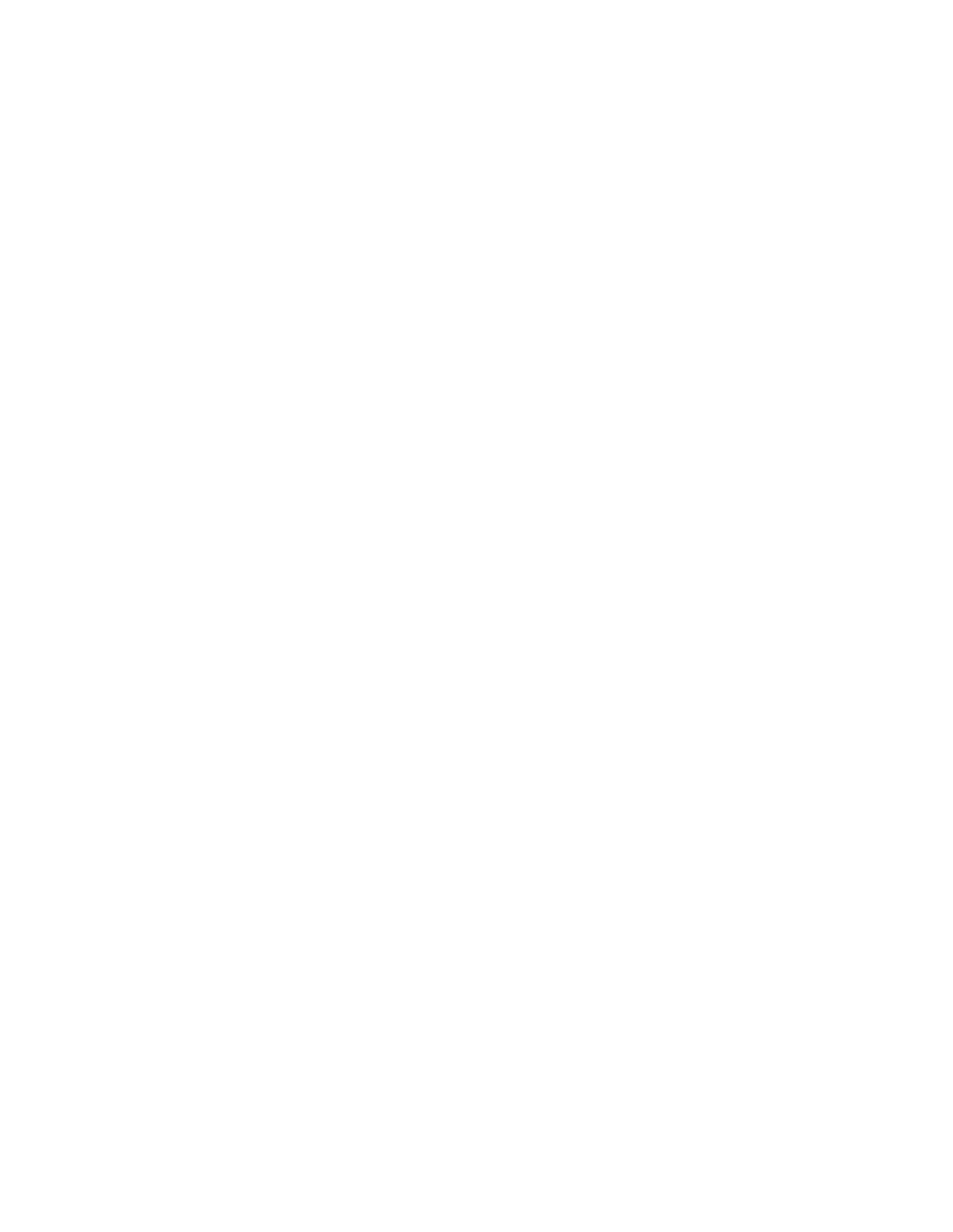## **TABLE OF CONTENTS**

| Division 1.1:                                                        |                                                           |    |
|----------------------------------------------------------------------|-----------------------------------------------------------|----|
| 1.1.1<br>1.1.2<br>1.1.3<br>1.1.4<br>1.1.5                            |                                                           |    |
| Division 1.2:                                                        |                                                           |    |
| 1.2.1<br>1.2.2<br>1.2.3<br>1.2.4                                     |                                                           |    |
| Division 1.3:                                                        |                                                           |    |
| 1.3.1<br>1.3.2<br>1.3.3                                              |                                                           |    |
|                                                                      |                                                           |    |
| Division 2.1                                                         |                                                           |    |
| 2.1.1<br>2.1.2<br>2.1.3<br>2.1.4<br>2.1.5<br>2.1.6<br>2.1.7<br>2.1.8 |                                                           |    |
| Division 2.2:                                                        |                                                           |    |
| 2.2.1<br>2.2.2                                                       |                                                           |    |
|                                                                      | <b>CHAPTER 3: Provisions Relating to Building Permits</b> | 37 |
| Division 3.1                                                         |                                                           |    |
| 3.1.1                                                                |                                                           |    |
| Division 3.2:                                                        |                                                           |    |
|                                                                      |                                                           |    |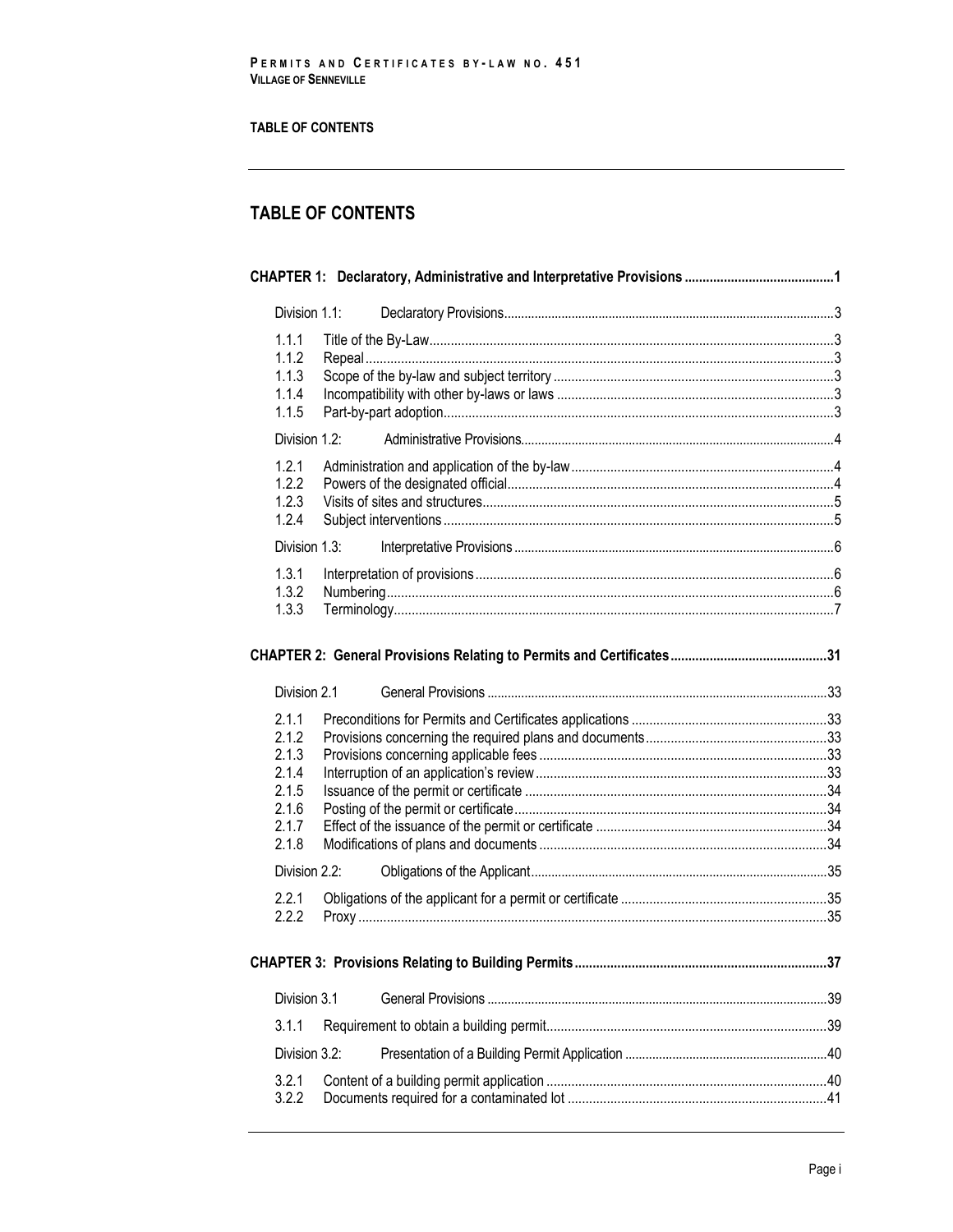|       | 3.2.3<br>3.2.4<br>3.2.5 |  |                                                                          |  |  |
|-------|-------------------------|--|--------------------------------------------------------------------------|--|--|
|       | Division 3.3:           |  |                                                                          |  |  |
|       | 3.3.1<br>3.3.2          |  |                                                                          |  |  |
|       | Division 3.4:           |  |                                                                          |  |  |
| 3.4.1 |                         |  |                                                                          |  |  |
|       | 3.4.2                   |  |                                                                          |  |  |
|       | 3.4.3                   |  |                                                                          |  |  |
|       |                         |  |                                                                          |  |  |
|       | Division 4.1:           |  |                                                                          |  |  |
|       | 4.1.1                   |  |                                                                          |  |  |
|       | 4.1.2                   |  |                                                                          |  |  |
|       | Division 4.2:           |  |                                                                          |  |  |
|       | 4.2.1                   |  |                                                                          |  |  |
|       | 4.2.2<br>4.2.3          |  |                                                                          |  |  |
|       | 4.2.4                   |  | Documents required for a cadastral operation in an agricultural zone  51 |  |  |
|       | 4.2.5                   |  |                                                                          |  |  |
|       | Division 4.3:           |  |                                                                          |  |  |
|       | 4.3.1                   |  |                                                                          |  |  |
|       | Division 4.4:           |  |                                                                          |  |  |
|       | 4.4.1<br>4.4.2          |  |                                                                          |  |  |
|       |                         |  |                                                                          |  |  |
|       | Division 5.1:           |  |                                                                          |  |  |
|       | 5.1.1<br>Division 5.2:  |  |                                                                          |  |  |
|       |                         |  | Presentation of an Application for a Certificate of Authorization 59     |  |  |
|       | 5.2.1                   |  |                                                                          |  |  |
|       | 5.2.2                   |  |                                                                          |  |  |
|       | 5.2.3<br>5.2.4          |  |                                                                          |  |  |
|       | 5.2.5                   |  |                                                                          |  |  |
|       | 5.2.6                   |  |                                                                          |  |  |
|       | 5.2.7<br>5.2.8          |  |                                                                          |  |  |
|       | 5.2.9                   |  |                                                                          |  |  |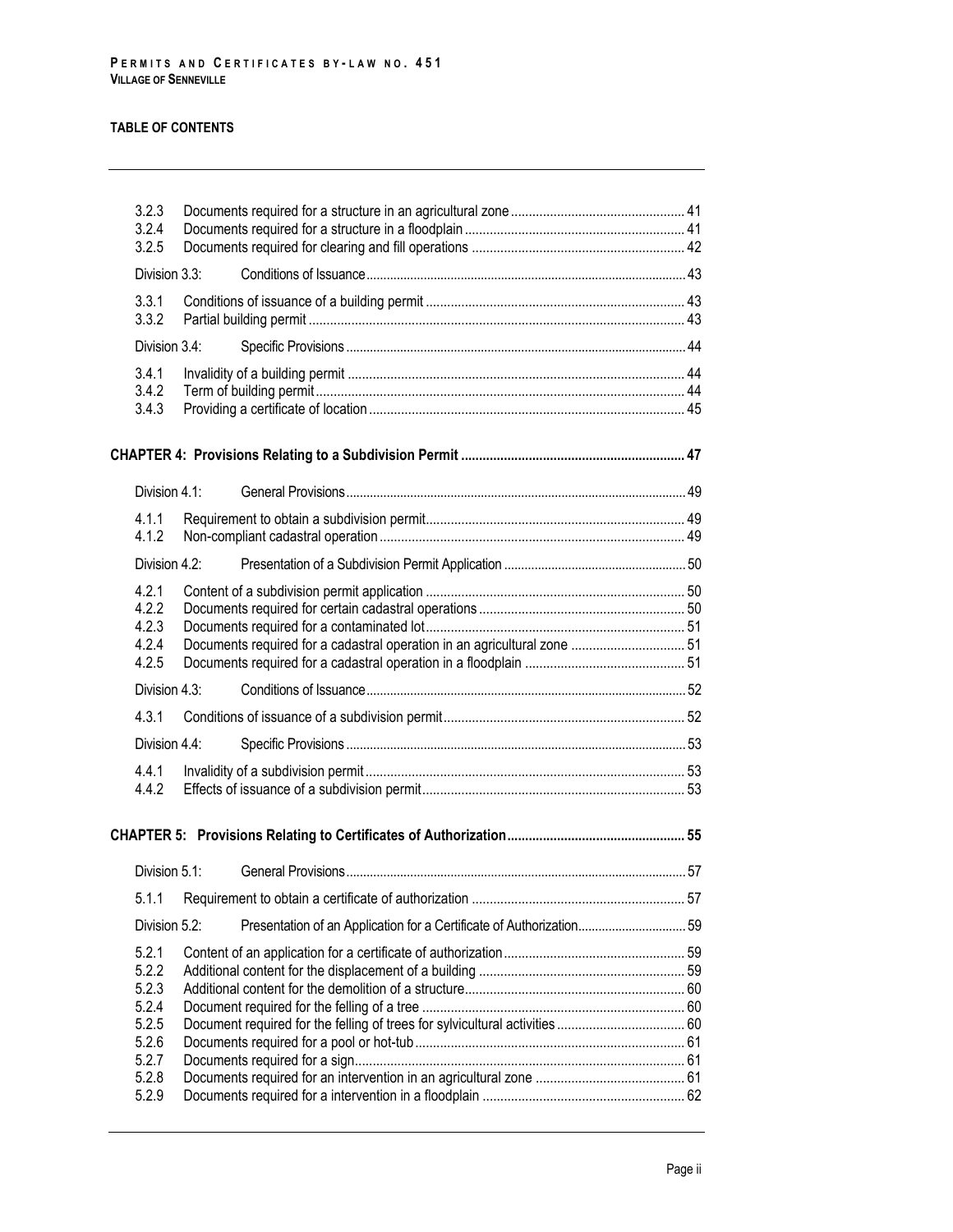| 5.2.10<br>5.2.11                                                                                         |  | Documents required for a standalone waste water treatment system 63                                  |  |  |
|----------------------------------------------------------------------------------------------------------|--|------------------------------------------------------------------------------------------------------|--|--|
| Division 5.3:                                                                                            |  |                                                                                                      |  |  |
| 5.3.1                                                                                                    |  |                                                                                                      |  |  |
| Division 5.4:                                                                                            |  |                                                                                                      |  |  |
| 5.4.1                                                                                                    |  |                                                                                                      |  |  |
| 5.4.2                                                                                                    |  |                                                                                                      |  |  |
|                                                                                                          |  |                                                                                                      |  |  |
| Division 6.1:                                                                                            |  |                                                                                                      |  |  |
| 6.1.1                                                                                                    |  |                                                                                                      |  |  |
| 6.1.2                                                                                                    |  |                                                                                                      |  |  |
| Division 6.2:                                                                                            |  |                                                                                                      |  |  |
| 6.2.1                                                                                                    |  |                                                                                                      |  |  |
| 6.2.2<br>6.2.3                                                                                           |  |                                                                                                      |  |  |
| Division 6.3:                                                                                            |  |                                                                                                      |  |  |
| 6.3.1                                                                                                    |  |                                                                                                      |  |  |
| Division 6.4:                                                                                            |  |                                                                                                      |  |  |
| 6.4.1                                                                                                    |  |                                                                                                      |  |  |
| 6.4.2                                                                                                    |  |                                                                                                      |  |  |
|                                                                                                          |  |                                                                                                      |  |  |
| Division 7.1:                                                                                            |  |                                                                                                      |  |  |
| 7.1.1                                                                                                    |  |                                                                                                      |  |  |
| 7.1.2                                                                                                    |  |                                                                                                      |  |  |
| 7.1.3<br>7.1.4                                                                                           |  | .000.com/index.pdf/index.pdf/index.pdf/index.pdf/index.pdf/index.pdf/index.pdf/index.pdf/index.pdf/i |  |  |
| Division 7.2:                                                                                            |  |                                                                                                      |  |  |
| 7.2.1                                                                                                    |  |                                                                                                      |  |  |
|                                                                                                          |  |                                                                                                      |  |  |
|                                                                                                          |  |                                                                                                      |  |  |
| Division 8.1:                                                                                            |  |                                                                                                      |  |  |
| 8.1.1                                                                                                    |  |                                                                                                      |  |  |
| 8.1.2<br>8.1.3<br>Infractions and penalties: provisions specific to the standalone waste water treatment |  |                                                                                                      |  |  |
|                                                                                                          |  |                                                                                                      |  |  |
| 8.1.4                                                                                                    |  |                                                                                                      |  |  |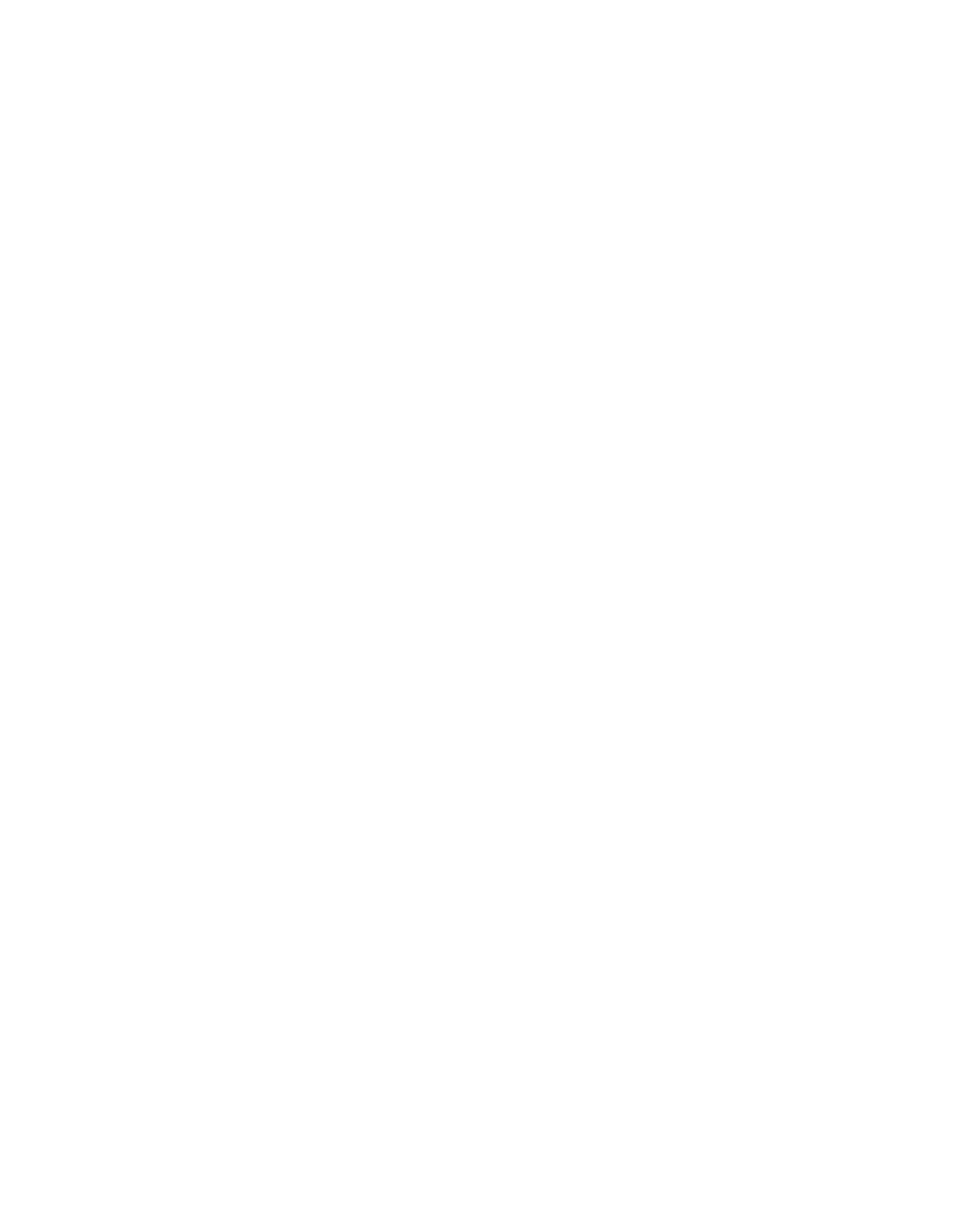

# **PE R M I T S A N D CE R T I F I C A T E S B Y - L A W N <sup>O</sup> 4 5 1**

<span id="page-8-0"></span>**CHAPTER 1:**

**Declaratory, Administrative and Interpretative Provisions**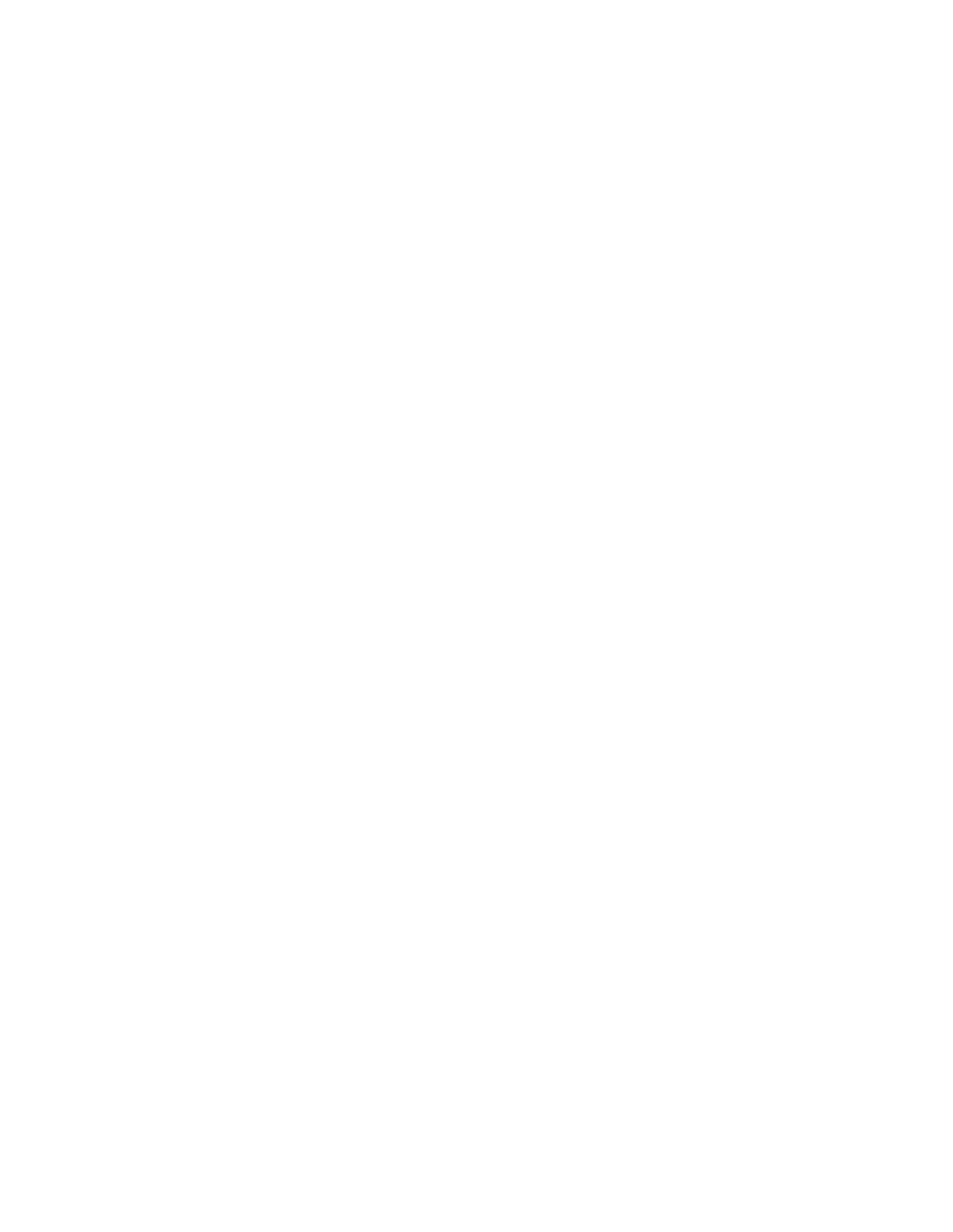# <span id="page-10-0"></span>**Division 1.1: Declaratory Provisions**

## <span id="page-10-1"></span>**1.1.1 Title of the By-Law**

<span id="page-10-2"></span>This by-law bears the title *« Permits and Certificates By-Law »* and carries the number 451.

## **1.1.2 Repeal**

The present by-law repeals By-Law no. 311, entitled *« Permits and Certificates By-Law »* and By-Law 308, entitled « *Zoning By-Law* », and all their amendments, as well as any other incompatible provision in another by-law in force.

The present by-law also has precedence over By-Law 408, entitled « *By-Law Concerning the Protection and Maintenance of the Trees* ».

These repeals do not affect legally-issued permits or certificates issued under the authority of the replaced by-law and acquired rights from before the coming into force of the present by-law.

## <span id="page-10-3"></span>**1.1.3 Scope of the by-law and subject territory**

The present by-law applies to the whole territory of the Village of Senneville, and its provisions are imposed on all persons.

## <span id="page-10-4"></span>**1.1.4 Incompatibility with other by-laws or laws**

Conforming to the present by-law does not absolve the obligation to comply with the laws or by-laws of the provincial or federal government as well as any other applicable municipal by-law.

## <span id="page-10-5"></span>**1.1.5 Part-by-part adoption**

The Municipal Council of Village of Senneville hereby declares that it is adopting the present by-law, chapter by chapter, section by section and article by article, paragraph by paragraph, sub-paragraph by sub-paragraph, so that if a part of the present by-law were to be declared null and void by a tribunal, such a decision would have no effect on the other parts of the by-law, except in cases where the significance and scope of the by-law or of one of its provisions should be altered or modified as a result.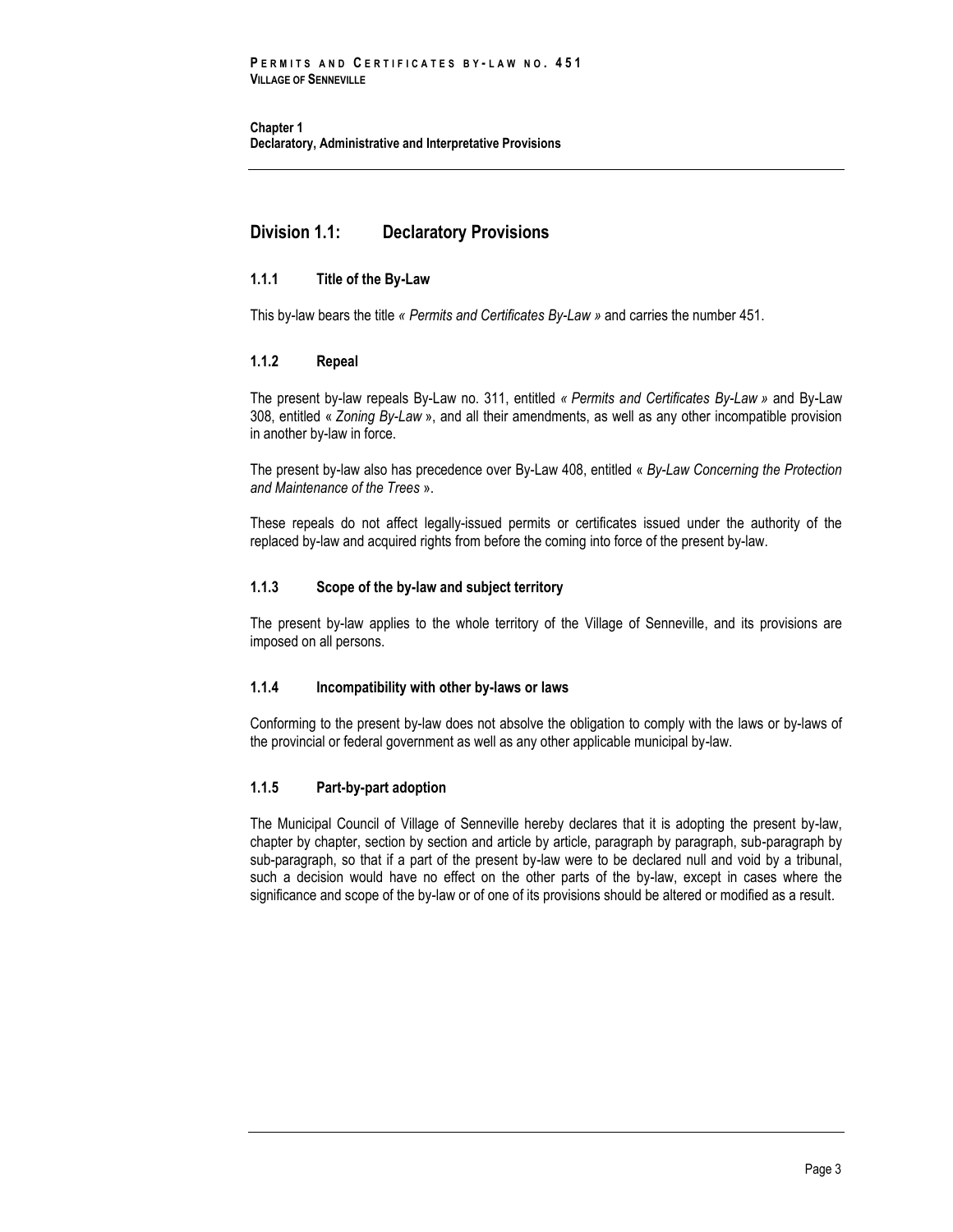# <span id="page-11-0"></span>**Division 1.2: Administrative Provisions**

## <span id="page-11-1"></span>**1.2.1 Administration and application of the by-law**

The administration and application of the present by-law are entrusted to any person nominated as a «designated official», by a resolution of the Municipal Council.

## <span id="page-11-2"></span>**1.2.2 Powers of the designated official**

Without restricting the powers entrusted to the designated official by the laws governing the Village, the powers of the designated official are the following:

- 1. To ensure that the by-laws he/she oversees and applies are respected;
- 2. To analyze applications for permits and certificates addressed to him/her and to verify the compliance with the urban planning by-laws of the submitted documents and plans;
- 3. To ensure that the applicable fees for the issuance of permits and certificates are paid;
- 4. To issue permits and certificates that are required in compliance with the present by-law, if they are compliant with the urban planning by-laws as well as with conditions indicated in a resolution of the Municipal Council, if applicable;
- 5. Can inspect and visit any building, structure, equipment or work;
- 6. Can send a written notice to any owner, occupant, applicant or person carrying out work, obliging him/her to rectify any situation contravening the urban planning by-laws;
- 7. Can issue a statement of offence for violation of the urban planning by-laws;
- 8. Can order any owner, applicant or person carrying out work to suspend all work, to close a building or to cease an activity that contravenes to the urban planning by-laws;
- 9. Can require that trials and tests mentioned in the present by-law be executed by the applicant and at the applicant's expense;
- 10. Can request that the applicant supply all technical reports allowing to establish compliance of the application to the present by-law;
- 11. To keep a registry of permits and certificates issued;
- 12. To conserve all documents relating to permits and certificates, including inspection reports;
- 13. Can recommend to the Municipal Council a motion of sanctions against an offender of the urban planning by-laws.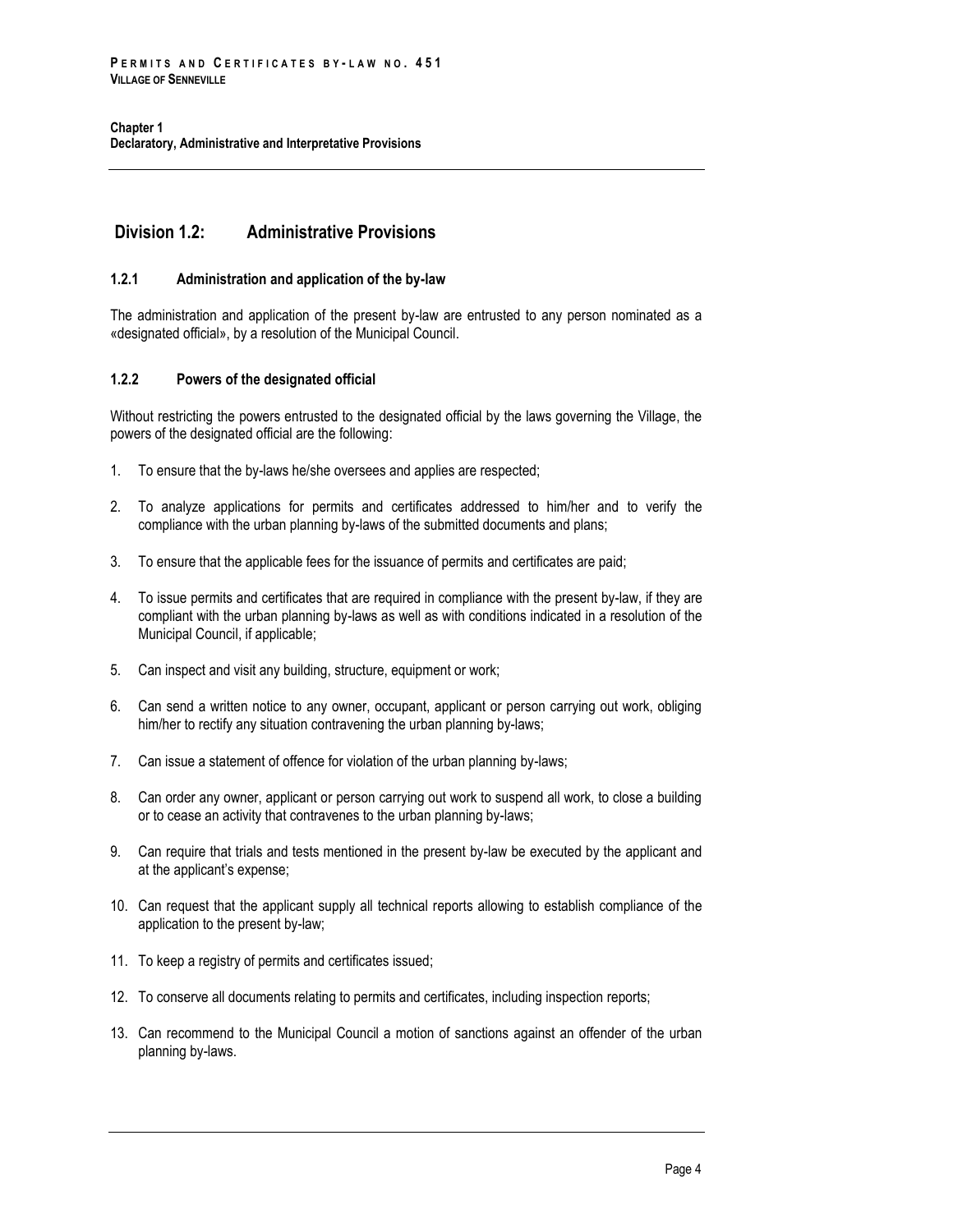## <span id="page-12-0"></span>**1.2.3 Visits of sites and structures**

The designated official is authorized to visit and examine, at all reasonable hours, all movable and immovable properties, as well as the interior and exterior of any house, building or structure whatsoever, to assess whether or not the by-laws for which he/she has been entrusted to enforce, are being respected, to verify any information or to observe any situation that is related to the carrying out of his/her mandate. The owner or occupant of the house(s), building(s) or structure(s) must grant him/her access.

The designated official is authorized to be accompanied during the visit by any person deemed helpful in the carrying out of his/her duties.

## <span id="page-12-1"></span>**1.2.4 Subject interventions**

Any application for a building permit, subdivision permit, certificate of authorization or occupancy certificate must comply with the provisions of the present by-law.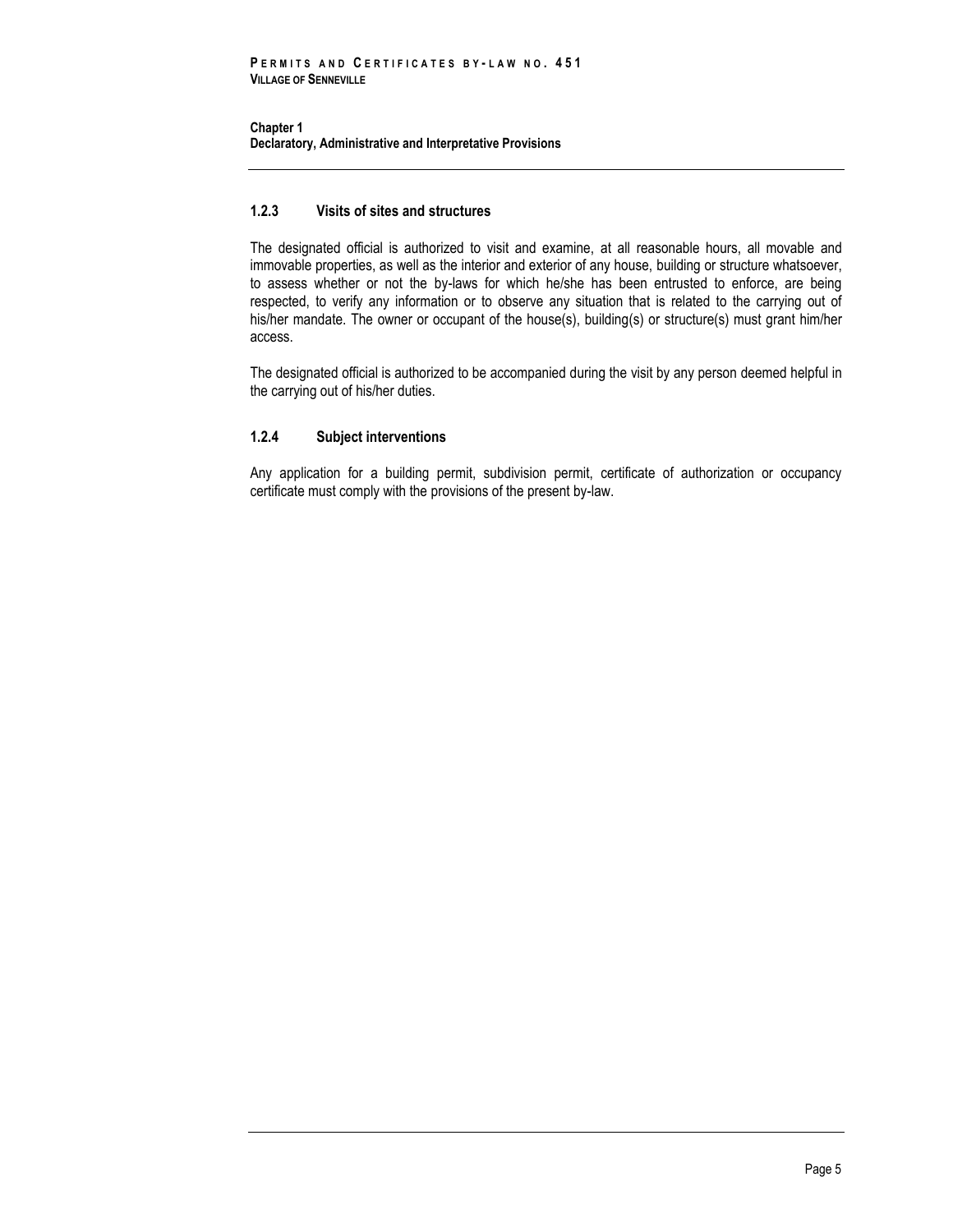# <span id="page-13-0"></span>**Division 1.3: Interpretative Provisions**

## <span id="page-13-1"></span>**1.3.1 Interpretation of provisions**

When two standards or provisions of the present by-law apply to a use, building, lot or to any other object governed by the present by-law, the following rules apply:

- 1. A specific standard or provision prevails over a general provision;
- 2. The most restrictive provision prevails.

Unless the context specifies otherwise, it is understood that:

- 3. The use of the words « MUST » and « SHALL » implies an absolute obligation;
- 4. The use of the verb « CAN » implies a non-obligatory option, except in the expression « CANNOT » which means « MUST NOT »;
- 5. The word « WHOMEVER » includes individuals and corporations.

The table of contents and the chapter titles, the divisions and the sections of the present by-law are provided to improve the text's readability. In the case of contradiction between the text and the concerned title(s) of the table of contents, the text prevails.

Plans, appendices, tables, graphics, and symbols and all forms of expression aside from the text, contained in the present by-law, are an integral part of the by-law for all legal purposes. In the case of a contradiction between a table, a graphic and the text, the data in the table or in the graphic prevails.

The dimensions, areas and other measures stated in the by-law are expressed in the International System of units.

## <span id="page-13-2"></span>**1.3.2 Numbering**

The numbering method used in this by-law is the following (when the section's text does not contain numbering related to a paragraph or sub-paragraph, it is referred to as an indented line:

- 1. Chapter
- 1.1 Division
- 1.1.1 Section
- Indented
	- 1. Paragraph
	- a) Sub-paragraph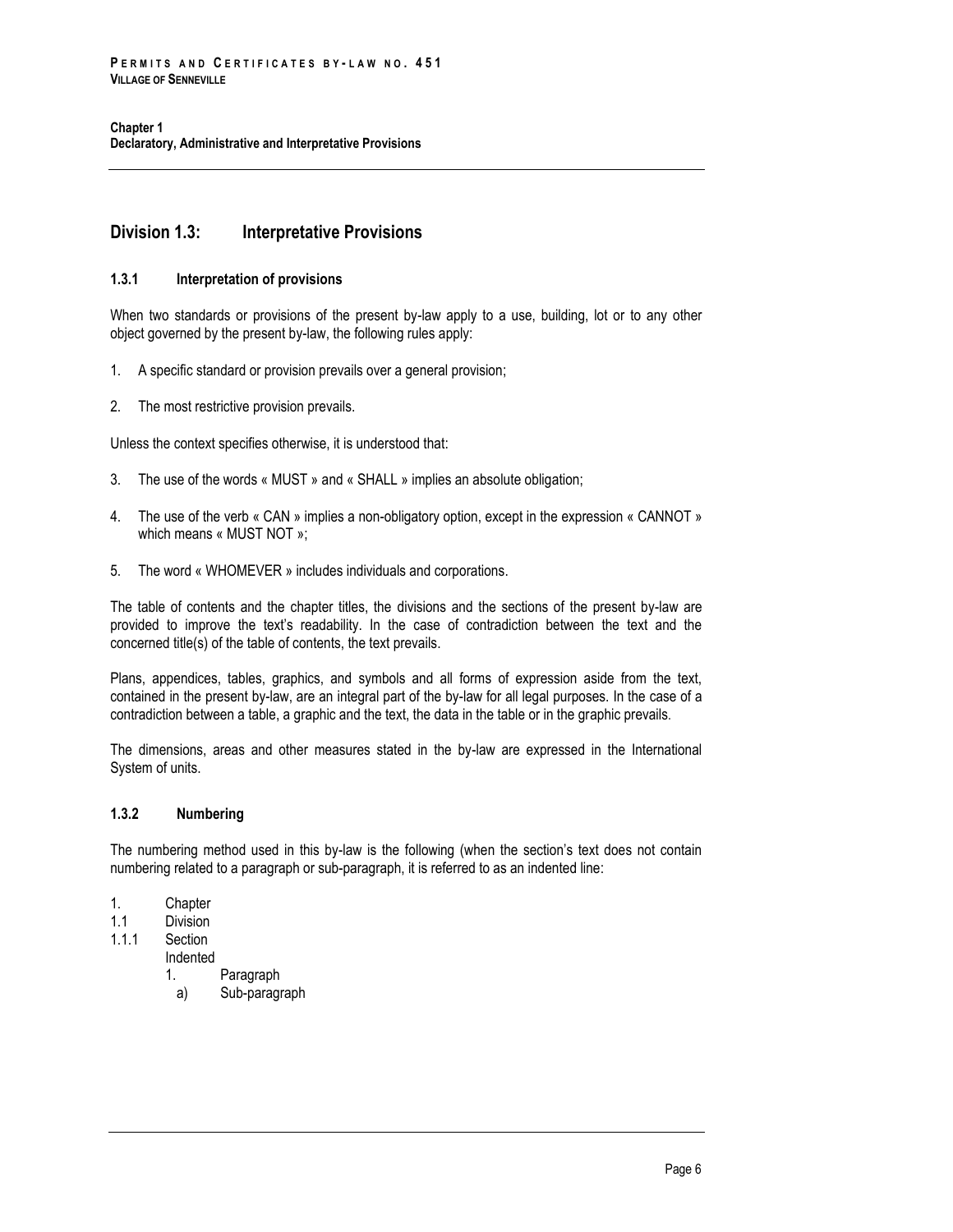## <span id="page-14-0"></span>**1.3.3 Terminology**

Unless otherwise specified or unless the context indicates a different meaning, the expressions, terms and words have the meaning and application attributed to them by the following definitions:

## *ABOVE-GROUND POOL:*

Pool with rigid walls that is permanently installed on the ground's surface.

#### *ACCESSORY BUILDING:*

Building used only in a manner that is subsidiary or accessory to the purpose of the main building or of the main use exercised on the lot.

#### *ACCESSORY STRUCTURE:*

Structure that is accessory to the main structure or use carried out on the lot.

#### *ACCESSORY USE:*

Any use exercised on a lot, in a building or structure as a complement to a main use or, in a manner accessory or secondary to the main use.

#### *ANIMAL UNIT:*

Unit of measurement of the number of animals that can be in a breeding installation during an annual production cycle as determined in the *Zoning By-Law.*

#### *ANTENNA*:

Device serving to pick-up or transmit waves.

#### *AQUATIC PLANT:*

Hygrophytes plants including submerged plants, floating leaf plants, emergent plants and emerged herbaceous and woody plants, characteristic of swamps and marshes opened to bodies of water.

## *ATTIC:*

Space located under a building's roof peak (crest or ridge), under the roof slopes and separated from the space below by a floor.

#### *AVERAGE GRADE:*

In all cases, it is the lowest of definitive average grades on a distance of 3 meters. In the case of a building or structure, it is the lowest of definitive average grades, when these grades are measured along each exterior wall of a building within a distance of 3 meters from the wall, according to surveys taking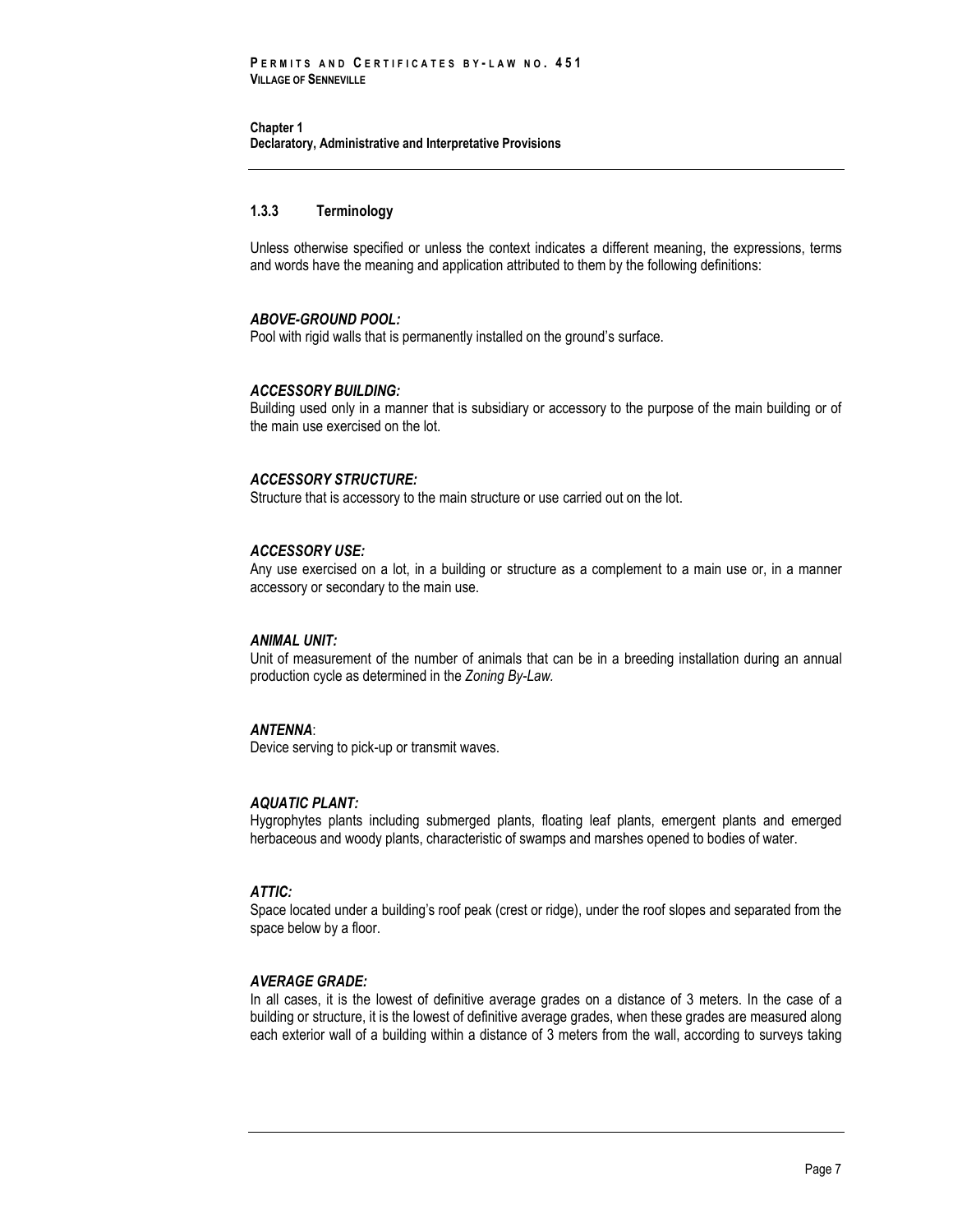#### **Chapter 1**

**Declaratory, Administrative and Interpretative Provisions**

into account differences in elevation other than those providing access to entrance doors of the building for vehicles and pedestrians.

## *AWNING*:

Overhanging shelter supported by a frame serving to protect from the sun and precipitation.

#### *BALCONY*:

Accessory structure composed of a platform projecting from a building's wall, surrounded by a guard rail and that can be covered by a roof or eave. A balcony is accessed from an inner room by a door or a patio door and does not have an outer staircase.

#### *BANK:*

Strip of land bordering lakes and watercourses extending inland from the high-water mark.

#### *BASEMENT:*

Part of a building located below the ground floor, having a clearance of at least 2 meters between the ceiling and the floor. In the case where the basement has a clearance of less than 2 meters, this part of the building is considered to be a cellar.

#### *BED or SHORELINE:*

Part of a lake or a watercourse extending from the high-water mark towards the centre of the lake or watercourse.

## *BED AND BREAKFAST:*

Establishment offering room accommodation in a private residence where the operator lives and provides no more than 3 rooms (or the number determined in the *Zoning By-Law*), including breakfast served on site, requiring payment of a fee.

#### *BILLBOARD:*

Sign installed on a lot or a building advertising an establishment, a product or a service that is not located on the lot or building in question. Community signs are not considered to be billboards.

## *BIKE PATH:*

Lane reserved for bicycle traffic, within a designated right-of-way or not (bike path, bike lane, bike route, etc.).

#### *BOAT SHELTER:*

Structure installed on the bed of a lake or watercourse, serving to protect watercraft from rain, sun and other weather conditions.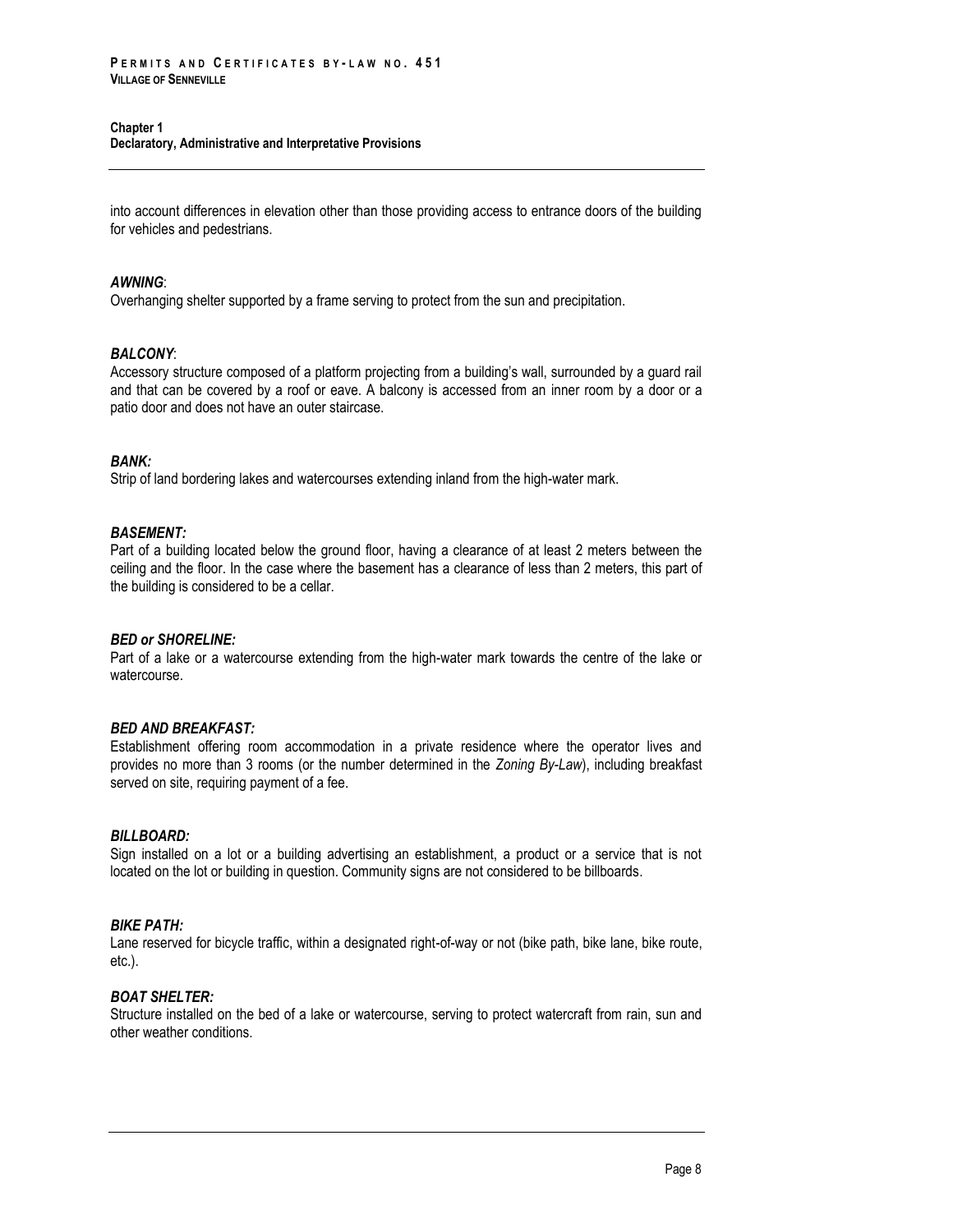#### *BREEDING INSTALLATION:*

Building where animals are raised or bred or an enclosure or part of an enclosure where animals are kept for purposes other than grazing, and including, when applicable, any structure used for the storage of animal manure.

## *BREEDING UNIT:*

Breeding installation or, when more than one is present, the breeding installations as a whole, where a point of the perimeter of one thereof is less than 150 meters from the next installation, and including, when applicable, any structure therein for the storage of animal manure.

#### *BUILDABLE AREA:*

Area available for construction, remaining after setbacks have been applied.

#### *BUILDING:*

Any structure having a roof supported by columns or walls and used or designed to be used to shelter or receive persons, animals or objects of any kind.

#### *BUILDING HEIGHT (in meters):*

The vertical distance measured from average grade of the ground adjacent to the building to the highest point of the building, namely the roof peak. This distance must be measured from each of the building's facades.

## *BUILDING HEIGHT (in storeys):*

Number of storeys included between the roof and the lowest habitable floor (the basement and underground parking are excluded from the height of the building).

#### *BUILT AREA OF A BUILDING:*

Exterior area of a building's ground projection, including overhanging elements and other elements that are part of the building. Overhanging elements such as balconies and cornices are excluded from the calculation of built area.

## *CADASTRAL OPERATION:*

Cadastral modification listed in the first indented line of section 3043 of the *Civil Code of Quebec*.

## *CANOPY (GABLE):*

Structure forming a roof, typically installed as an overhang on a wall or resting on posts.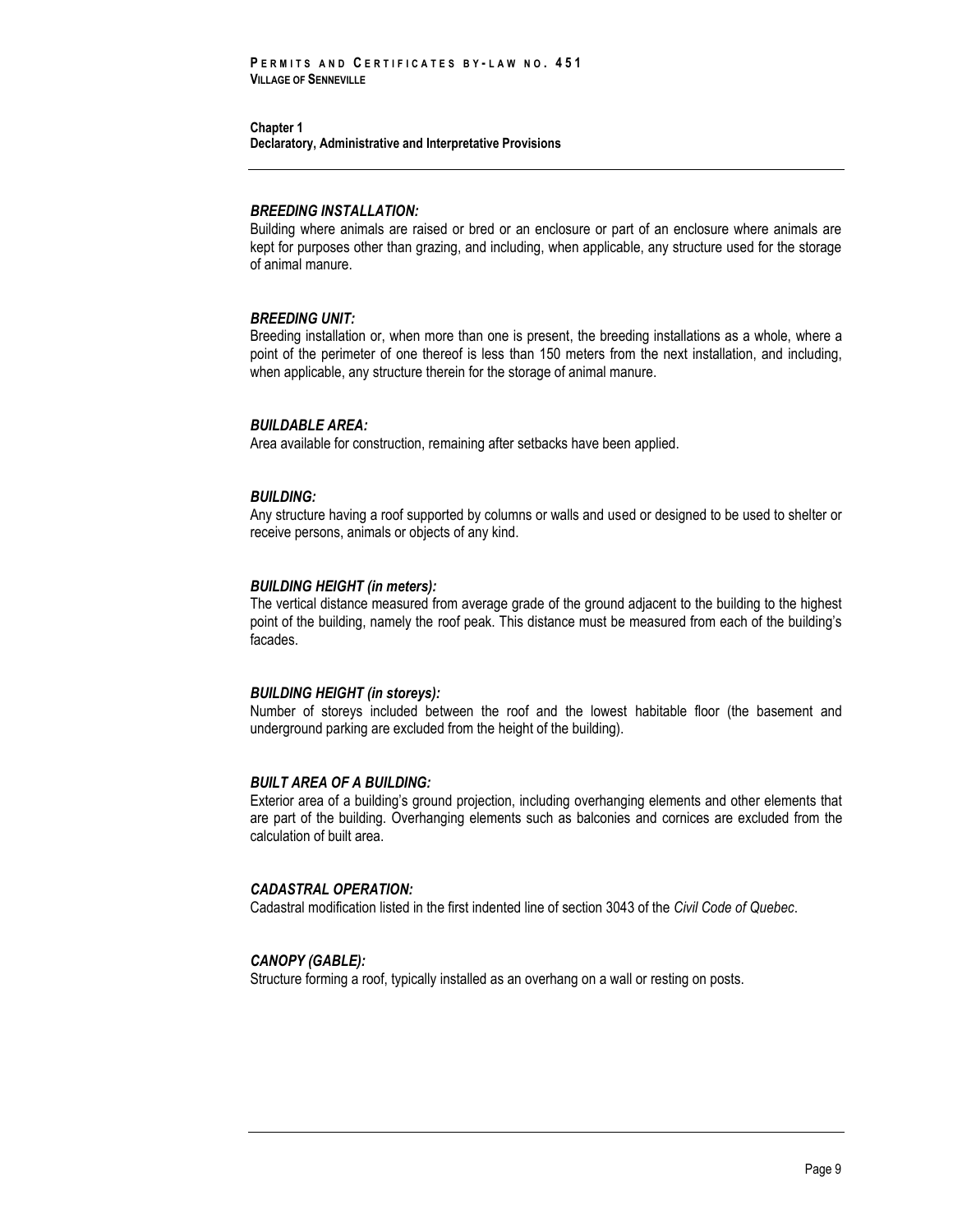## **Chapter 1**

**Declaratory, Administrative and Interpretative Provisions**

## *CELLAR:*

Part of a building located beneath ground level, having a clearance of less than 2 meters in height between the floor and ceiling. If the clearance in height is 2 meters or more, this part of the building is considered to be a basement.

## *CIRCULATION LANE:*

Any area or structure designated for motorized circulation, whether public or private, namely a road, street, alley, path, railroad as well as a public parking area.

## *CLEARING*

Work consisting in the removal of the earth or soil in the area of intervention either to level, dig or to obtain soil for fill.

## *CLEARING AREA:*

Clear cut area authorized for the establishment of structures, projects or work for which authorization has been obtained, and to allow for the passage of the machinery during construction work.

## *COMMERCIAL PURPOSE (USE):*

Includes construction work, structures or projects related to commercial and service activities both bulk and retail. Are considered to be for commercial purposes all works or structures on a property used for commercial purposes, including, among other things, parking and storage areas, as well as residential development projects.

## *COMMERCIAL STEM:*

Tree that is living or still showing signs of life, having a diameter greater than 10 centimetres, measured at 1.3 meters above the highest grade at the base of the tree.

## *COMMON DITCH:*

Long depression dug in the ground, serving solely as a dividing line between neighbors, within the meaning of Section 1002 of the Civil Code of Québec.

## *COUNCIL:*

The Municipal Council of the Village of Senneville.

## *CUL-DE-SAC STREET:*

Any street not connecting with any other street at one of its extremities.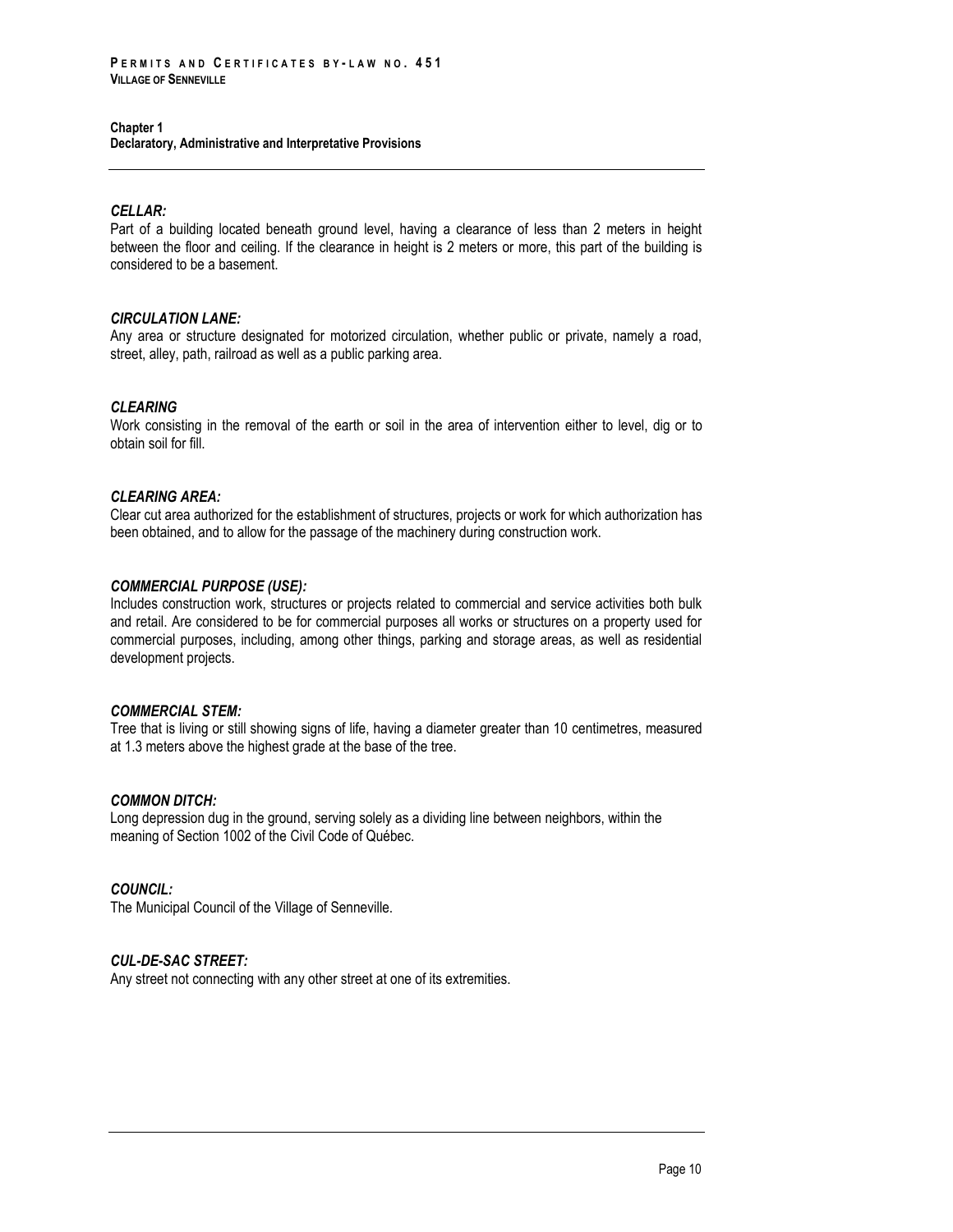#### *CURB CUT:*

Permanent access to a sidewalk or street curb or ditch in order to allow vehicular access to the lot adjacent to the street.

#### *DAY CARE SERVICE CENTER:*

Day care services and centres as defined by the *Educational Childcare Act*, RSQ, S-4.1.1. *DECK:*

Accessory structure composed of a platform projecting from the walls of a building accessed by an exterior stairway and that can be protected by a roof or a canopy.

#### *DESIGNATED OFFICIAL:*

Official or municipal employee entrusted with the application and administration of the urban planning bylaws.

## *DISPLAY:*

Outdoor presentation of merchandise or various products for sale or on display.

#### *DOCK or LANDING STAGE:*

Structure installed on the bed of a lake or watercourse and designed to allow access to watercraft from the shore, and serving for docking and undocking of watercraft.

## *DOMESTIC WIND TURBINE:*

Wind turbine used for domestic purposes.

#### *DRAINAGE DITCH:*

Long depression dug in the ground existing only because of human intervention and used solely for the purposes of the drainage and irrigation of a catchment basin no more than 100 hectares in area.

#### *DWELLING:*

Building or part of a building serving to house one or more persons or households. Room or series of communicating rooms designed to serve as a domicile for one or more persons, where meals can be prepared and consumed, where persons can sleep, and containing a lavatory.

## *EAVE:*

Inferior part of roof overhanging the face of exterior walls or the roof of a building, including copings and cornices.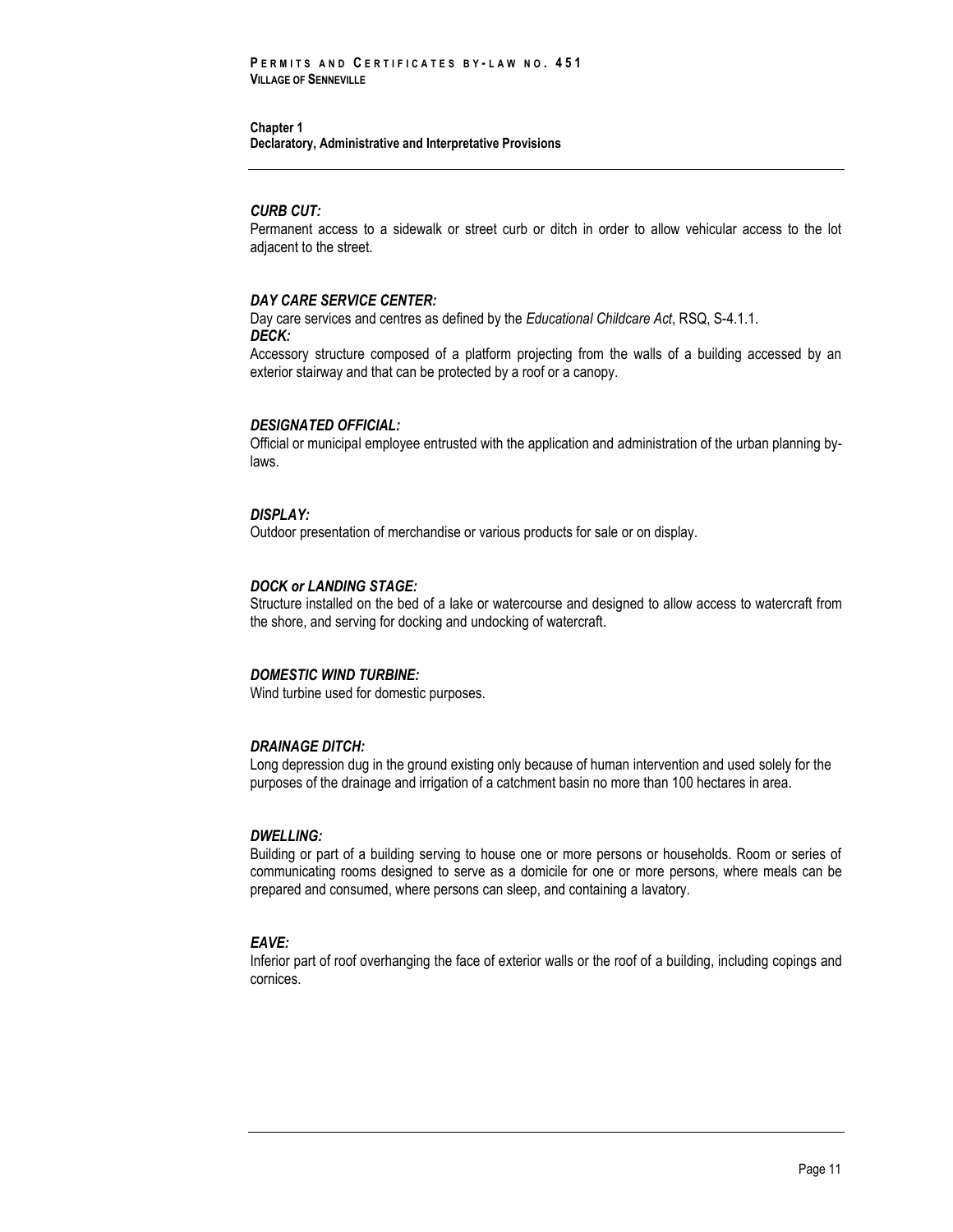## *ENTRANCE GATE:*

Accessory structure located at the place where vehicles access the property, which opens and closes as they pass through, generally of materials similar to the fence on the same property.

#### *ENTRANCE PERGOLA:*

Pergola marking the entrance onto a lot for pedestrians.

#### *ESTABLISHMENT:*

A location where a professional, service, commercial, industrial, institutional or public occupation is exercised.

## *EXCAVATION:*

Work consisting in digging a cavity on a property or lot or the result of this action. Excavation is differentiated from clearing by obtaining a hollow form.

## *EXTENSION*:

Work increasing the area of a main use on a lot, the work area, the floor area, a built area, the total area or volume of a building or of a structure, excluding renovation and reconstruction. Is a synonym with extension, the terms « modification, addition ».

#### *EXTERIOR STORAGE:*

Action of placing merchandise, goods, products or vehicles in a permanent or temporary manner outside a building, in a dedicated space or not.

## *FACADE LENGTH OF A LOT (FRONTAGE):*

The distance measured along the front lot line of a lot or parcel, between the lateral lines of the lot or parcel.

## *FACADE OF A BUILDING (MAIN FACADE OF A BUILDING):*

The part of a building facing the street, in determining yards and setbacks.

## *FAMILY TYPE RESOURCE:*

A family type resource as defined by the *Act Respecting Health Services and Social Services,* RSQ, c S-4.2.

## *FENCE:*

Structure, on a dividing lot line or not, constituted of posts and of materials that are compliant with the planning by-laws, built with the purpose of delimiting, marking, hiding or closing a space, work or structure.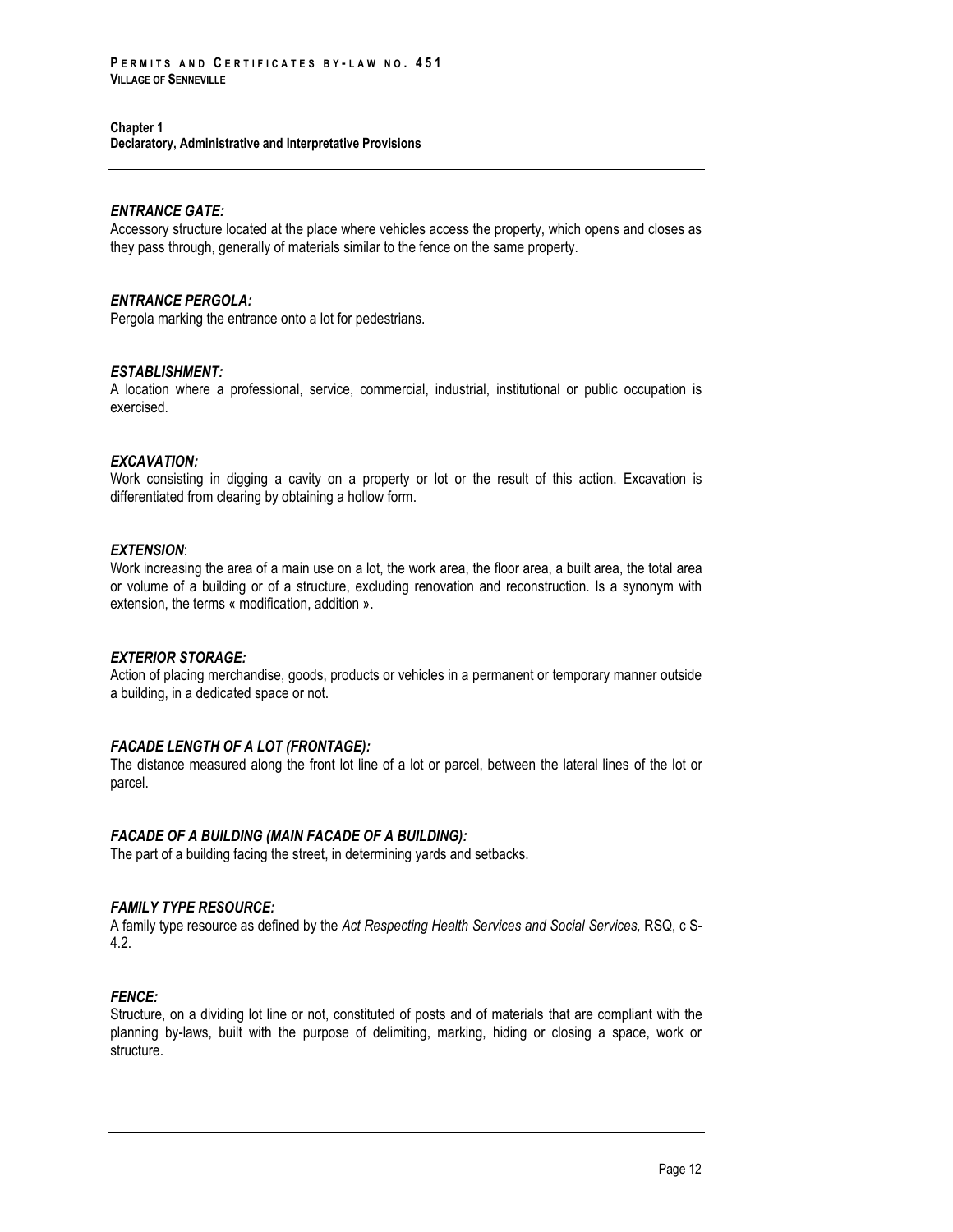#### *FILL:*

Work consisting of bringing soil, earth or other surface materials to raise the ground or the property or to fill a cavity.

## *FLOOD-PROOFING:*

Interventions affecting a structure in order to protect it from damages that could be caused by a 100-year flood-event.

#### *FLOOR AREA:*

Area occupied by a use inside a building.

#### *FOOTPRINT:*

Ratio between the built area of the main building and the area of the lot on which it is erected.

#### *FOUNDATION:*

Structure serving as the supporting element of a building.

#### *FOUNDATION WALL:*

Load-bearing wall, resting on the footing or strip foundation below the ground floor and of which a part is located above grade and in contact with the ground.

#### *FRONT LOT LINE:*

Line separating a lot from the limit of the street's right-of-way and used for the calculation of a lot's frontage.

#### *FRONT SETBACK:*

Minimum distance required between the front facade of the building (main facade of the building) and the front lot line (the calculation is established in the *Zoning By-Law*). In the case of an accessory lot accessed by a right-of-way, the front setback is calculated from the front facade of the building to the street line from which the right-of-way is accessible.

#### *FRONT YARD:*

Space contained between a front lot line and the main facade of a building. To delimit the front yard, the main facade's plane that is setback the furthest must be used. When the building is sited at an angle, the points furthest away from the centre of the building must be used. The rear yard extends from one lateral lot line to the other. In the case of a corner lot, there are 2 front yards as illustrated in the *Zoning By-Law*.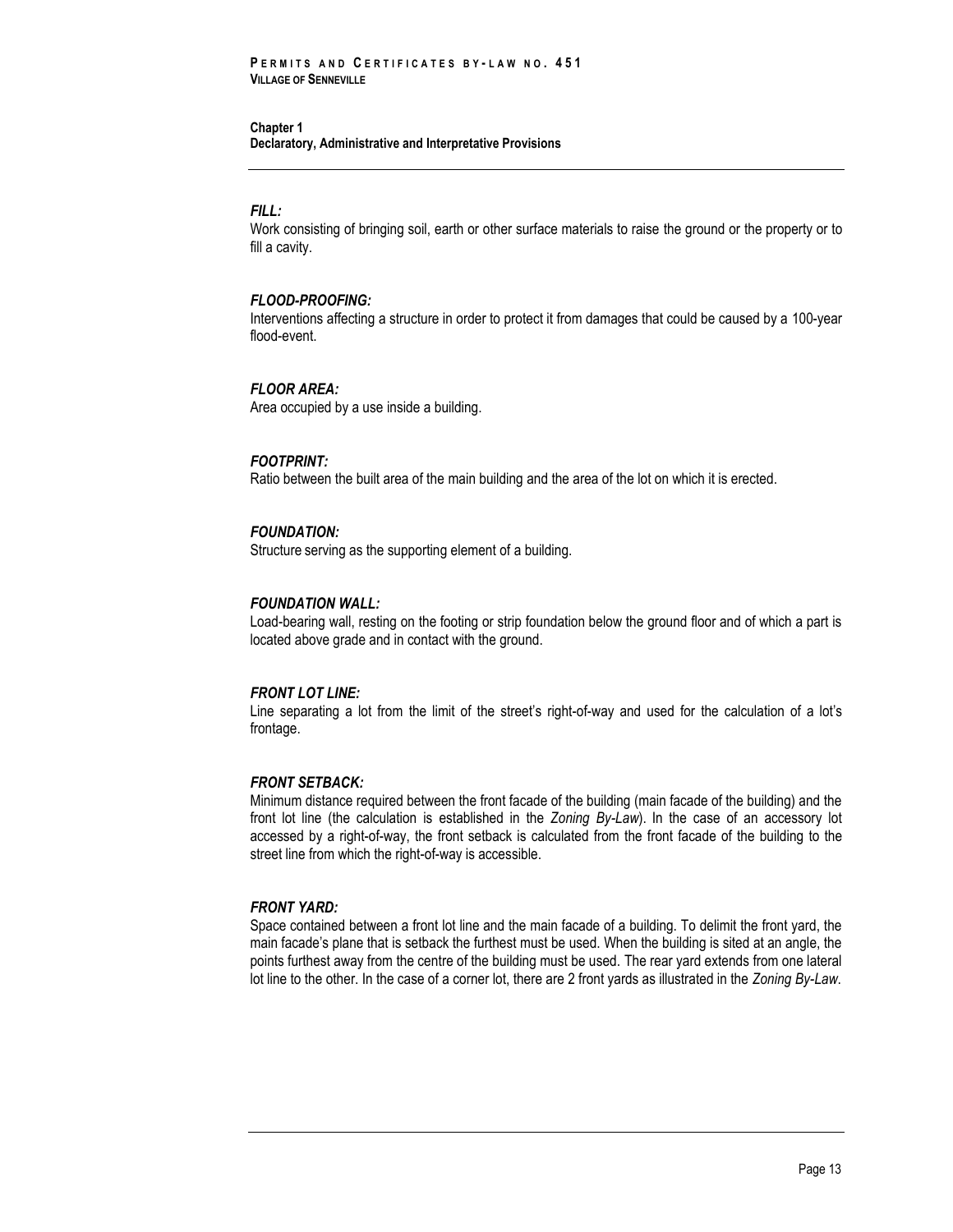## *GABIONS:*

Rectangular containers made of galvanized wired mesh, which once filled with stones form large flexible and permeable blocks. They can be stacked or placed in a staircase arrangement.

#### *GARAGE:*

Building or part of a building, closed on more than 3 sides, in which one or more vehicles are stored, kept or repaired.

#### *GARDEN WALL:*

Structure separating two open areas.

## *GATEHOUSE / SECURITY POST:*

Accessory building required for the surveillance of an area or of a main use (booth).

## *GAZEBO:*

Un-insulated seasonal, temporary or permanent, accessory structure, open on a minimum of 60 % of its sides and having a roof providing shelter, used for eating or relaxing. The openings can be closed or not by a screen or another similar material.

## *GREEN HOUSE:*

Building serving for the cultivation of plants, fruits or vegetables for personal and domestic purposes and not for sale or commercial activity.

## *GROSS DENSITY:*

Number of dwellings that can be established over an area of one (1) hectare of a lot parcel in a residential sector, including in the calculation the areas designated as streets, parks, public or community amenities, or remaining vacant.

## *GROUND FLOOR:*

The storey situated immediately above grade or above the basement.

## *GUARD RAIL:*

Protective barrier preventing or guarding accidental falls from one level to another, or from an open space.

## *HABITABLE ROOM:*

Space designed for daily living.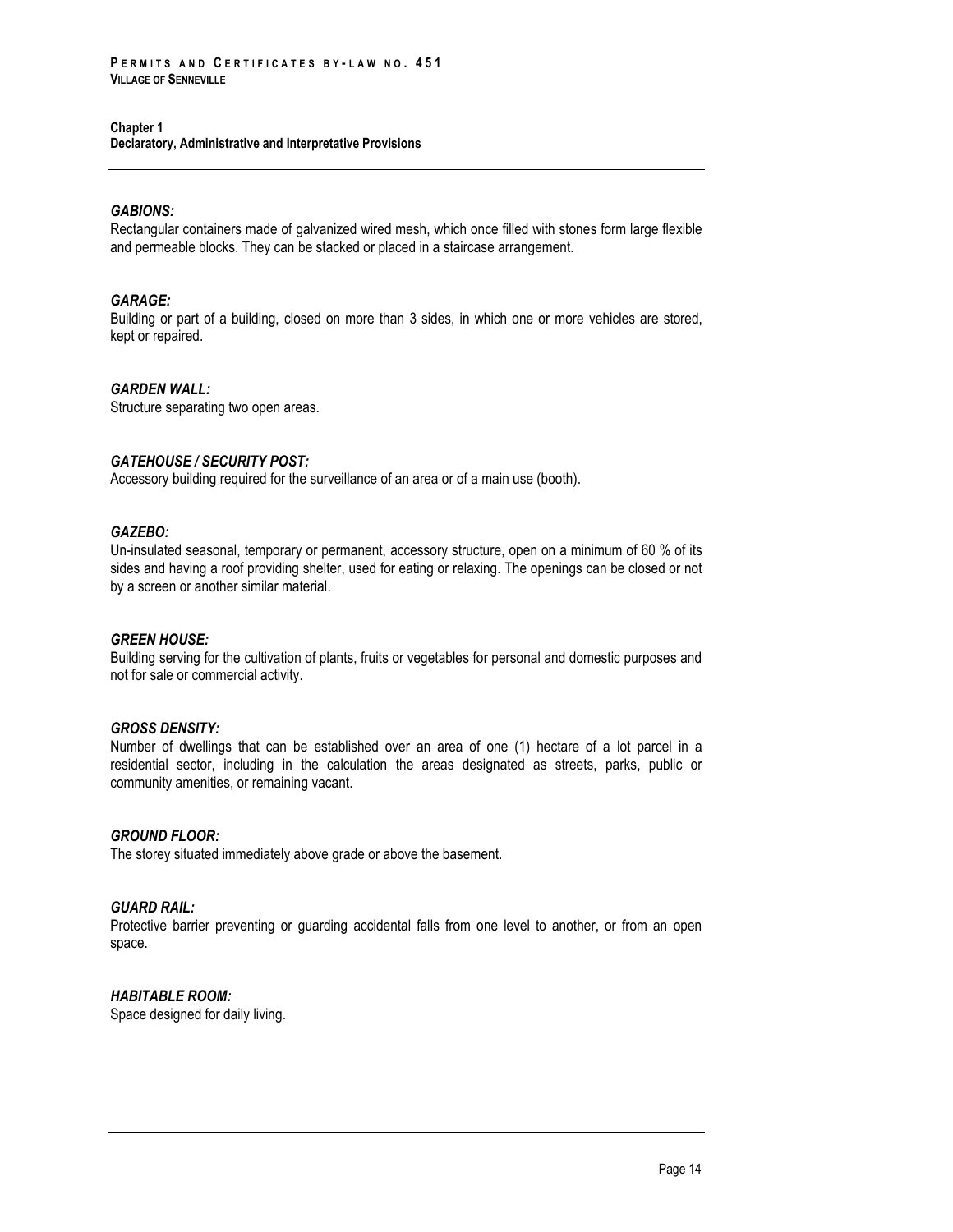#### *HEAVY VEHICLE:*

A vehicle as defined in the *Highway Safety Code*, RSQ, c C-24.2.

#### *HEDGE:*

An orderly continuous plantation of shrubs or small trees, located at the limit of a property or not, trimmed or not, but sufficiently tight or compact to form a screen or circulation barrier.

#### *HIGH-VELOCITY ZONE:*

Corresponds to the portion of a floodplain that could be flooded when a 20-year storm event occurs.

#### *HIGH-WATER MARK:*

Line serving to delineate the shoreline and the bank of lakes and watercourses. This high-water mark is located at the natural high-water line, specifically:

1. At the point where a predominance of aquatic vegetation gives way to a predominance of terrestrial vegetation or, if there are no aquatic plants, the location where terrestrial plants stop in the direction of the body of water.

Plants considered aquatic are all hydrophytes including submerged plants, plants with floating leaves, emerging and herbaceous plants and emerging ligneous plants, typical of swamps and marshes that open onto a body of water.

- 2. The maximum operating level of the hydraulic structure for the part of the body of water that is located upstream, in the case where a water retaining structure is present;
- 3. In the case where a retaining wall was built in accordance to a permit or certificate issued by the Village or protected by acquired rights, the line at the top of the structure.

When impossible to determine the high-water mark using the preceding criteria, it can be located, if the information is available, at the flooding limit of a two (2) year event, and will be considered equivalent to the line established according to the botanical criteria defined in the above paragraph 1 .

#### *HIGHWAY NETWORK SYSTEM:*

Roads that are under the purview of the Quebec Ministry of Transport.

#### *HOME-BASED PROFESSIONAL ACTIVITY:*

Professional activity defined in the *Zoning By-Law* and accessory to a residential use.

## *HOT-TUB:*

Jacuzzi or whirlpool.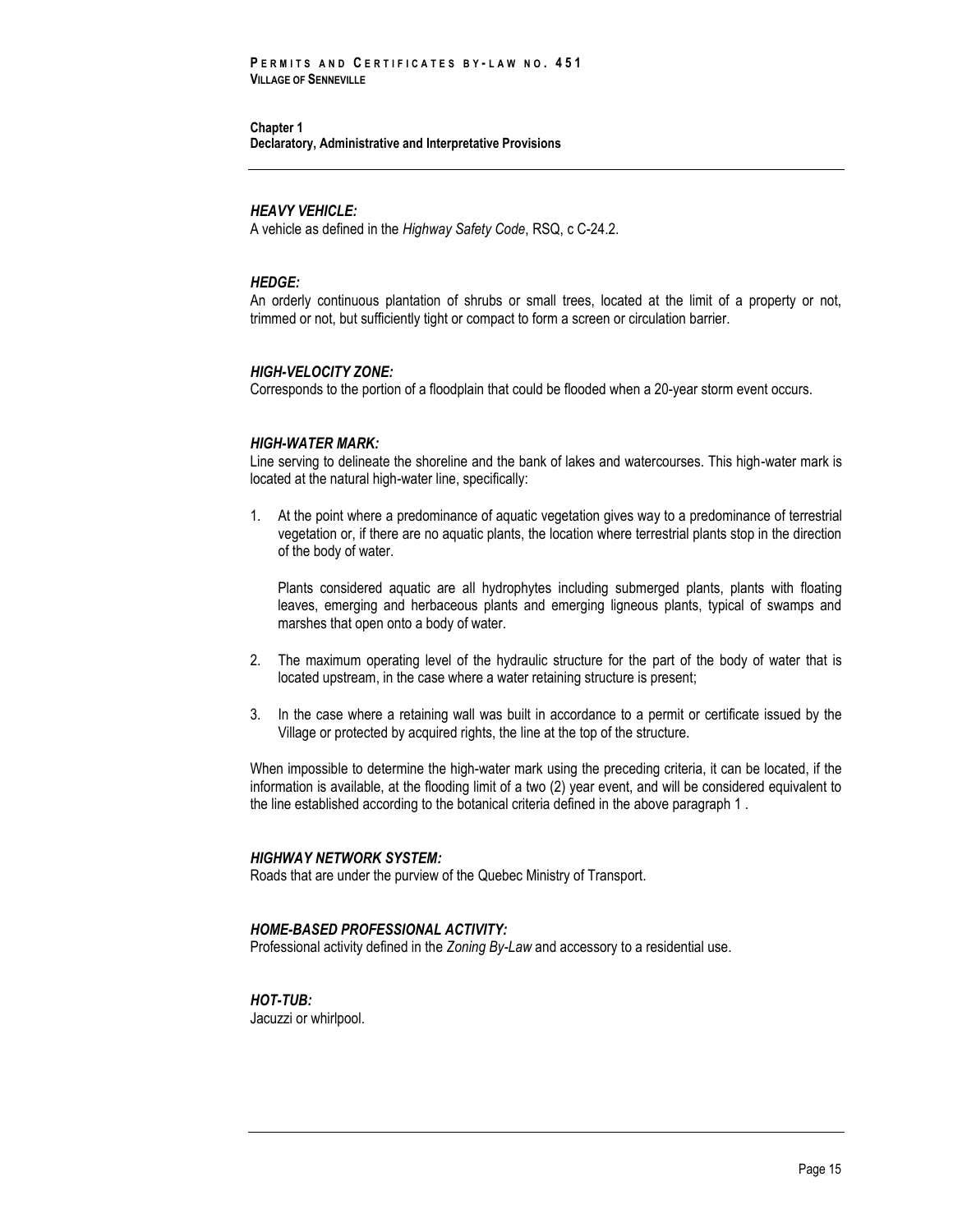## *HOUSE:*

For the application of provisions relating to separating distances in agricultural zones only, a house with an area of a minimum 21 square meters which does not belong to the owner or operator of the concerned breeding installations, or to a shareholder or manager of a corporation that owns or operates these facilities or that does not serve the dwelling for one or more of his employees.

## *HOUSING UNIT:*

Building or part of building where one or more persons or households live.

## *IMMOVABLE:*

Any lot or building or anything considered as such in the *Civil Code of Quebec.*

## *IMPROVEMENT CUT:*

Sylvicultural operation consisting of the uniform removal of commercial stems over a given area of a woodlot.

## *INDUSTRIAL PURPOSE (USE):*

Includes constructions, structures or projects that are carried out for the purposes of an industry or of a property having an industrial vocation. Examples include loading docks, piers, drainage channels, etc.

## *INGROUND POOL:*

Pool that is completely or partially buried below the ground's surface.

## *INSTALLATION (of a pool or hot-tub):*

Pool including all equipment, structures, systems or accessories ensuring its proper operation and the safety of individuals or providing or restricting access to the pool.

## *INSTALLATION GENERATING STRONG ODOURS:*

Designates certain types of animal breeding causing negative impacts due to odour, that are more noticeable than other types of breeding in general. For the purposes of the present by-law, an installation generating strong odours includes any unit having an odour coefficient (determined according to parameter C in the *Zoning By-Law*) relating to the animal groups or categories in which they are bred is equal to or greater than 1.

## *INTERGENERATIONAL DWELLING:*

Dwelling established within a main building and considered to be an accessory use to the main residential use. The dwelling is to be occupied by a family member, under the *Land Use Planning and Development Act*, RSQ, c A-19.1, section 113, par.2 (3.1).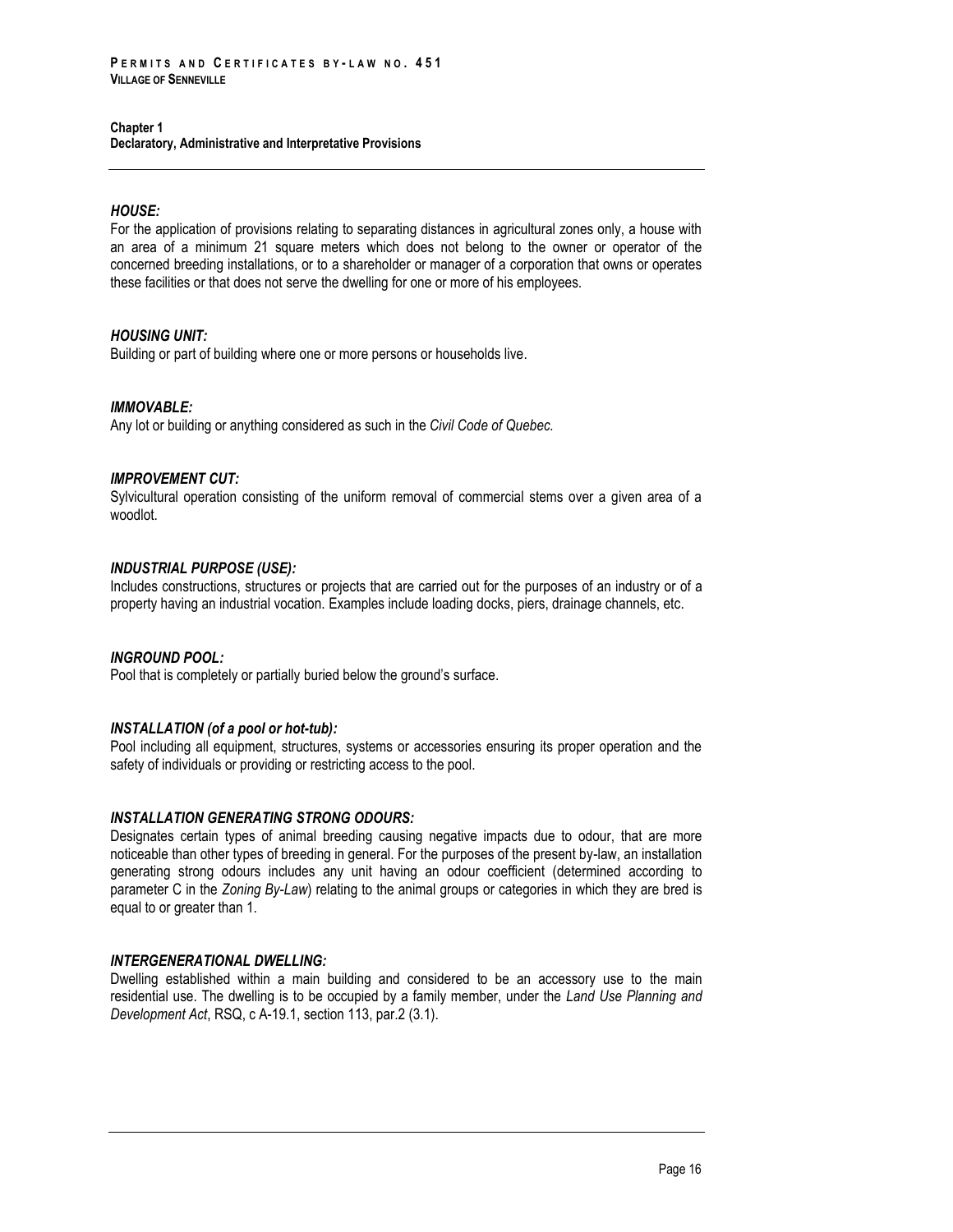#### *INTERMEDIATE RESOURCE:*

Intermediate resource as defined in the *Act Respecting Health Services and Social Services,* RSQ, c S-4.2.

## *IRREVERSIBLE WITHERING OF A TREE:*

The fact that over 50% of the tree crown is constituted of dead wood.

## *LAKE:*

Any non-stagnant body of water that is replenished by runoff water, water sources or watercourses.

#### *LATERAL LOT LINE:*

Line contained between the front and rear lot lines.

## *LATERAL SETBACK:*

Minimum distance required between the side wall or lateral façade of the building and the lateral lot line (the calculation is established in the *Zoning By-Law*).

#### *LATERAL YARD:*

Space contained between the lateral lot line and the lateral facade of a building. The lateral yard corresponds to the remaining area after delimiting the front and rear yards: it spans from the front yard to the rear yard.

#### *LEQ:*

A measure expressing the acoustic energy dose received over a given time interval.

#### *LIFT DEVICE (RAMP):*

Device located outside a building, allowing persons with disabilities or reduced mobility, access to the ground floor level of a main building.

#### *LOADING AND UNLOADING AREA:*

Off-street area reserved for the temporary parking of a vehicle during the loading and unloading of merchandise.

## *LOADING PLATFORM:*

Device used in the construction of an immovable including a relatively large door, covered or not, providing an outdoor platform or floor space at the height of truck platforms, specifically designed to facilitate the handling of merchandise.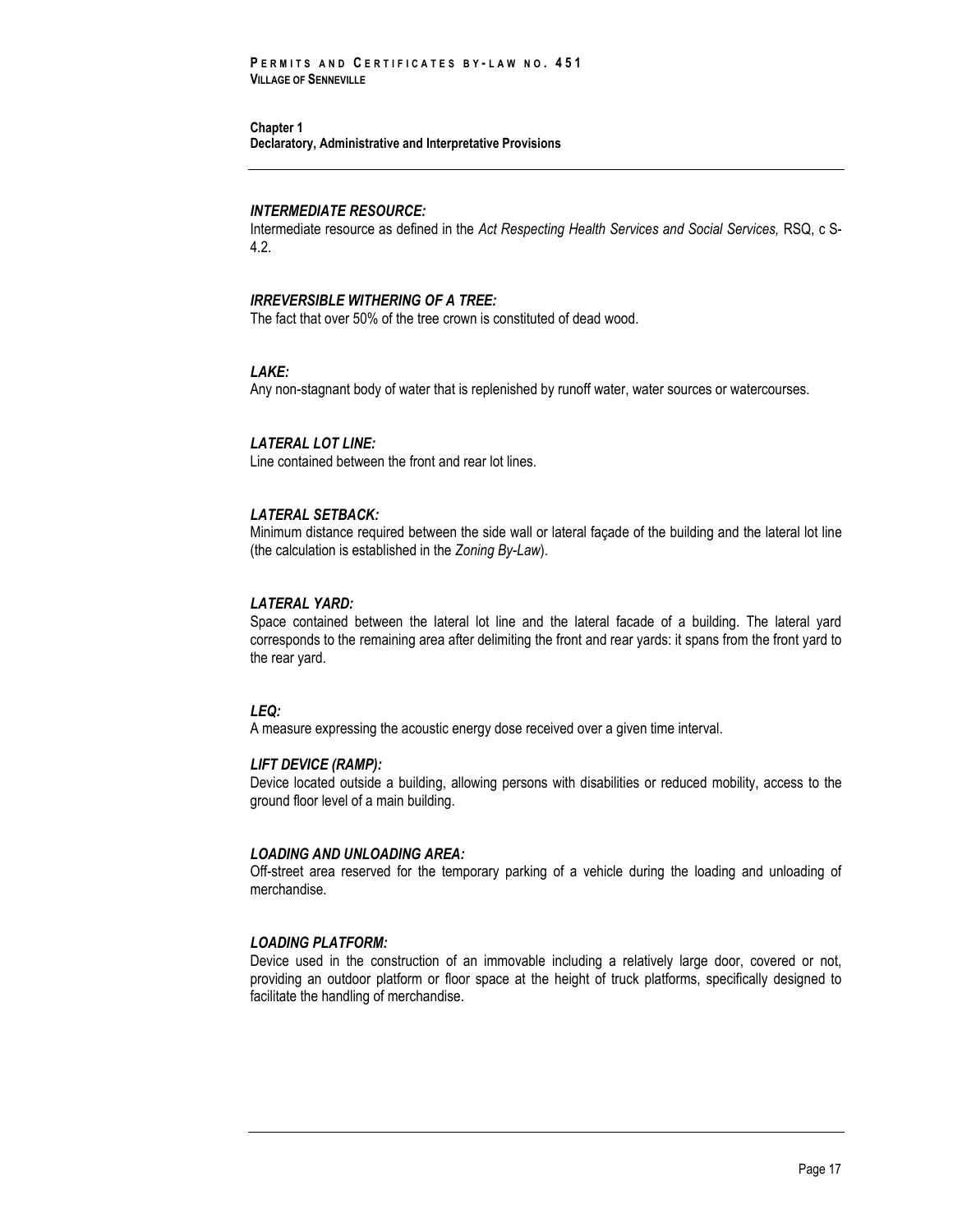## *LOCAL STREET:*

Any street that is not designated as a collector in the present by-law.

## *LOT:*

Immovable identified and delimited on an official cadastral plan listed in the land register in compliance with the *Cadastre Act* (RSQ, c C-1) or in the *Civil Code of Quebec.*

## *LOT DEPTH:*

Corresponds to the average depth of a lot, measured from 3 distances as prescribed in the formula in the *Subdivision By-law*.

*LOT LINE:* Line serving to delimit a lot.

## *LOT WIDTH (frontage):*

Shortest distance in a straight line between 2 lateral lot lines or at the front setback prescribed in the *Zoning By-Law*.

## *LOW-VELOCITY ZONE:*

Corresponds to the portion of a floodplain, beyond the high-velocity zone, that can be flooded during a 100-year storm event.

## *MAIN BUILDING:*

Building receiving one or more main uses authorized by the present by-law on a lot.

## *MAIN STRUCTURE:*

Main structure on a lot except farm buildings or those on cultivated land.

## *MAIN USE:*

Primary purpose for which are or can be used or occupied a structure, building or lot, or a part of these.

## *MAINTENANCE:*

See « renovation ».

## *MANAGEMENT OF LIQUIDS:*

Any method of animal manure evacuation other than the management of solid manure.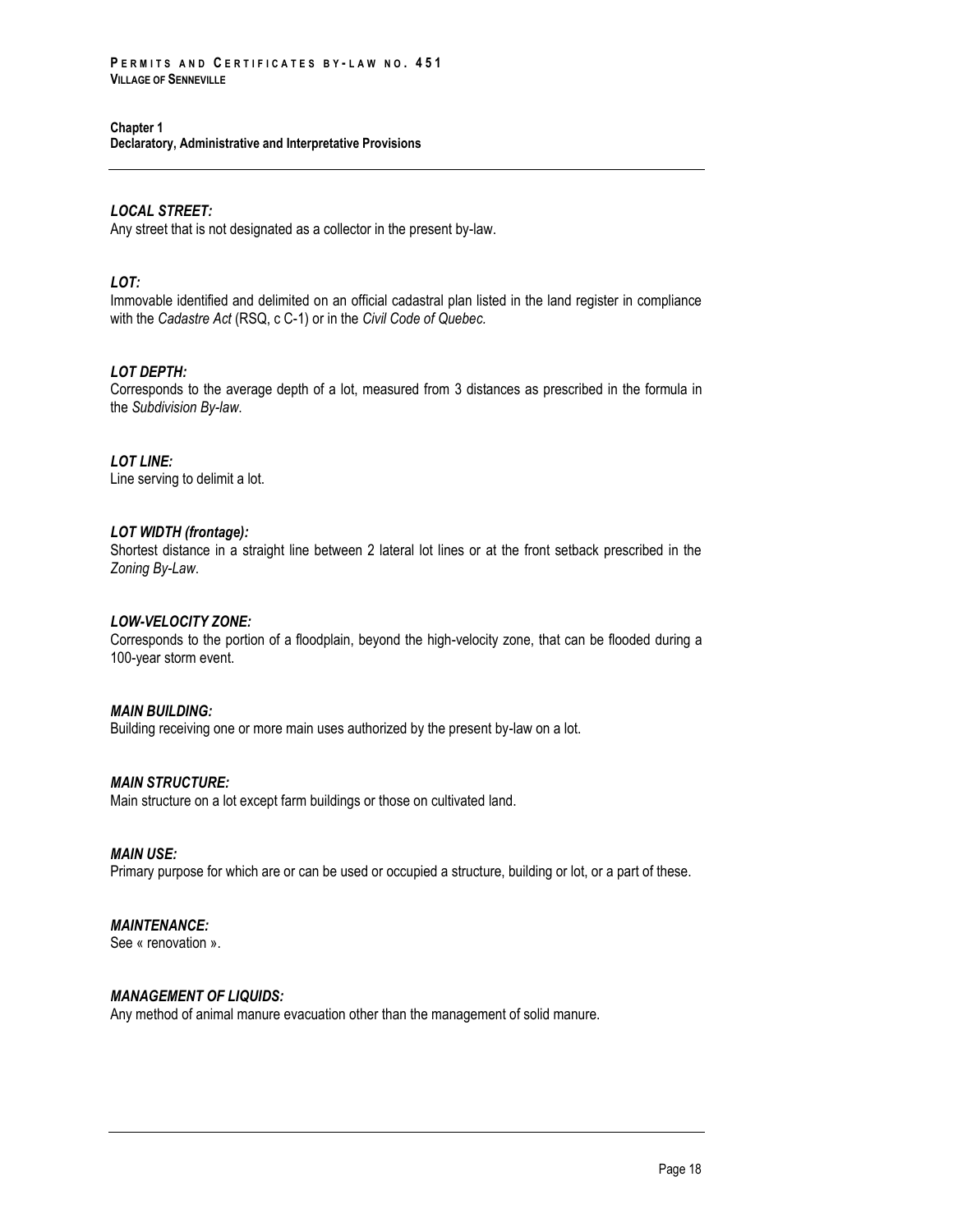#### *MANAGEMENT OF SOLIDS:*

Method applied to a building used for animal breeding or to a storage structure for the evacuation of animal waste having a water content of less than 85% upon exiting the building or structure.

#### *MEZZANINE (ABOVE-ROOF STRUCTURE):*

Above-roof structure on a building erected for any use, yet part of the structure on which it is erected.

#### *MIXED USE:*

Use or occupation of a main building or lot by two (2) or more main uses, by uses other than residential, in conformity with the conditions defined in the *Zoning By-Law.*

#### *MODIFICATION:*

See « extension ».

#### *MUNICIPAL PURPOSE (USE):*

Includes construction work, structures or projects that are carried out by the Village or for its benefit. Examples include the sewer and aqueduct network, municipal buildings, parks, etc.

#### *NATURE CONSERVATION AND PRESERVATION ACTIVITY:*

Activity involving cleaning, maintenance and implementation of an ecological and interpretation projects for the environmental management of an area.

#### *NET DENSITY:*

Number of dwellings that can be established per hectare on a lot parcel, excluding in the calculation the areas designated for streets, parks, and other areas that are not used for residential purposes.

## *OCCUPATION:*

See « use ».

*OFF-STREET PARKING:* Parking area layout not located within the street right-of-way.

#### *OPENING:*

Doors and windows on the walls or roof of a building.

#### *OPENING PATH (GREEN OPENING):*

An opening through a screen of vegetation providing a view on a body of water or watercourse.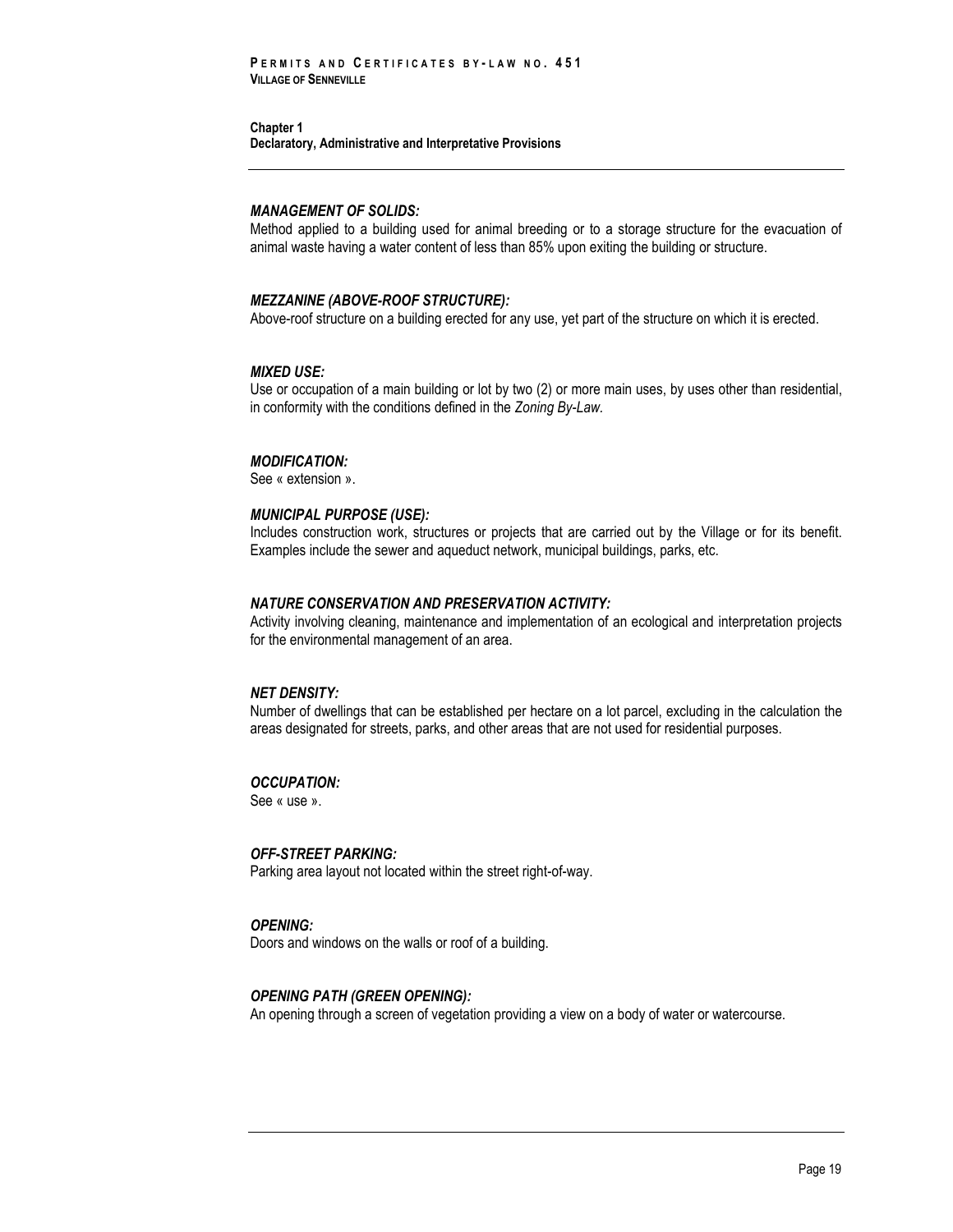## **Chapter 1**

**Declaratory, Administrative and Interpretative Provisions**

## *OUTDOOR AMENITY AREA:*

In a planned unit development, the outdoor amenity area is made up of the collective outdoor spaces made available to occupants and complementing main uses. An outdoor amenity area does not include parking areas and circulation lanes.

## *OVERHANG:*

Part of a building's floor space of which the extremity does not directly rest on a foundation and that is designed to bear its load.

## *PARCEL:*

One or more lots or parcels of lots constituting a single property.

## *PARKING:*

Area specifically designed to receive vehicles.

## *PARKING AREA:*

Off-street area including circulation lanes and parking spots.

## *PARKING SPOT:*

Lot surface reserved for the parking of a vehicle.

## *PARTIALLY SERVICED LOT:*

Lot serviced by only one service network, either aqueduct or sewer.

## *PATH:*

Path for hiking, cross-country skiing, cycling or multifunctional use (non limitative list).

## *PATIO:*

Outdoor accessory structure with or without guardrail (platform), located within 60 centimeters of average grade.

## *PERGOLA:*

Structure made of lightweight columns and beams, of which the roof and sides can be open or covered with lattice designed to allow plants to climb or to create shade.

## *PERSON:*

Any individual or corporation.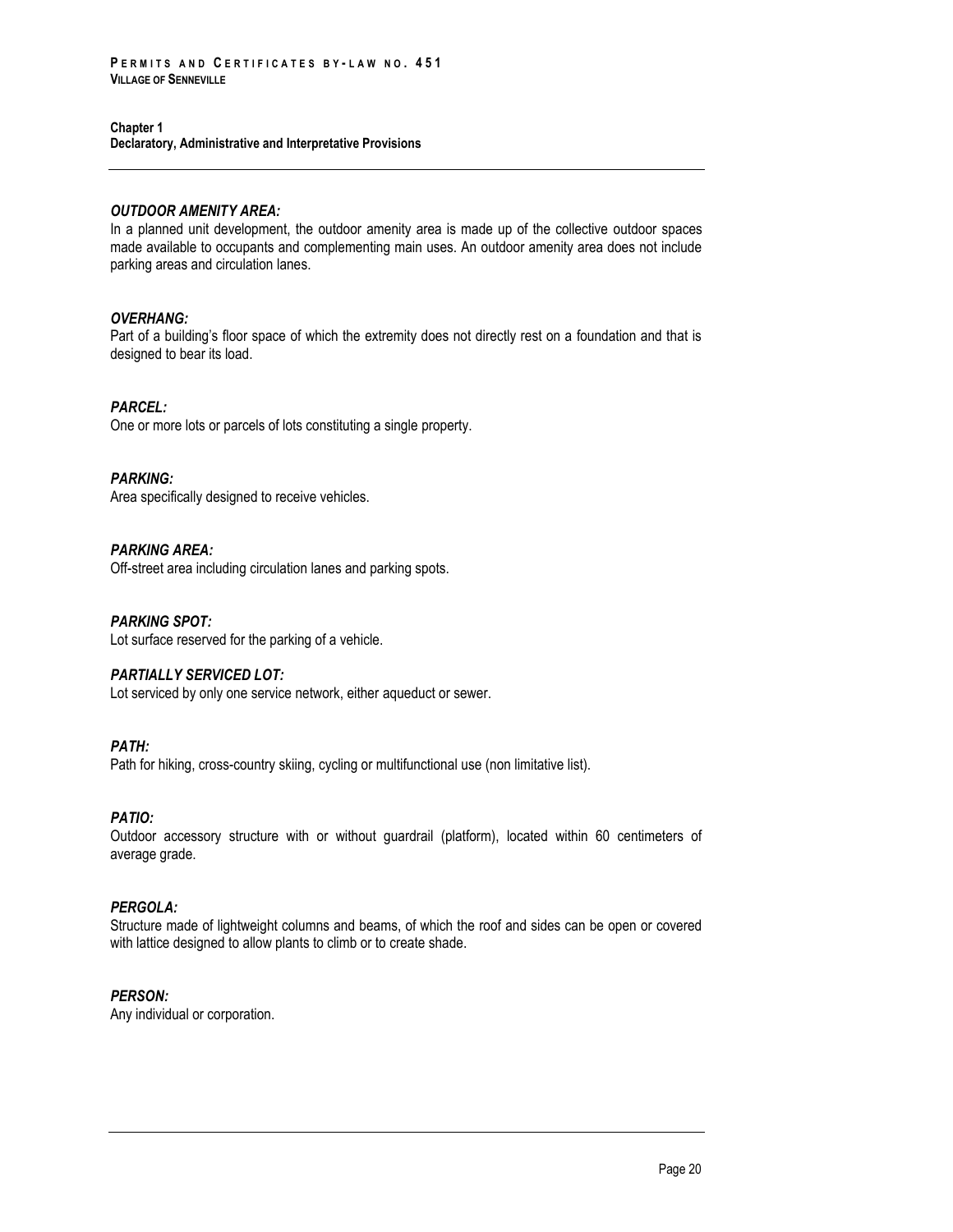## *PLANNED UNIT DEVELOPMENT:*

Homogenous building(s) established in an independent location, sharing common spaces and services as well as amenity areas included as part of a detailed layout. A planned unit development generally includes several buildings established on a single lot or is made of a group of properties whose architecture is consistent. The objective in the context of an integrated project is to maximize natural spaces, parks and trails (versus the concentration of buildings in a smaller area).

#### *PLANNING ADVISORY COMMITTEE:*

The Planning Advisory Committee (PAC) of the Village of Senneville.

## *POOL (SWIMMING POOL):*

Exterior artificial basin, permanent or temporary, used for swimming and having a minimum depth of 60 centimeters and which is not subject to the *Regulation Respecting Safety in Public Pools (*RRQ, c. S-3, r. 3), excluding jacuzzis or whirlpools (hot-tubs) when their capacity does not exceed 2,000 litres.

## *PORCH:*

Exterior accessory structure composed of a platform and equipped with a small stairway ending at the building's entrance and providing access to the ground floor.

#### *PRIVATE DRIVEWAY:*

Private circulation lane established within a planned unit development providing access to buildings and structures on the site. A private driveway is not set to become public property.

#### *PRIVATE GARAGE:*

Building adjoining or detached from the main building, used for storing one or more road vehicles or recreational vehicles, with the exclusion of heavy vehicles, used for personal purposes by the occupants of the main building. The garage is considered to be private as it shall not be used for commercial or industrial activities, for the repair and maintenance of vehicles.

#### *PRIVATE OR PUBLIC ROAD DITCH :*

Long depression dug in the ground, serving solely to drain a private or public roadway.

#### *PRIVATE STREET:*

Lane on private property with a right-of-way serving mainly for vehicular traffic.

## *PROFESSIONAL:*

Professional as defined in the *Professional Code*, RSQ, c C-26.

## *PROJECTION (PROJECTING ELEMENT or STRUCTURE):*

Part of a building that is salient or projecting from a wall (cornice, balcony, canopy, gable, awning, sign, exterior staircase, chimney, bay window, eave, etc.).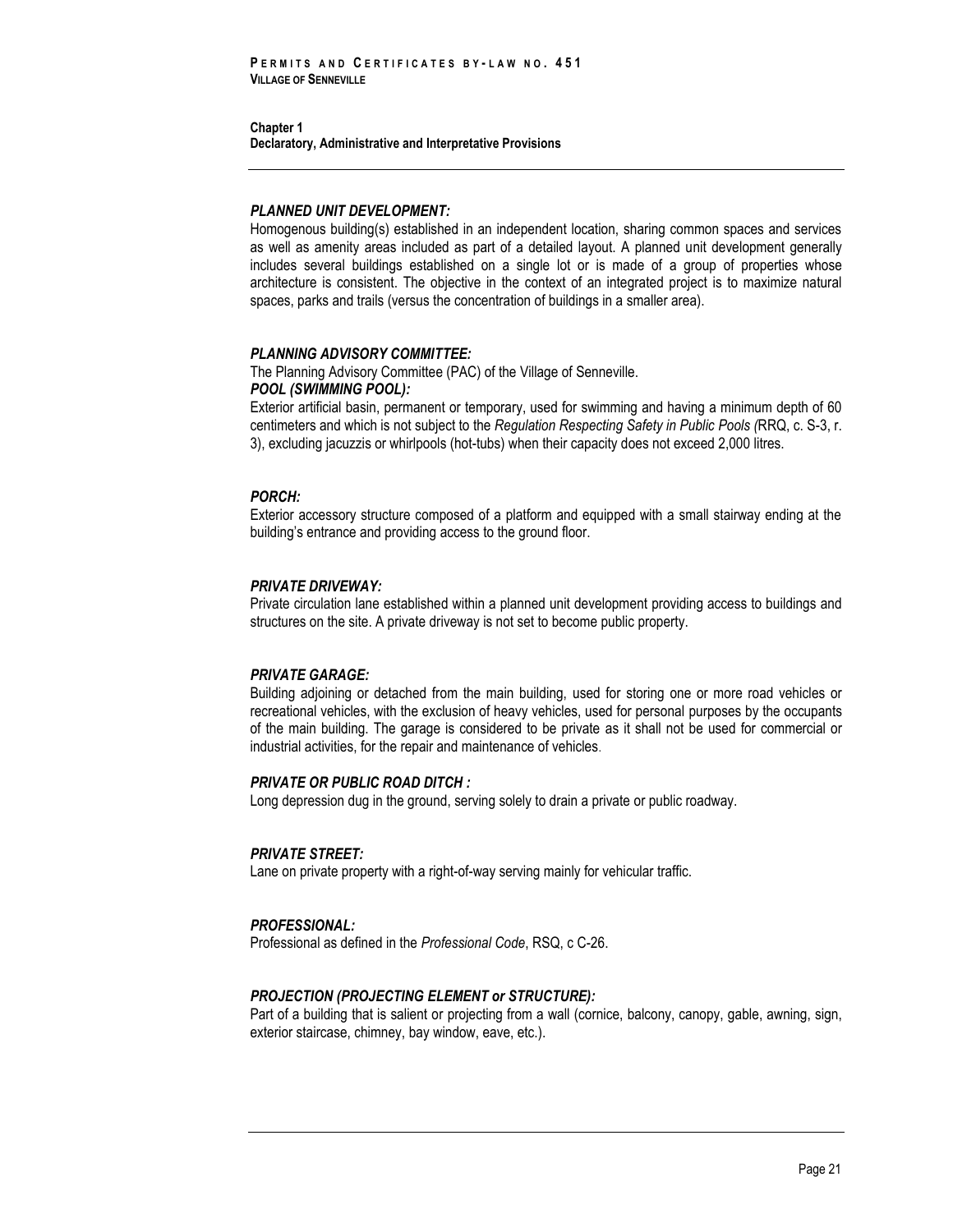#### *PROTECTED IMMOVEABLES:*

For the purpose of applying separating distances in agricultural zoning, a protected immoveable corresponds to the following immoveables:

- 1. Recreational, sports or culture centre;
- 2. Municipal park;
- 3. Lot of an educational establishment or of an establishment as defined in the *Act Respecting Health Services and Social Services*, RSQ, c S-4.2;
- 4. Buildings of a nature interpretation centre;
- 5. Golf club house;
- 6. Building used for wine tasting in a vineyard holding a year-round operating permit.

## *PRUNING:*

Trim reducing the length and number of branches of trees, shrubs or hedges.

## *PUBLIC ACCESS:*

Includes construction work, structures or projects providing access to watercourses and bodies of water for public use or for the use of a group of individuals. Public access to a watercourse includes without being limited to, boat launches or ramps, access paths to the latter, landscaping allowing access to a beach and paths and streets providing access to a lake or a watercourse for all those entitled to their access. These works can be carried out by a public or private organization, by an association or individual, allowing its use in exchange of a fee or other form of compensation.

## *PUBLIC PURPOSE (USE):*

Includes construction work, structures or projects serving a collective or public purpose or serving a group of individuals, carried out by a public or private non-profit organization. Among other things, public services such as networks for transportation and distribution, electricity, gas, cable and telephone, as well as wildlife habitats are considered to be for public purposes.

## *PUBLIC STREET (or public road):*

Roadway belonging to the Village or to the Quebec Ministry of Transport with a right-of-way serving mainly for vehicular traffic.

## *REAR LOT LINE:*

Line located at the back of a lot, spanning from one lateral lot line to the other.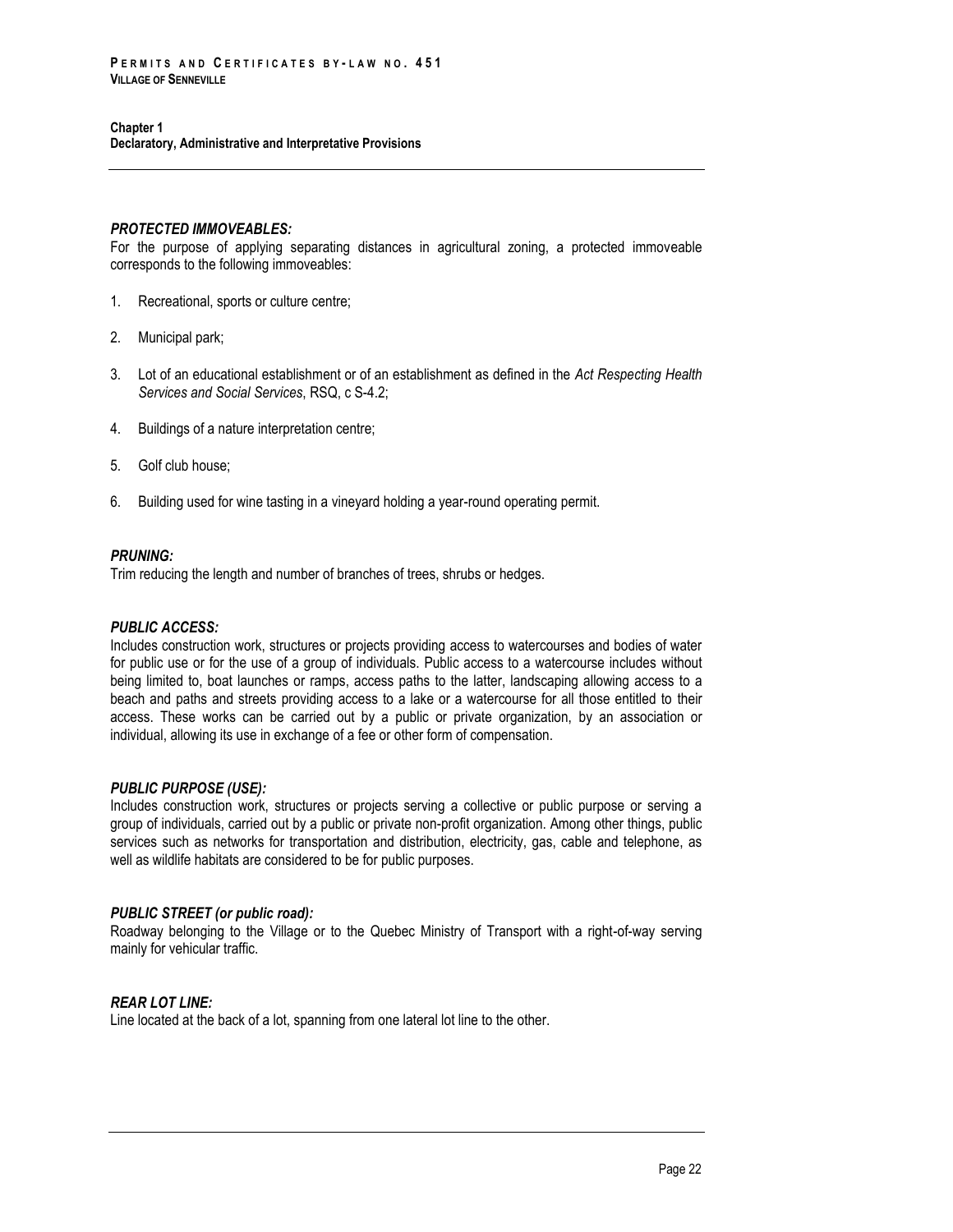#### *REAR SETBACK:*

Minimum distance required between the rear wall of a building and the rear lot line (the calculation is established in the *Zoning By-Law*).

#### *REAR YARD:*

Space contained between the rear lot line and the rear facade of a building. To delimit the rear yard, the rear facade's plane that is setback the furthest must be considered. When the building is set at an angle, the points furthest away from the centre of the building must be used. The rear yard extends from one lateral lot line to the other.

#### *RECONSTRUCTION:*

Work to rebuild a structure or a work, or a part of these that has been demolished or destroyed. The substantial modification of a building or structure, including a part thereof, when it can be considered as a new entity, is considered to be a reconstruction. The term « replacement » is a synonym of reconstruction.

#### *RECREATIONAL VEHICLE:*

Vehicle motorized or not, used for purposes, such as a trailer, camper, RV, pleasure boat, all-terrain vehicle or other similar vehicle. Are also included off-road vehicles as defined in the *Highway Safety Code*, RSQ, c C-24.2 and the trailer required to displace a recreational vehicle.

#### *RENOVATION:*

Work to improve a structure, a construction or a lot, including the renovation of foundations or their replacement. The term « renovation » excludes extension and reconstruction. The terms «maintenance», « repair » and « transformation » are synonyms of renovation.

## *REPAIR:*

See « renovation ».

#### *REPLACEMENT:*

See « reconstruction ».

#### *RETAINING WALL:*

Work designed to retain or support fill materials, the ground in place or any part of a lot.

## *RIGHT-OF-WAY:*

Space occupied by circulation lanes and public utility services.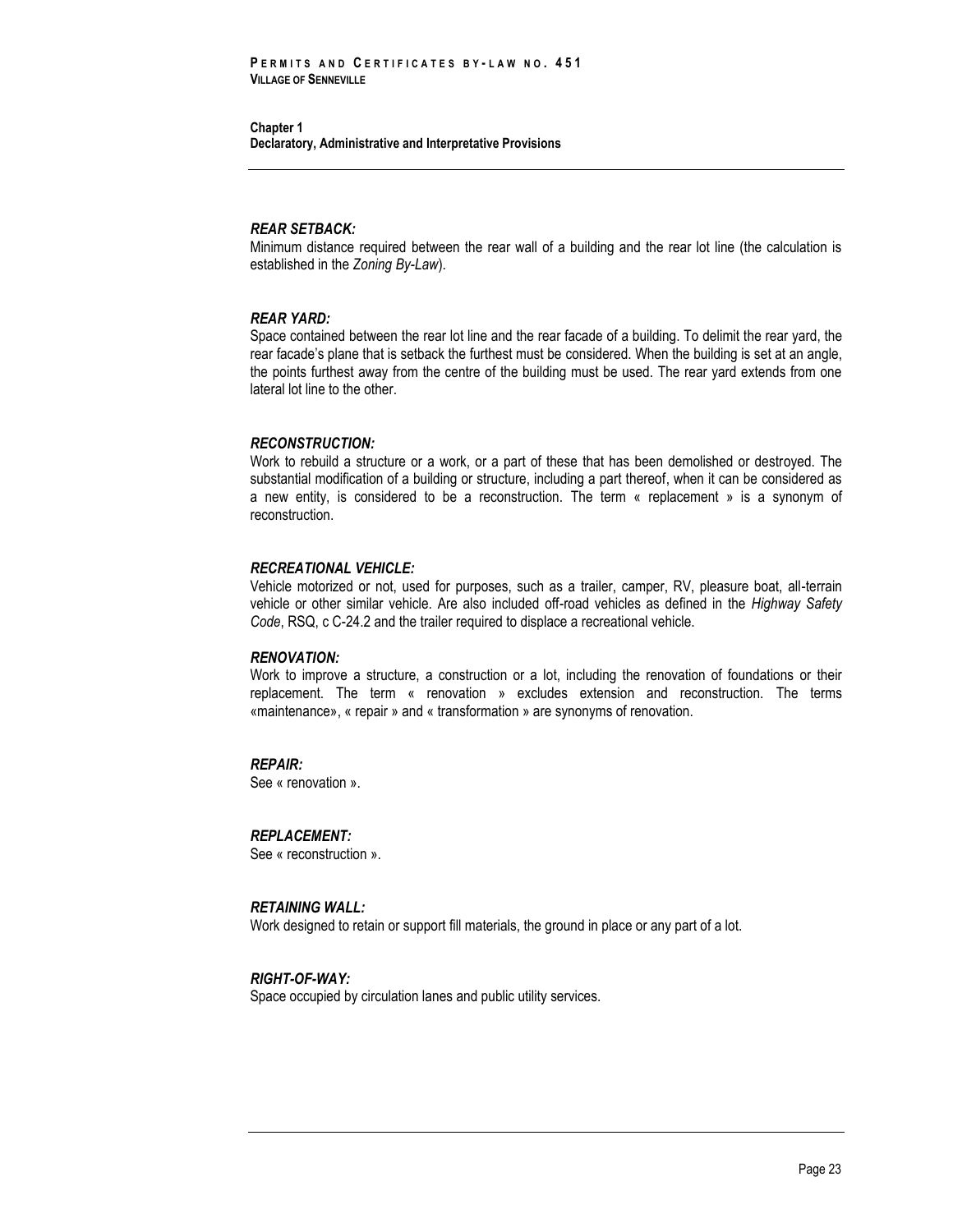## *RIPARIAN CORRIDOR:*

Strip of land bordering a lake or watercourse. This corridor extends inland from the high water line. Its width is measured horizontally: it is 300 meters from the edge of a lake and 100 meters along a watercourse with a regular flow.

#### *RIPRAP:*

Structure for bank stabilization made of stacked rocks and protecting an embankment from the impact of currents, waves and ice.

#### *ROAD VEHICLE:*

A vehicle as defined in the *Highway Safety Code*, RSQ, c C-24.2.

## *ROOM*:

Part of a dwelling or of a main building serving mainly to sleep in and which can be occupied by a household. A room must not have the physical characteristics of a dwelling (no cooking or sanitary equipment).

#### *SALVAGE LOGGING:*

Sylvicultural operation consisting of the uniform removal over a given area of a woodlot, of a portion of dead, weakened, infested, fallen or diseased trees, in order to recuperate these stems before they become unusable.

## *SEMI-CIRCULAR STREET:*

Street with a semi-circular or crescent shape connected to another street.

## *ECOTERRITORY OF THE SENNEVILLE FOREST:*

Corresponds to the territory established in the *Zoning By-Law* and includes the core, movement corridors and buffer zone.

#### *SERVICED LOT:*

Lot serviced by both aqueduct and sewer networks.

## *SHARED WALL:*

Common wall belonging to two parties and used commonly by both parties, in compliance to an agreement or to the law, and erected on the property limit separating two lot parcels of which each is or could be considered as an independent cadastral parcel.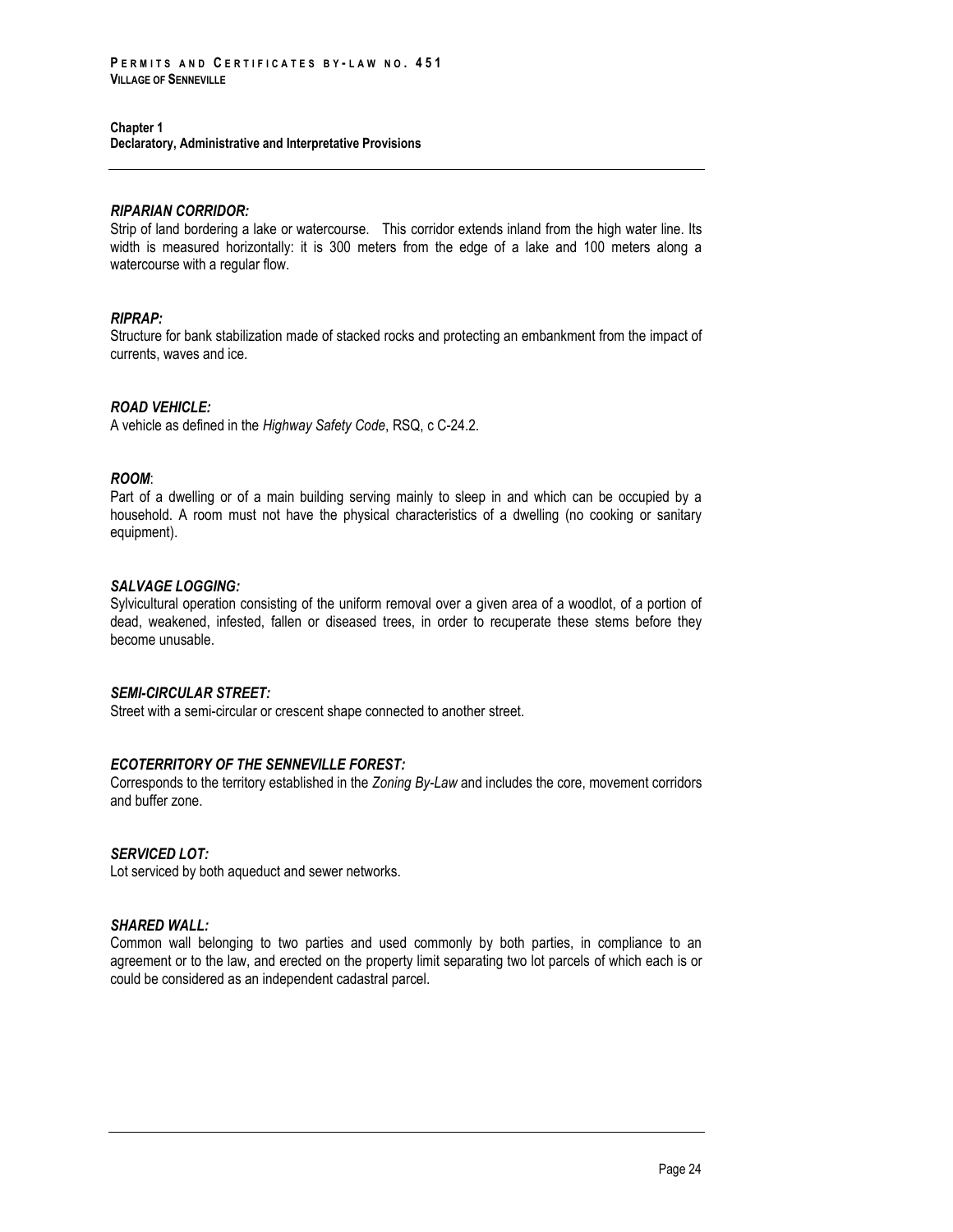#### *SHED:*

Accessory building serving for storage of equipment required for the maintenance of the yard or of the main use.

#### *SIGN:*

Any structure, text, pictorial representation, emblem, flag or any other object, form, painting or light source, located outside or inside (visible from the street) a building and used to warn, inform, announce, advertise or draw attention.

#### *SIGNAGE*:

The result of posting, installing, and keeping in place a sign.

#### *STANDALONE WASTE WATER TREATMENT SYSTEMS (or sanitary installation):*

Equipment used to purify waste water from a building that is not connected to a municipal, communal or private sewer system.

#### *STORAGE:*

Action of depositing merchandise, goods, products or vehicles permanently or temporarily manner in a warehouse.

#### *STOREY:*

Part of a building delimited by the upper (open side of a) floor up to the floor directly above it, or if absent, the ceiling above it.

## *STREET:*

Public street.

#### *STREET LINE:*

Line separating a lot and the limit of the street right-of-way.

## *STREET WIDTH:*

Width of street right-of-way.

## *STRUCTURE:*

Building or project of any type resulting from an assembly of materials; also refers to anything that is erected, established or built, with a use requiring sitting on the ground or adjoining any feature requiring sitting on the ground.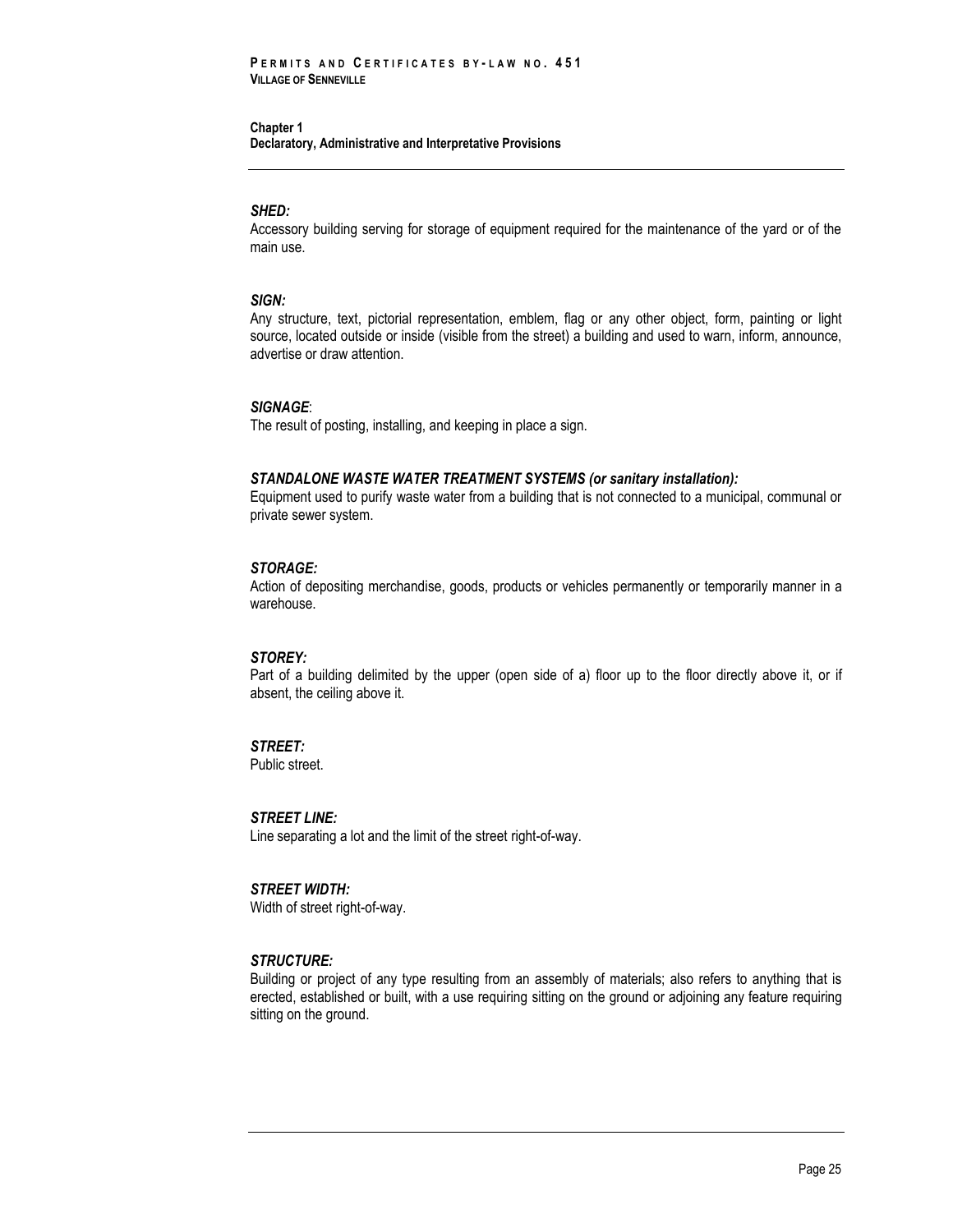## *SUBDIVISION PLAN:*

Plan illustrating a subdivision of land into lots, streets or other subdivisions and prepared by a land surveyor.

#### *TEMPORARY BUILDING:*

Fixed or mobile building erected or installed for a specific purpose and for a limited period of time for this purpose.

#### *TEMPORARY STRUCTURE:*

Fixed or mobile structure erected or installed for a specific purpose and for a limited period of time for this purpose.

#### *TOOL TRUCK:*

A vehicle as defined in the *Highway Safety Code*, RSQ, c C-24.2.

## *TOTAL AREA OF A BUILDING:*

The total area of a building is equal to the sum of all floors in the building, including the floors in basements used for main purposes. The area is established from the outer edge of the exterior walls or from the midpoint of shared walls. Crawl spaces and underground parking are excluded from the calculation of area.

#### *TRAILER:*

Transportable structure tied to a chassis built in a factory or workshop. A trailer is designed to move or be moved on its own wheels by an automobile or a recreational vehicle, and is used to shelter individuals for a short period of time for recreation or leisure such as camping and caravanning. Motor homes and tent trailers are also considered to be trailers. A trailer cannot be used as a permanent dwelling.

#### *TREE*:

Ligneous vegetation of which the diameter is determined in the *Zoning By-Law.*

## *TREE FELLING:*

All forms of tree and shrub removal carried out with various types of cuts resulting in the partial or complete deforestation of a given area. Is also considered a tree felling operation:

- 1. The removal of more than 50% of the living tree crown;
- 2. The sectioning, by uprooting or cutting, of more than 40% of the root system;
- 3. The covering up of the root system with an embankment of 20 cm or more;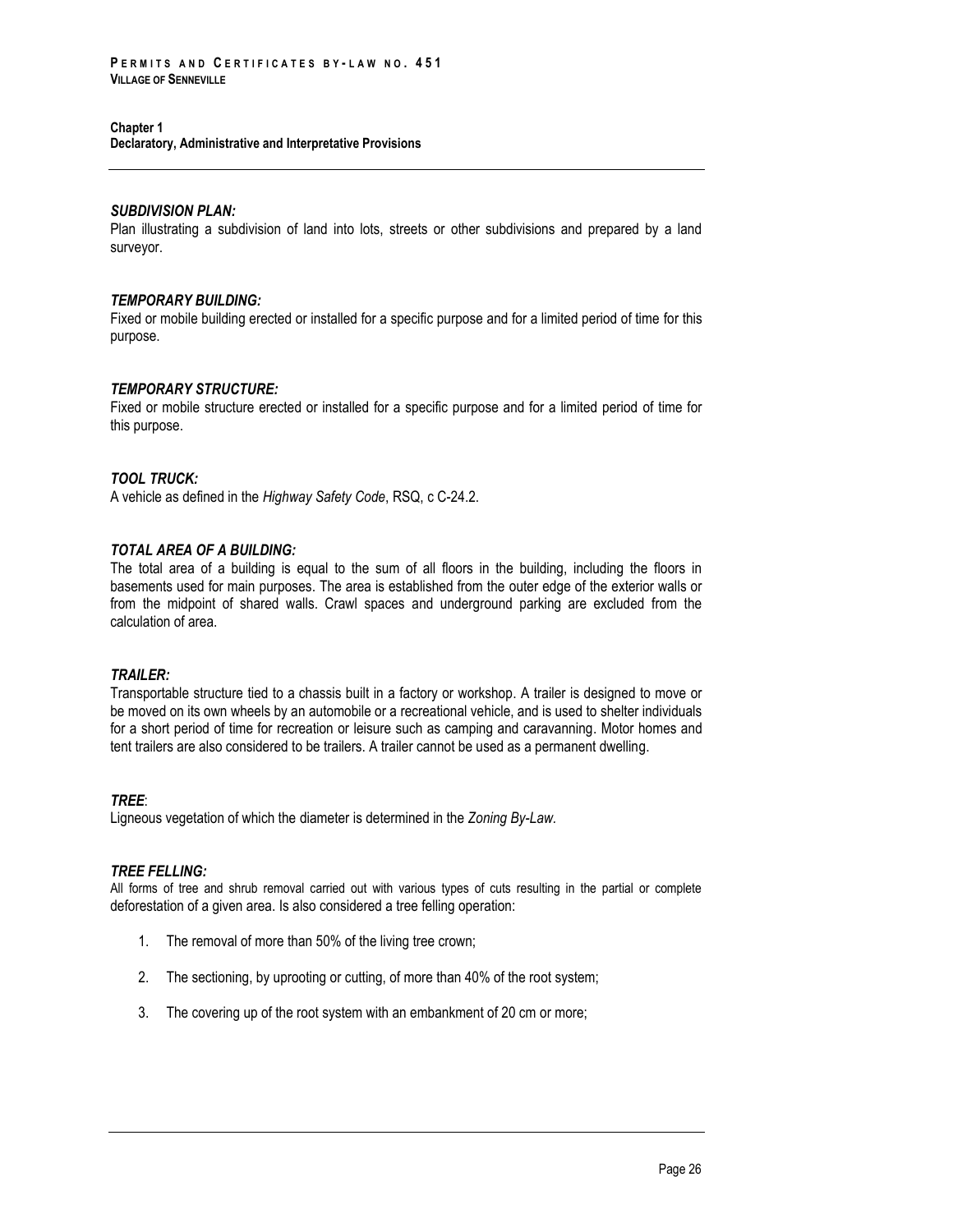4. Any other action leading to the elimination of a tree, including the use of a toxic product in order to kill a tree or the practice or to permit the practice of incisions more or less in a continuous manner all around the tree trunk in the bark, the phloem or wood.

#### *TRIMMING:*

Trim eliminating dead, damaged or diseased branches.

#### *TYPOLOGY:*

The typology of a structure in relation to adjacent structures, namely detached, semi-detached or contiguous:

- 1. A detached structure is a structure built in recess from the lateral lot lines and detached from other structures on the lot or on adjacent lots.
- 2. A semi-detached structure is a structure built on one of the lateral lot lines with a shared wall with another structure built in a similar manner on the adjacent lot, or a structure adjacent to another structure on the same lot.
- 3. A contiguous structure is a structure built on both lateral lot lines with shared lateral walls.

#### *UNSERVICED LOT:*

Lot not serviced by aqueduct nor sewer networks.

#### *URBAN PLANNING BY-LAW:*

Any by-law adopted by the Village in compliance with Chapter IV of the *Land Use Planning and Development Act*, RSQ, c A-19.1.

## *USE:*

Purpose for which a structure, building or lot, or a part of these, is or can be used or occupied.

#### *VEHICLE STORAGE:*

Parking a vehicle for longer periods than required by a normal use of the vehicle. In the case of a recreational vehicle, storage can correspond to parking the vehicle after the season during which it is used.

## *VERANDA:*

Seasonal accessory structure attached to the main building, consists of a roof, perforated or not, or the extension of the main building's roof. A veranda can be closed: in this case, a minimum of 60% of openings in the walls that are not integral with the main building, must be maintained. These walls can be made of screening or perforated wood (type of intimacy wall). A roof advancing 3 meters or more above a gallery, a balcony, a patio or porch is considered a veranda.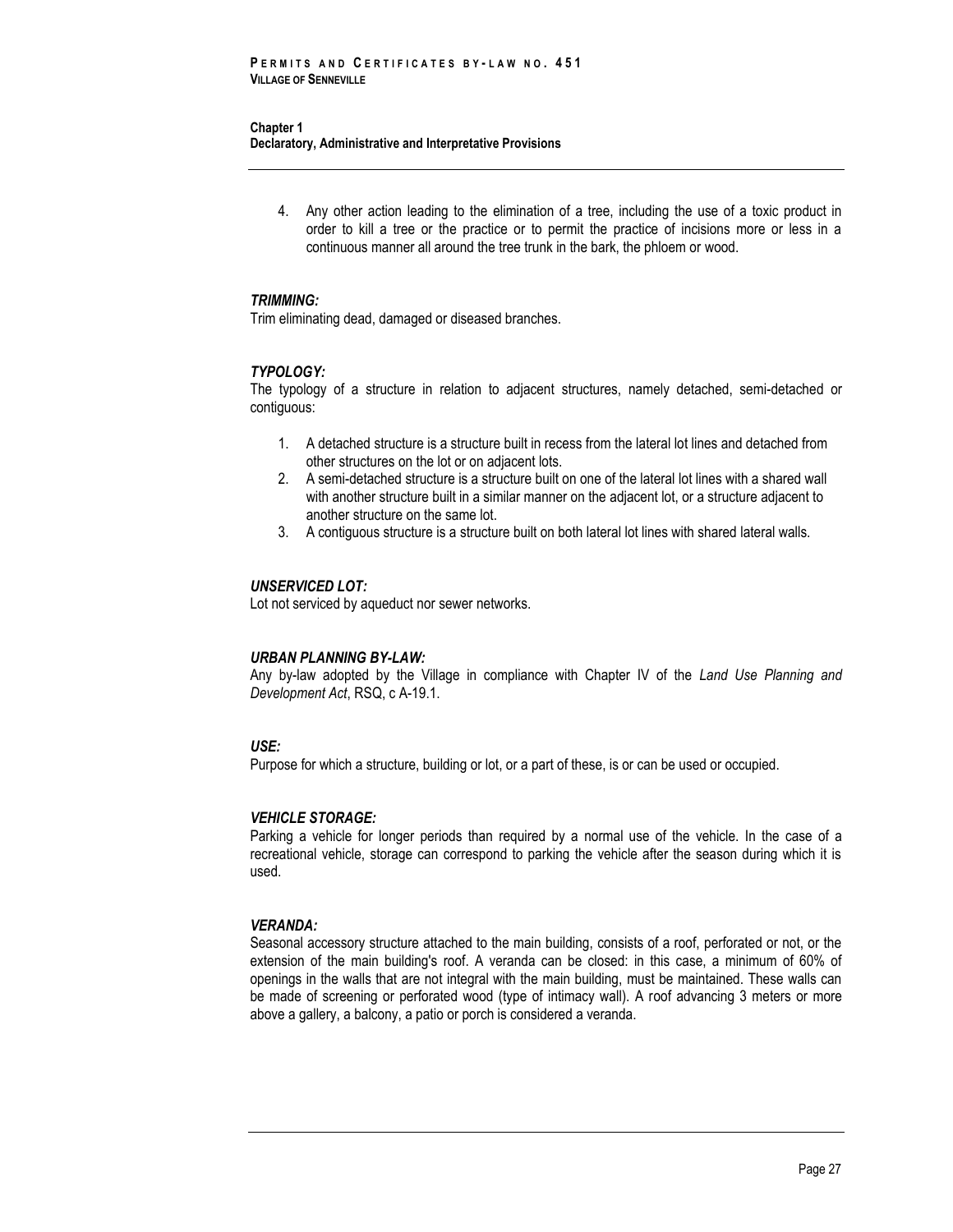If the projected construction does not correspond to the above definition (ex. presence of a balcony above a roof, foundations, heat or year round use, closed walls other than those hereinabove defined, etc.), the construction is considered a part or extension of the main building.

## *VILLAGE:*

Refers to the Village of Senneville.

## *VISIBILITY TRIANGLE:*

Represents, in each quadrant of a street intersection, the triangle formed at the ground by a line drawn by joining two points at a given distance of the intersection determined by the *Zoning By-Law*. In the case where there is a turn radius, this distance is measured in a straight line from the end of the radius.

## *WATER GARDEN:*

A landscaped water basin on a lot, serving to improve the appearance of the lot.

#### *WATERCOURSE:*

Any body of water flowing from a bed with a regular or intermittent flow, including a bed created or modified by human intervention, with the exception of a ditch along a private or public road way, a common ditch or a drainage ditch. This definition includes the bodies of water skirting the territory such as the St-Lawrence River and the Lake of Two-Mountains as well as those within the territory of the municipality.

#### *Waterworks and sewer system mains:*

The mains that are identified as trunk lines within the waterworks and sewer systems, in accordance with section 27 of the Act respecting the exercise of certain municipal powers in certain urban agglomerations (CQLR, c. E-20.001).

## *WETLAND:*

Wetland as referred to in the *Environment Quality Act*, RSQ, c Q-2.

## *WIND TURBINE:*

Work serving for the production of electrical energy from a « wind » resource.

## *WINDFALL (WIND-THROW):*

of trees showing signs of life and having toppled, uprooted, or a trunk that has been broken between the ground and the crown, caused by the wind or other natural disturbance.

## *WORK:*

Any building, structure, use, excavation or transformation of the ground including clearing of vegetation, excavation and fill.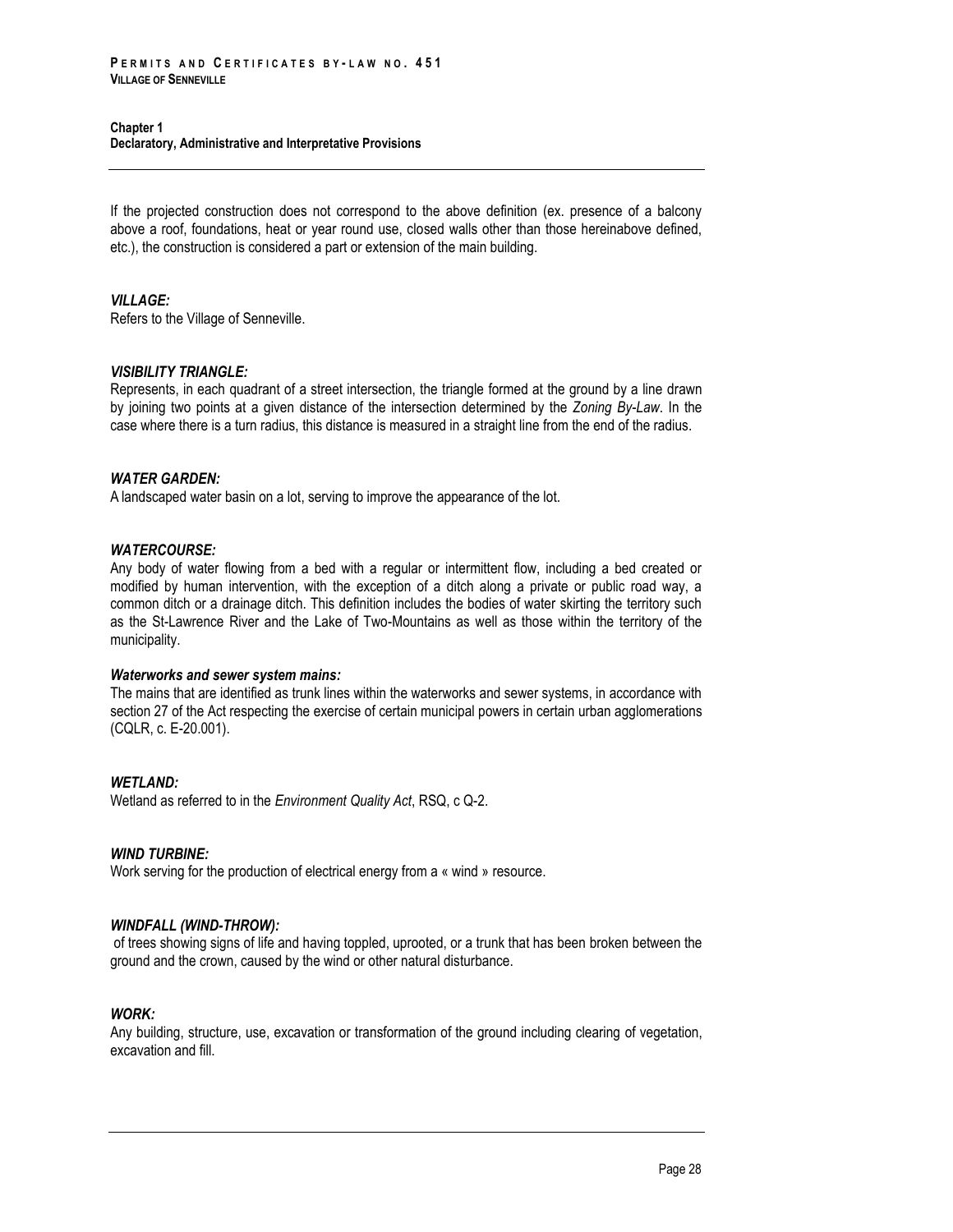#### **P E R M I T S A N D C E R T I F I C A T E S B Y - L A W N O . 4 5 1 VILLAGE OF SENNEVILLE**

**Chapter 1 Declaratory, Administrative and Interpretative Provisions**

\_\_\_\_\_\_\_\_\_\_\_\_\_\_\_\_\_\_\_\_\_\_\_\_\_\_\_\_\_\_\_\_\_\_\_\_\_\_\_\_\_\_\_\_ Modified by Bylaw no. 451-1 in force on July 2, 2015. Modified by Bylaw no. 451-2 in force on May 4, 2016.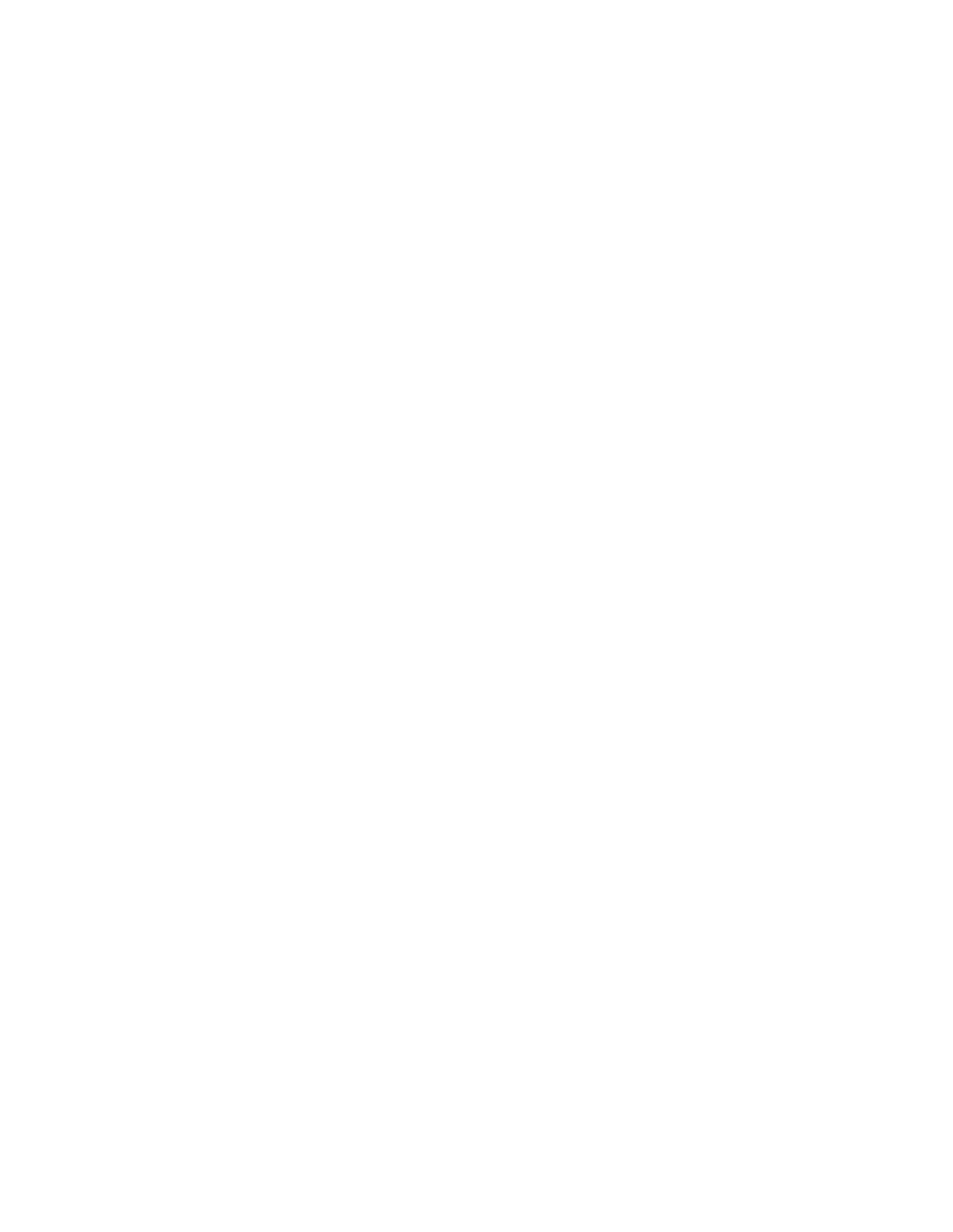

# **PE R M I T S A N D CE R T I F I C A T E S B Y - L A W N <sup>O</sup> 4 5 1**

**CHAPTER 2:**

**General Provisions Relating to Permits and Certificates**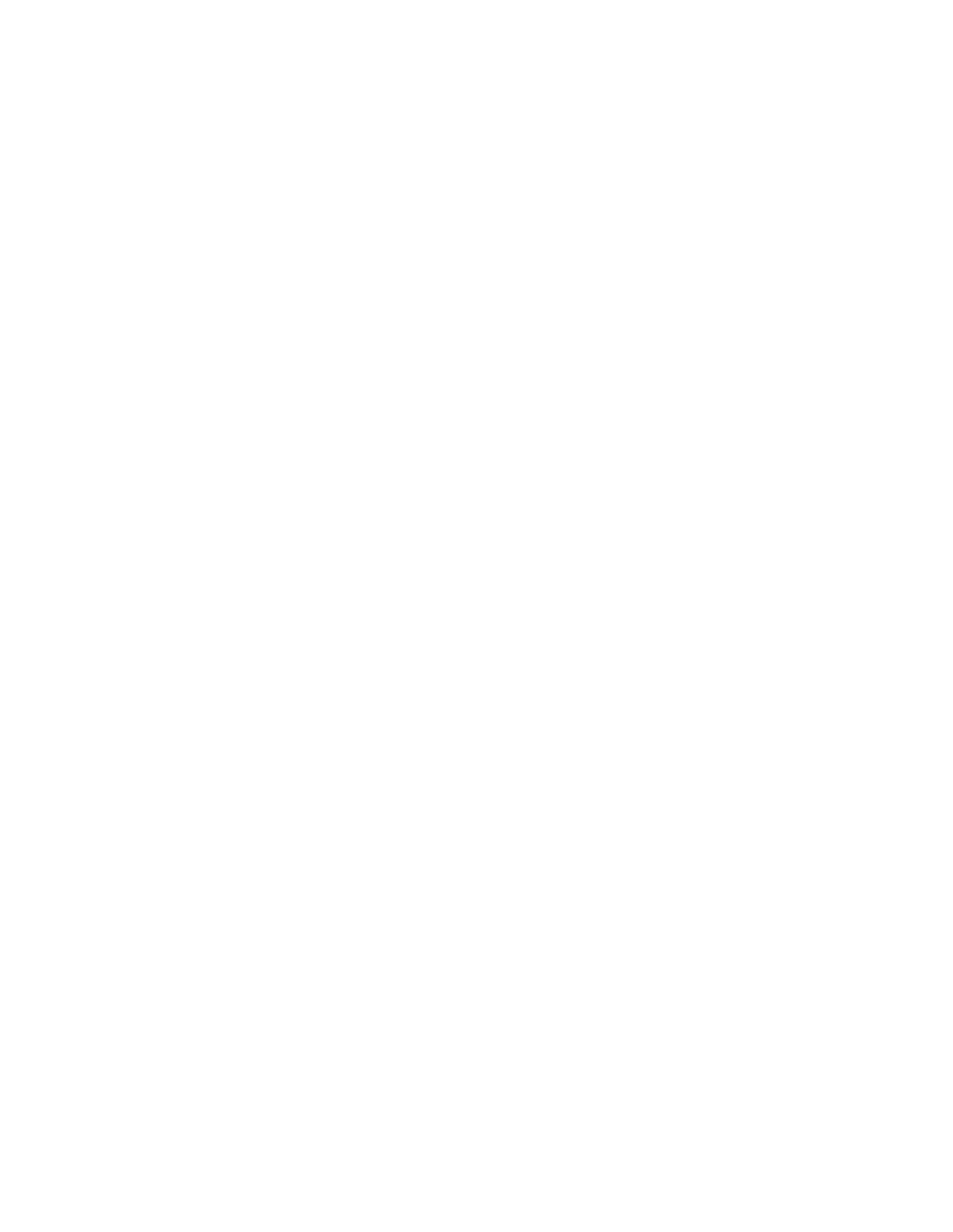**Chapter 2 General Provisions to Permits and Certificates**

# **Division 2.1 General Provisions**

# **2.1.1 Preconditions for Permits and Certificates applications**

The following conditions apply to all Permits and Certificates applications:

- 1. Two copies of the application must be submitted on the forms prescribed by the Village of Senneville and must be submitted to the designated official;
- 2. The application must include the plans and documents required by the urban planning by-laws;
- 3. The fees applicable to the application must be paid.

The permit or certificate application is considered complete when the conditions of the present section have been met.

# **2.1.2 Provisions concerning the required plans and documents**

Any plan required for a permit or certificate application must be prepared according to professional standards and must provide, at the very least, the title of the plan, the name of the architect or designer, the scale of the plan, a north arrow as well as the date of the plan and of its modifications, if applicable. The measurement system used on plans is in metric units.

The documents and plans must be submitted in paper form and in digital format.

The designated official can request from the applicant to provide plans and documents complementary to those required in the urban planning by-laws, namely technical reports, tests and trials required to establish compliance of the permit or certificate application with the urban planning by-laws.

# **2.1.3 Provisions concerning applicable fees**

The applicable fees for permit or certificate applications are set in the present by-law.

The payment of applicable fees upon application for a permit or certificate is not refundable, even in the case of a refusal to issue the permit or certificate. This provision also applies to the payment of fees for any review, request for modification, studies or other requests in compliance with the urban planning bylaws.

# **2.1.4 Interruption of an application's review**

When the information, plans and documents provided by the applicant are inaccurate, erroneous, insufficient or non-compliant, the designated official advises the applicant that the review procedure and the maximum time delay for issuance are interrupted, for a period of 60 days, so that the applicant may provide information, plans and documents that are accurate, corrected, sufficient and compliant for review of the application to resume.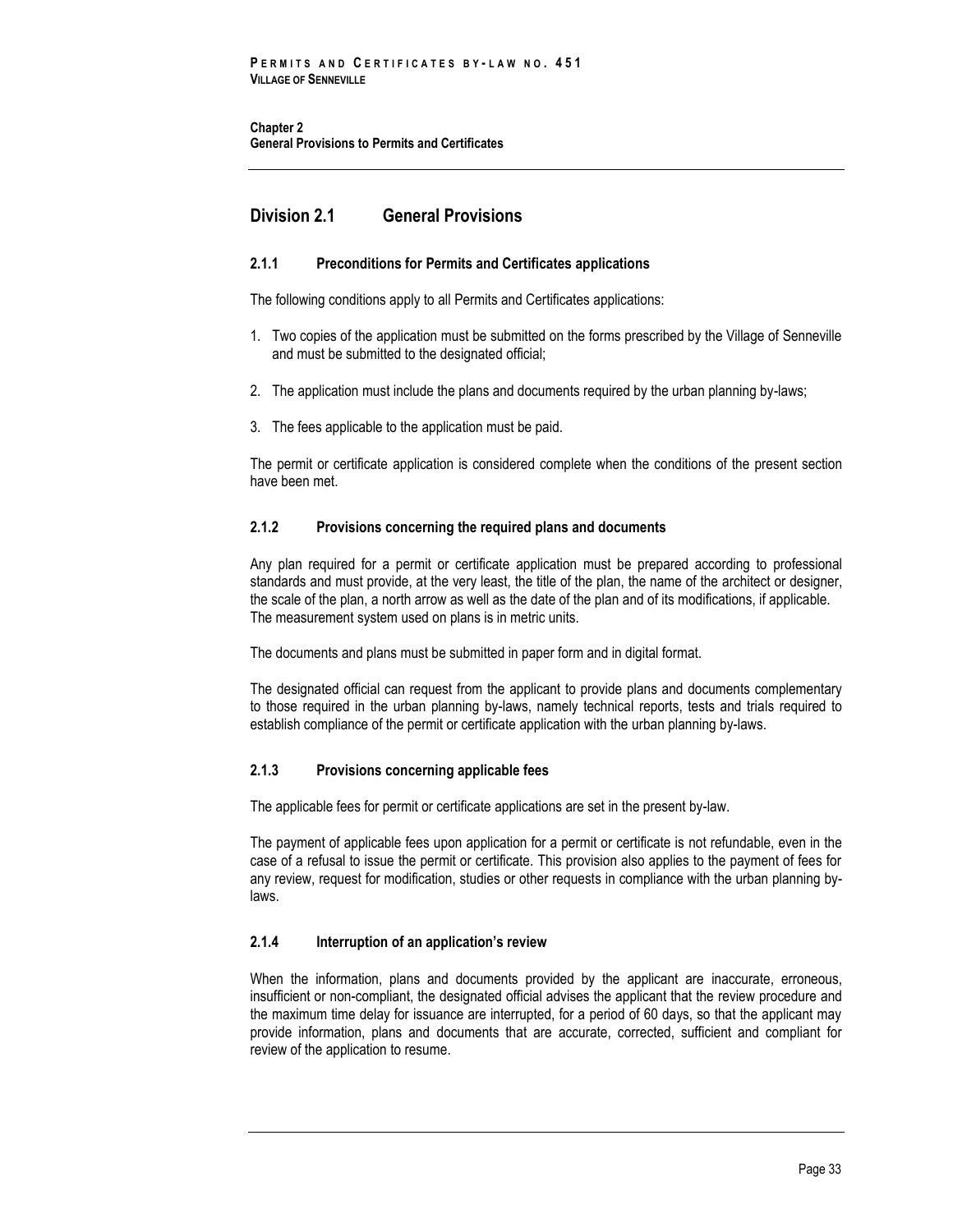Once this delay has expired, if the information, plans and documents have not been submitted, the permit or certificate application is cancelled and a new application must be presented to the designated official.

# **2.1.5 Issuance of the permit or certificate**

If the application is compliant with the urban planning by-laws, the designated official issues the permit or certificate within 30 days following the date on which the application was completed, as determined by section 2.1.1., or from the date of approval of the project by resolution when it is subject to a specific procedure in accordance with Divisions VI to XI of the *Land Use Planning and Development Act,* RSQ, c A-19.1.

If the application is not compliant with the urban planning by-laws, the designated official refuses issuance of the permit or certificate. Refusal of issuance of a permit or certificate must be justified and sent in written form to the applicant.

# **2.1.6 Posting of the permit or certificate**

The permit or certificate must be posted for the entire period of work in a location visible from the street, on the lot or building where the intervention is taking place. In the case of an occupancy certificate, it must be permanently posted in order to be visible by the public.

# **2.1.7 Effect of the issuance of the permit or certificate**

The issuance of a permit or certificate allows an applicant to proceed with only the operations that are mentioned in the permit, in compliance with all the provisions of the applicable by-laws.

# **2.1.8 Modifications of plans and documents**

Any modification brought to plans and documents approved by the designated official cancels the permit or certificate delivered, unless these plans and documents have been subjected to a new approval before the carrying out the work or occupation, in compliance with the urban planning by-laws.

Plans and documents required by the present by-law must be submitted to the designated official in the case of a modification.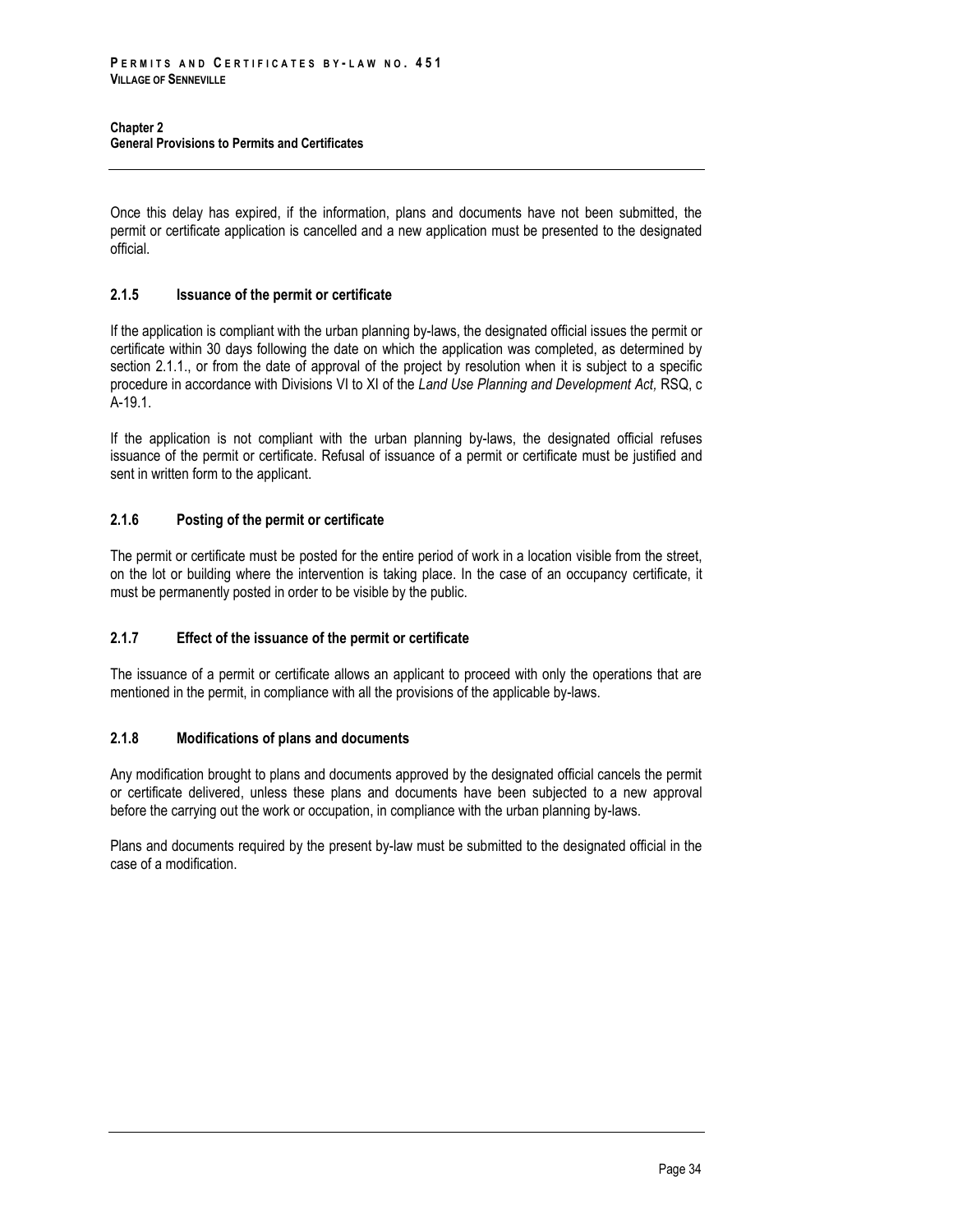**Chapter 2 General Provisions to Permits and Certificates**

# **Division 2.2: Obligations of the Applicant**

# **2.2.1 Obligations of the applicant for a permit or certificate**

The applicant for a permit or certificate must:

- 1. Allow the designated official and all persons accompanying him/her, to visit, examine or inspect the lot and all structures in compliance with the provisions prescribed in the urban planning by-laws;
- 2. Submit plans and documents required, pay the applicable fees and fill out the forms required by the designated official;
- 3. Obtain all required permits, certificates and authorizations before beginning the work in question;
- 4. Post all permits and certificates in a location visible from the street for the duration of the work;
- 5. Execute the work in compliance with permits and certificates issued and with the by-laws in force, and do so within the prescribed delays;
- 6. Have all modifications to plans and documents approved by the designated official upon the request for permit or certificate before beginning the modifications;
- 7. Contact the designated official before backfilling any stand-alone water treatment system;
- 8. Submit to the designated official all reports, tests or trials requested for evaluation of the permit or certificate application.
- 9. Communicate with Info Excavation and the Village of Senneville in the case of work susceptible to affect underground conduits (pipeline, gas, etc.) and municipal infrastructure (aqueduct, sewer, etc.).

\_\_\_\_\_\_\_\_\_\_\_\_\_\_\_\_\_\_\_\_\_\_\_\_\_\_\_\_\_\_\_\_\_\_\_\_\_\_\_\_\_\_\_\_ Modified by Bylaw no. 451-1 in force on July 2, 2015.

# **2.2.2 Proxy**

If the applicant of the permit or certificate is not the owner of the building, structure or lot in question, he/she must, upon the permit or certificate application, present a proxy, signed by the owner, authorizing the application or the work or occupation in question.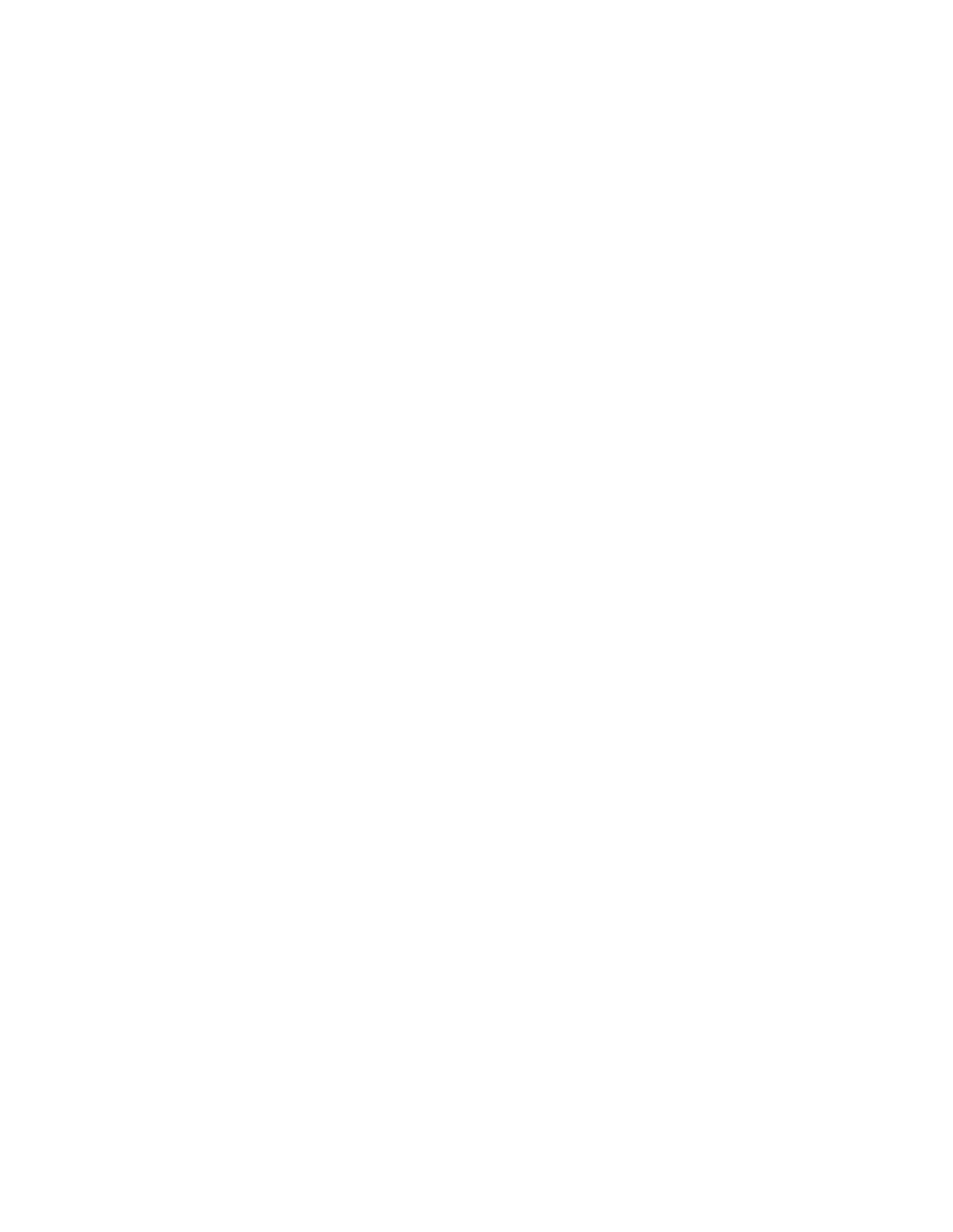

# **PE R M I T S A N D CE R T I F I C A T E S B Y - L A W N <sup>O</sup> 4 5 1**

**CHAPTER 3:**

**Provisions Relating to Building Permits**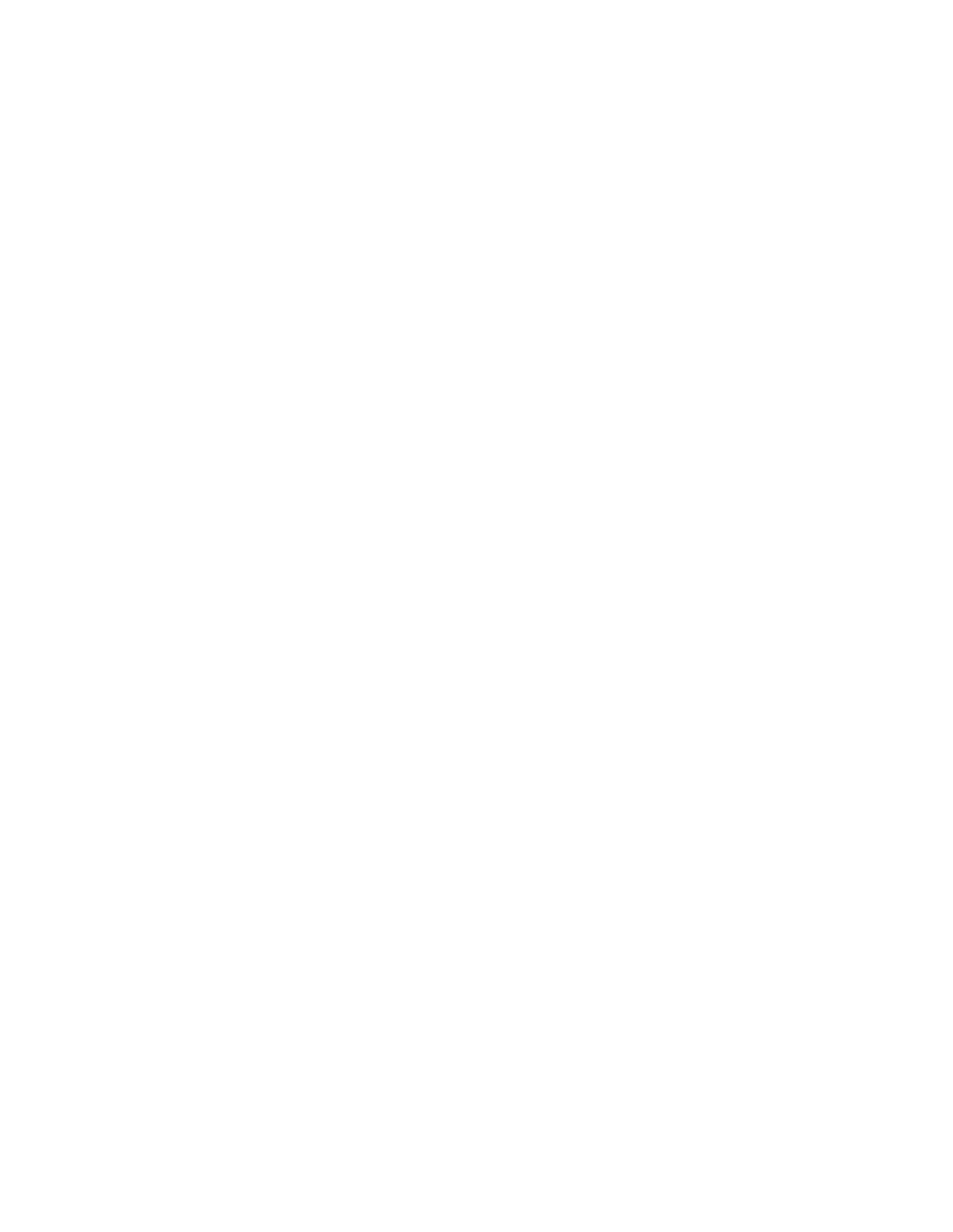# **Division 3.1 General Provisions**

# **3.1.1 Requirement to obtain a building permit**

Over the whole territory, no one may proceed with one of the following interventions without obtaining a building permit in compliance with the provisions of the present by-law:

- 1. Construction, extension, reconstruction of a main building;
- 2. Construction, extension, reconstruction of an accessory building.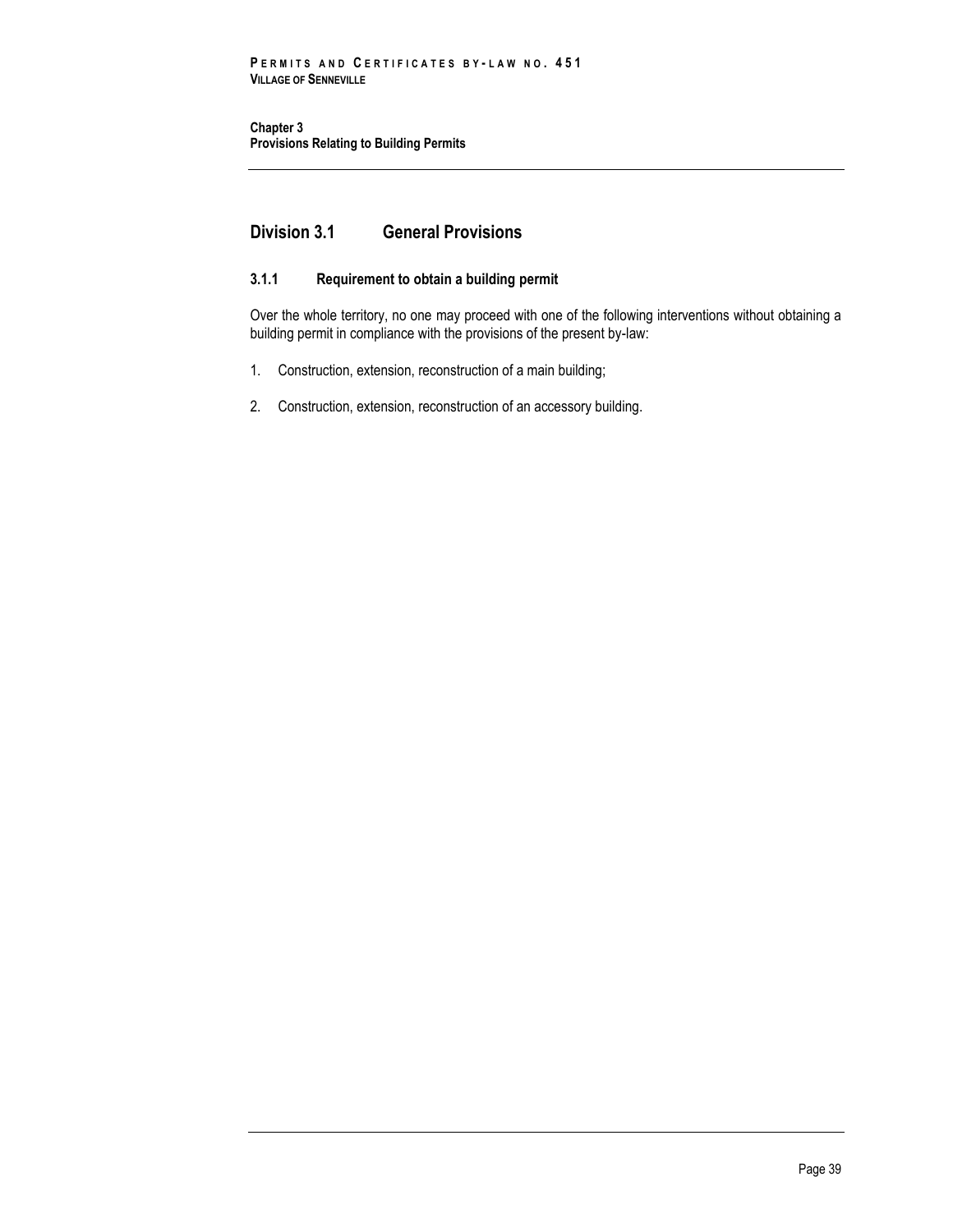# **Division 3.2: Presentation of a Building Permit Application**

### **3.2.1 Content of a building permit application**

A building permit application must include the following plans and documents (certain plans and documents may not be required to demonstrate the projected intervention's conformity with the urban planning by-laws):

- 1. Name, address and telephone number of the owner, or when applicable, of the authorized representative (Complete contact details);
- 2. The current use of the immovable or part of the immovable as well as a description of the use and structures covered by the application;
- 3. Identification and complete contact details of all professionals and actors involved in the project;
- 4. Identification and complete coordinates of the contractor, including the license number of the contractor issued by the *Régie du bâtiment du Quebec;*
- 5. The information required in the declaration of all building permits to the *Régie du bâtiment du Quebec;*
- 6. A project site plan, prepared by a land surveyor, with an approximate scale of 1/500 indicating, but not exclusively, the following information:
	- a) The lot dimensions;
	- b) The projected location of structures, projects or work, including dimensions, setbacks as well as any element, existing or projected, likely to affect construction;
	- c) Servitudes, passages, trails, infrastructure, electrical transmission lines, stand-alone water treatment systems, water withdrawal systems, the hydrological network (lake, watercourse, wetland) and the high-water mark, etc.

In the case of an intervention (new construction, extension) to be located at more than 1 meter from a standard or prescribed distance in the urban planning by-laws, a land surveyor is not required for the preparation of the projected site plan.

- 7. Building or construction plans (maximum scale of 1/50) and a description of the projected work, prepared by a professional, including plans, elevations, sections, profiles (of all storeys and facades), exterior cladding materials, specifying the applicable standards in compliance with the urban planning by-laws.
- 8. The location of parking areas (lanes and parking spots), curb cuts, driveways and loading and unloading areas;
- 9. The location of fences, hedges, garden walls and retaining walls;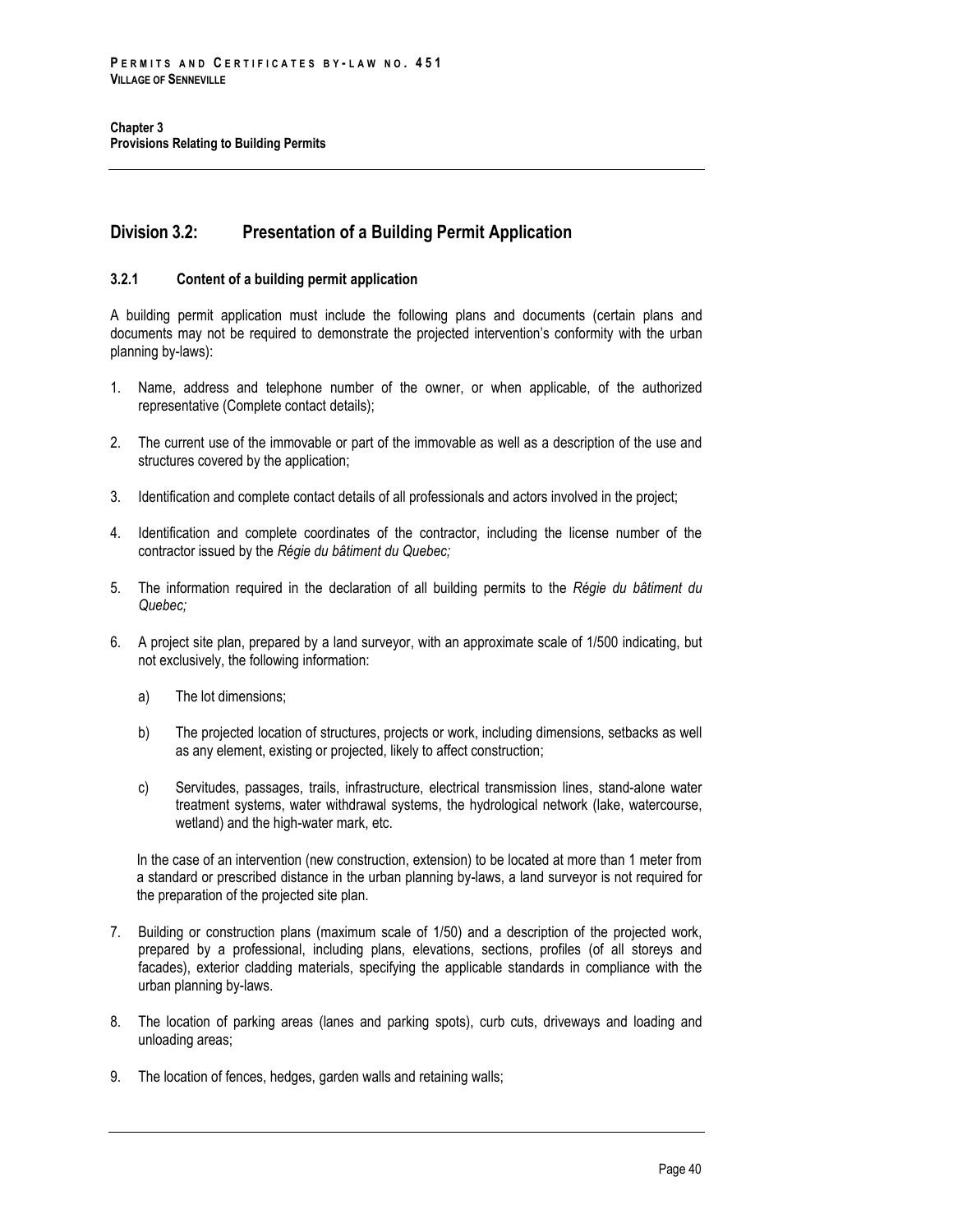- 10. The location and detail of exterior lighting systems;
- 11. Excavation depths, levelling work and when required, clearing and fill operations;
- 12. Identification and location of the hydrological network, including lakes, watercourses, wetlands, the determination of the high-water mark and buffer strips, etc.;
- 13. An evaluation of the total cost of work;
- 14. Schedule for the execution of work (beginning and end of work);
- 15. Any other information deemed necessary by the designated official to review the application.

\_\_\_\_\_\_\_\_\_\_\_\_\_\_\_\_\_\_\_\_\_\_\_\_\_\_\_\_\_\_\_\_\_\_\_\_\_\_\_\_\_\_\_\_ Modified by Bylaw no. 451-1 in force on July 2, 2015.

### **3.2.2 Documents required for a contaminated lot**

In addition to the plans and documents required in section 3.2.1, the Village must obtain from the applicant, in the case where the subject lot in the building permit application is listed in the registry of contaminated lots constituted by the Village of Senneville in the application of section 31.68 of the *Environment Quality Act,* RSQ, c Q-2, and subject to the approval of rehabilitation plan by the Minister of Sustainable Development, Environment and Parks, a certificate from an expert as required in section 31.65 of the *Environment Quality Act*, RSQ, c Q-2, establishing that the project for which the permit is requested, is compatible with the provisions of the rehabilitation plan.

# **3.2.3 Documents required for a structure in an agricultural zone**

In addition to the plans and documents required in section 3.2.1, the documents required for a building permit application relating to an intervention in an agricultural zone are:

- 1. A copy of authorizations required in accordance with the *Act Respecting the Preservation of Agricultural Land and Agricultural Activities*, RSQ, c P-41.1;
- 2. The plans and documents required for the evaluation of the application's conformity with the provisions relating to separating distances.

# **3.2.4 Documents required for a structure in a floodplain**

In addition to the plans and documents required in section 3.2.1, the following plans and documents must be submitted upon application for a building permit for a structure in a floodplain:

- 1. A plan, prepared by a land surveyor, indicating the lot limits, the location of watercourses, the highwater mark, the bank, the shoreline and the floodplain, the location of existing and projecting structures and projects and other work involved;
- 2. A document justifying the carrying out of works and projects in the floodplain;
- 3. The flood-proofing methods retained for the structure, when required by the urban planning by-laws.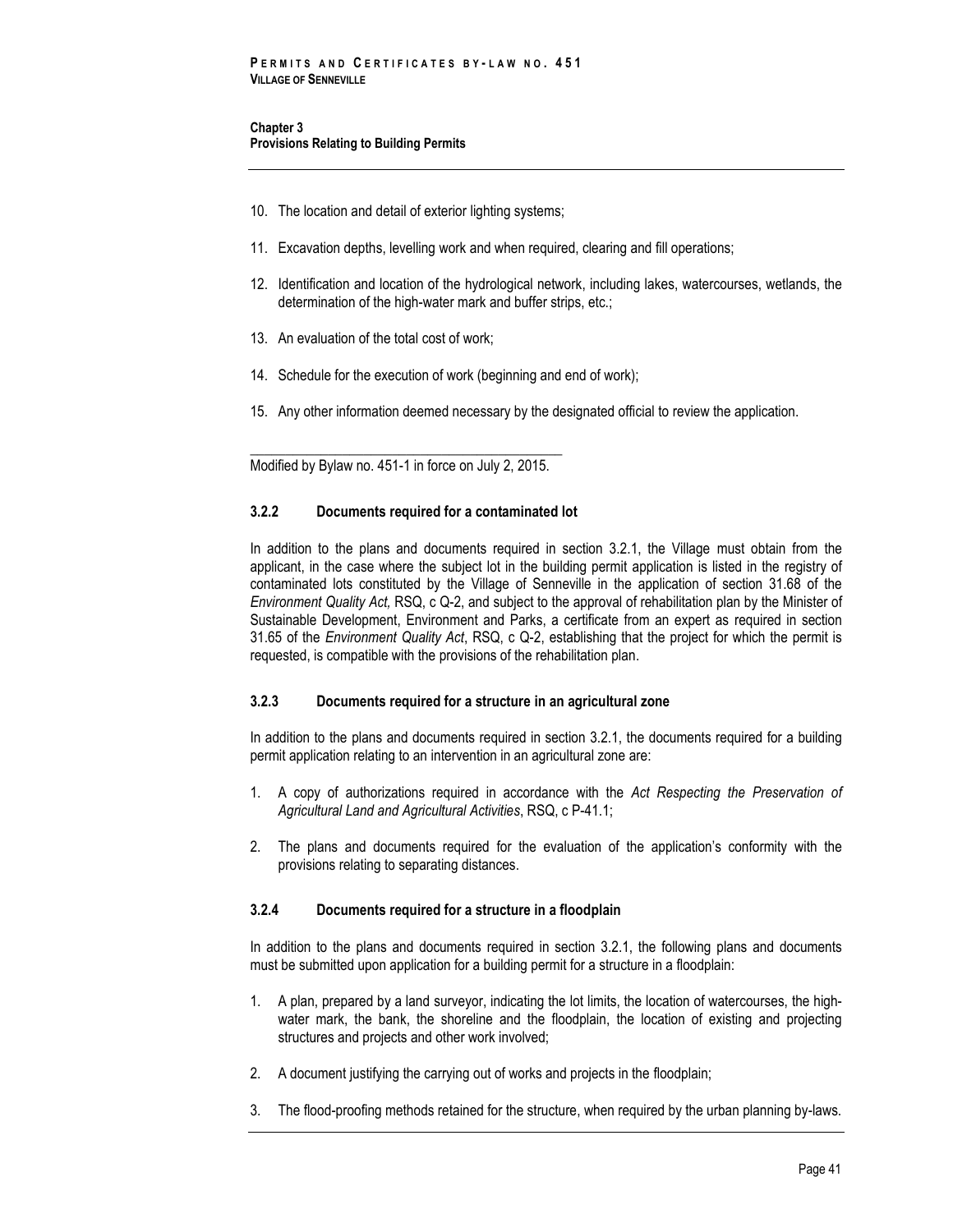# **3.2.5 Documents required for clearing and fill operations**

In addition to the plans and documents required in section 3.2.1, the following plans and documents must be submitted when applying for a permit required for clearing and fill work:

- 1. The quantity of backfill earth required, its origin and composition;
- 2. The amount of clearing proposed and the reasons for this work ;
- 3. A report from a professional or a certified laboratory on the capacity of soil backfill and confirming that the site can accommodate the proposed constructions.

### **3.2.6 Noise level along the A-40**

In addition to the plans and documents required in section 3.2.1, the following plans and documents must be filed with the building permit application for a use when on a property bordering Highway 40 (A-40), as referred to in Chapter 9 of Zoning Bylaw :

- 1. An acoustic study conducted by a professional, to establish the interior and exterior noise levels;
- 2. Mitigation measures to the building or to the landscaping to comply with the prescribed sound level.»

\_\_\_\_\_\_\_\_\_\_\_\_\_\_\_\_\_\_\_\_\_\_\_\_\_\_\_\_\_\_\_\_\_\_\_\_\_\_\_\_\_\_\_\_ Modified by Bylaw no. 451-1 in force on July 2, 2015.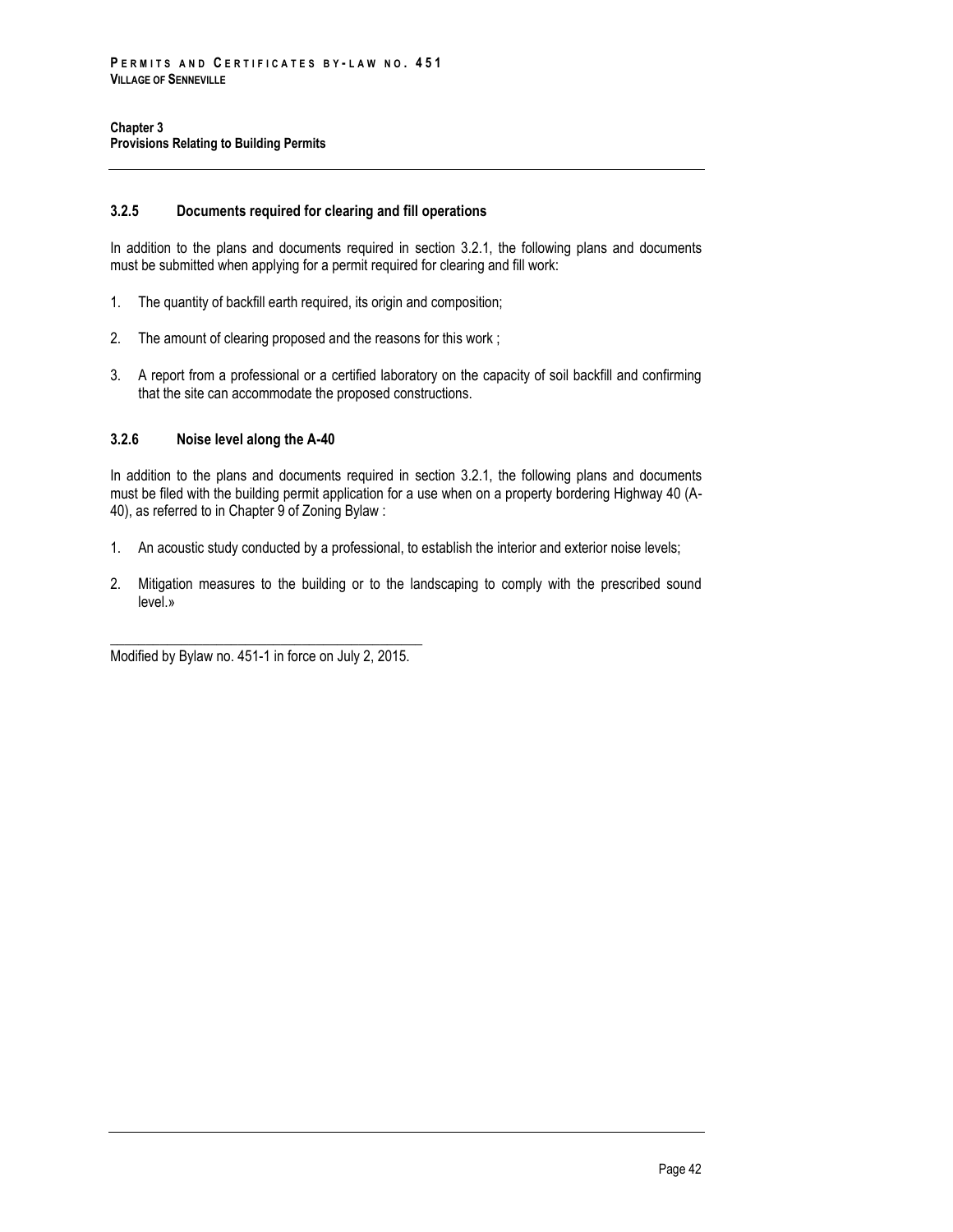# **Division 3.3: Conditions of Issuance**

# **3.3.1 Conditions of issuance of a building permit**

The designated official delivers a building permit if the following conditions are respected:

- 3. The application is in conformity with the *Zoning By-Law*, the *Building By-Law* and *By-Law Concerning Agreements in Regard to Municipal Works*, when applicable;
- 4. When applicable, the application includes a resolution from the Municipal Council approving the project when it is submitted to a specific procedure in accordance with Divisions VI to XI of the *Land Use Planning and Development Act,* RSQ, c A-19.1;
- 5. The applicant has committed in writing to cede the contribution for parks, playgrounds or naturals areas purposes, or the amount to be paid has been received in the fund reserve;
- 6. The application is complete, including the payment of applicable fees;
- 7. The lot on which each projected structure is to be erected, including its dependencies, must make up one or several distinct lots on the official cadastral plan. In the case of a planned unit development, the said lot corresponds to the site on which the planned unit development will be established. In all cases, these lots are compliant with the *Subdivision By-law*, or, if they are not compliant, are protected by acquired rights;
- 8. Aqueduct and sewer services for which authorization or a permit has been issued in compliance to the law are established on the street along which the construction is projected, or the by-law decreeing their installation is in force;
- 9. In the case where aqueduct or sewer services are not available at the street bordering the structure's projected location, or if the by-law declaring their installation is not in force, projects for drinking water supply and treatment of wastewater for the structure to be erected on the lot are compliant with the *Environment Quality Act,* RSQ, c Q-2, with the regulations stemming from this Act and with the applicable municipal by-laws;
- 10. The lot on which is to be erected the projected structure is adjacent to a public street (existing street, under construction or authorized by the Village), compliant with the requirements of the *Subdivision By-law.*

Certain conditions mentioned in paragraphs 5, 6 and 7 do not apply for structures serving agricultural purposes on agricultural lands, excluding a building serving as a dwelling unit.

# **3.3.2 Partial building permit**

The designated official may issue a partial building permit for the erection of a structure's foundations. The conditions of issuance of the building permit apply with the necessary adaptations.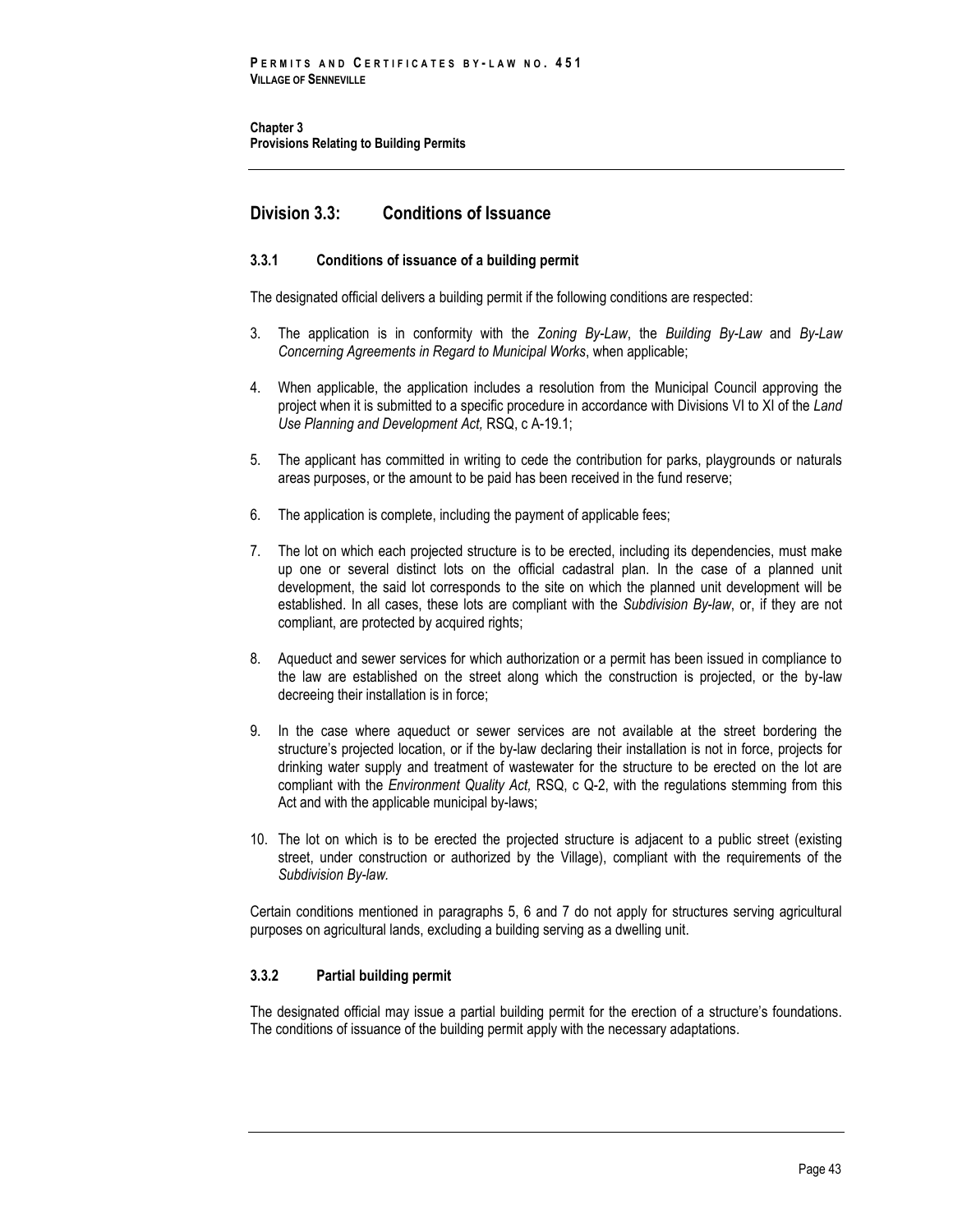# **Division 3.4: Specific Provisions**

# **3.4.1 Invalidity of a building permit**

A building permit becomes null and without effect in any of the following cases:

- 1. The work has not been carried out in compliance with the provisions of the urban planning by-laws and with the conditions contained in the building permit;
- 2. A modification has been brought to the plan and to the permit application without authorization from the designated official;
- 3. The building permit has been issued on the basis of false or erroneous information, declarations, plans or documents;
- 4. Any permit becomes null and void if the work has not begun within 6 months following the issuance of the permit. In this case, a new permit application must be submitted and the new permit will be issued if the applicable regulatory provisions are respected at the moment the new application is submitted:
- 5. Any permit becomes null and void if the work is interrupted during a period of more than 12 months. In this case, a new permit application must be submitted and the new permit will be issued if the applicable regulatory provisions are respected at the moment the new application is submitted.

# **3.4.2 Term of building permit**

A building permit grants to its holder a term, prescribed in the table of the present section, to proceed with the interventions or work described therein.

A building permit can be renewed once, at the end of the term prescribed for the additional period indicated in the present table. The applicant must, to invoke the possibility of a renewal, submit a written request to the designated official within 30 days following the expiration of the term, including a description of the work remaining and reasons for the request. The applicable fees for a renewal request must have been paid before the permit renewal.

| <b>Interventions</b>                                   | Maximum term to proceed<br>with interventions (end of<br>work) | Maximum term to carry<br>out the work in the case<br>of a renewal |
|--------------------------------------------------------|----------------------------------------------------------------|-------------------------------------------------------------------|
| New main building                                      | 12 months                                                      | 6 months                                                          |
| Extension of a main building                           | 12 months                                                      | 6 months                                                          |
| Reconstruction of a main building                      | 12 months                                                      | 6 months                                                          |
| New accessory building, extension or<br>reconstruction | 6 months                                                       | 3 months                                                          |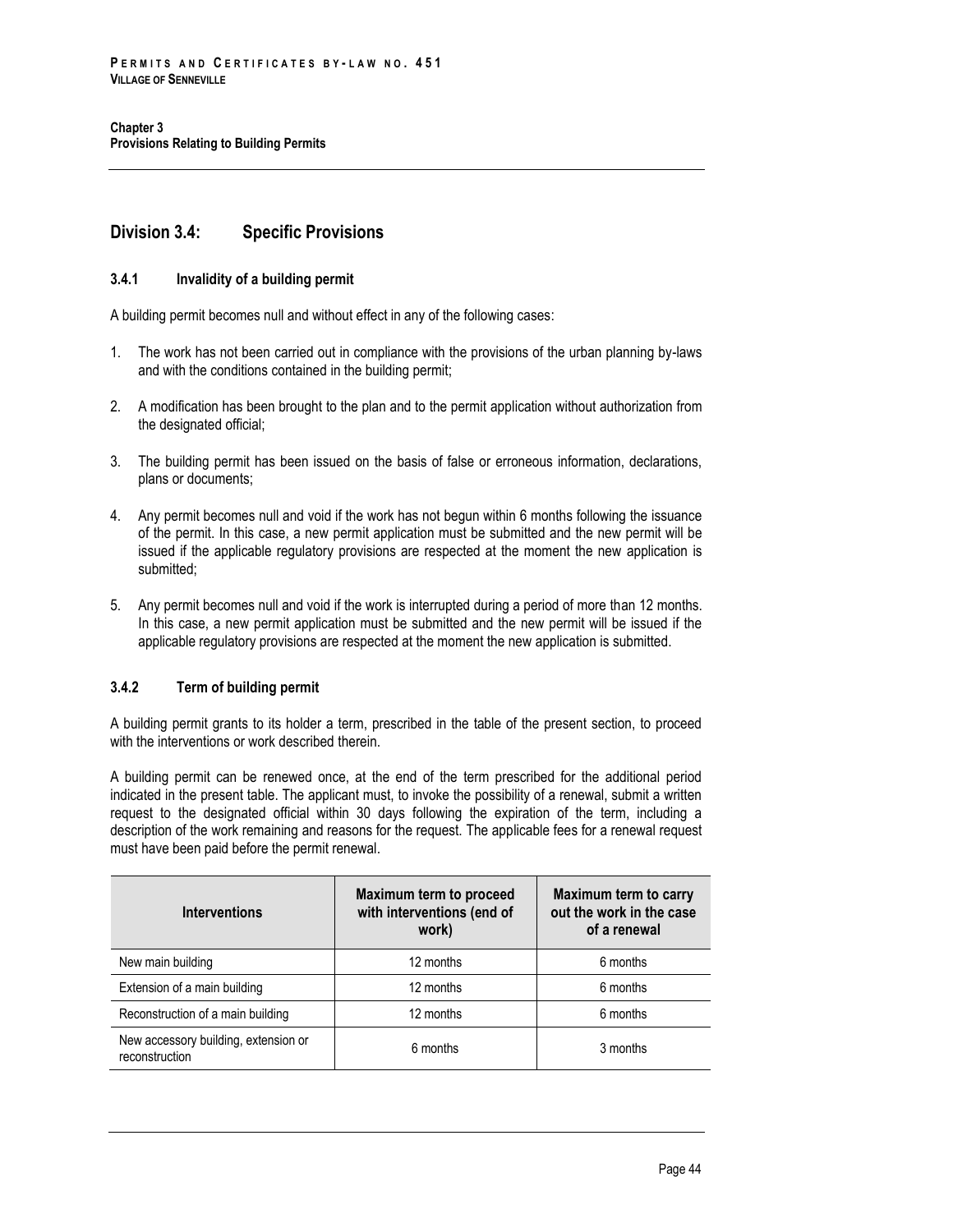# **3.4.3 Providing a certificate of location**

In the 3 months following the end of the construction or the reconstruction of a main building, the applicant must provide a certificate of location prepared by a land surveyor to the designated official.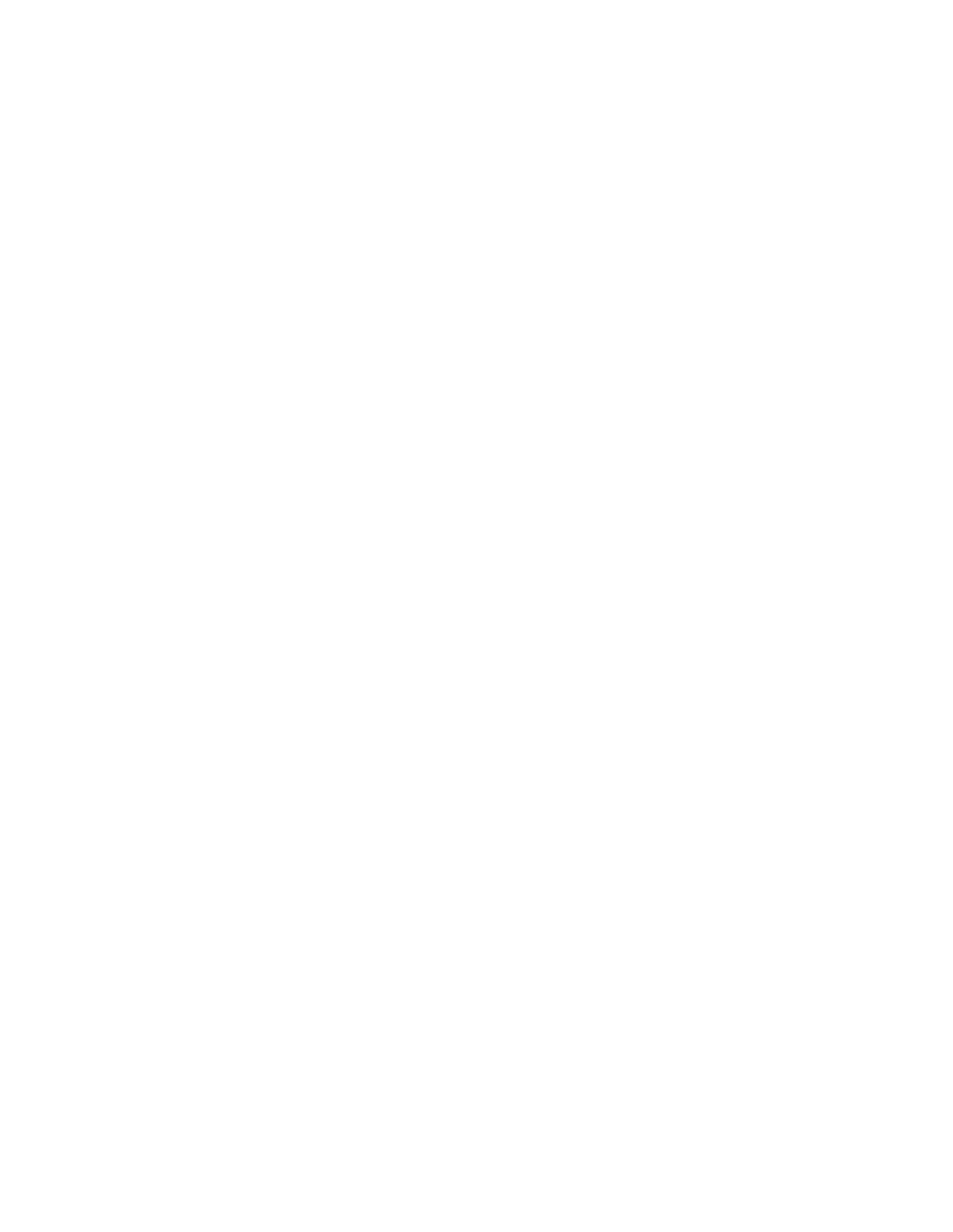

# **PE R M I T S A N D CE R T I F I C A T E S B Y - L A W N <sup>O</sup> 4 5 1**

**CHAPTER 4:**

**Provisions Relating to a Subdivision Permit**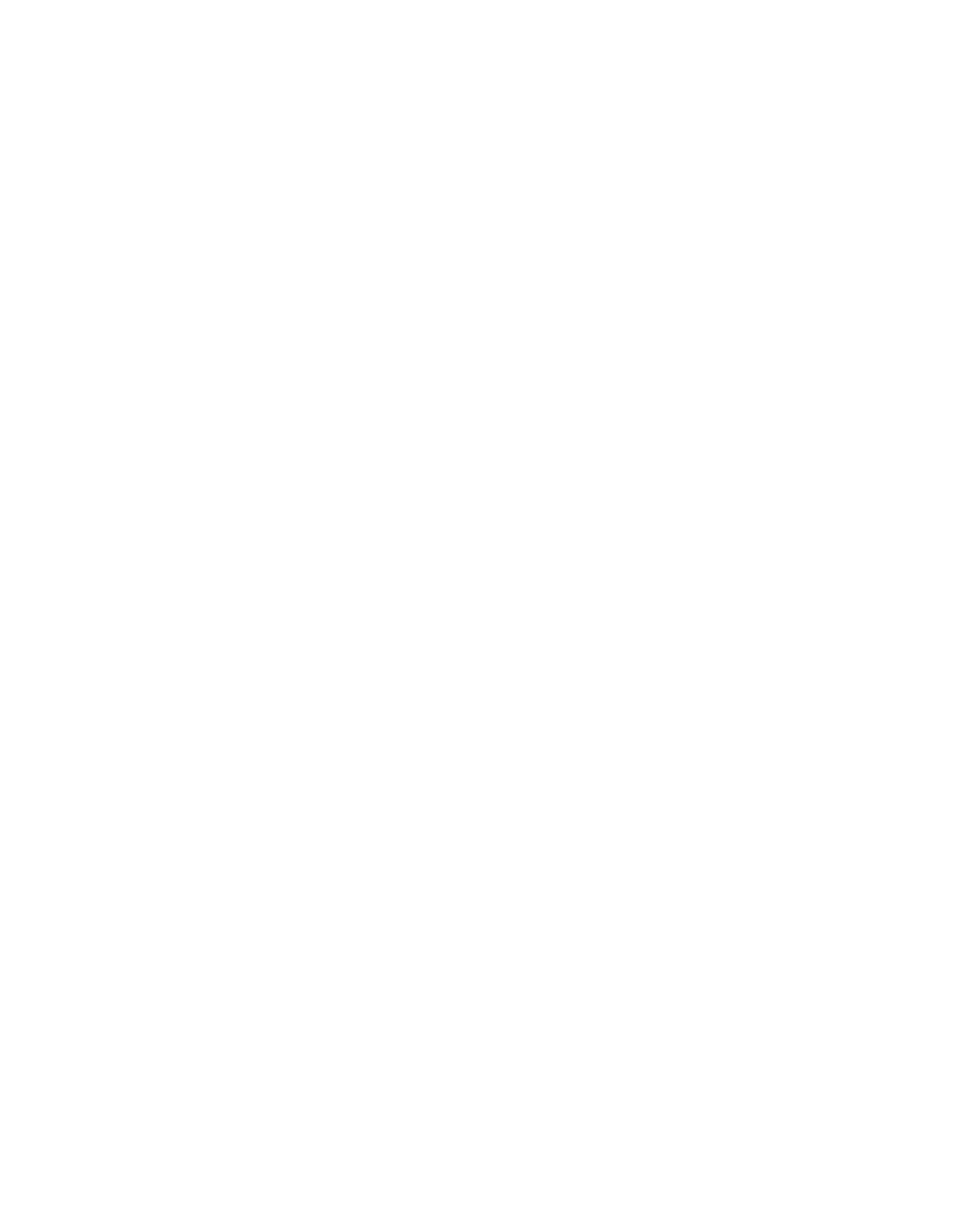**Chapter 4 Provisions Relating to a Subdivision Permit** 

# **Division 4.1: General Provisions**

# **4.1.1 Requirement to obtain a subdivision permit**

A subdivision permit is required for all cadastral operations, except in the case of a vertical cadastral operation that is required and carried out upon constitution or conversion of an immovable in divided coownership or when applicable, in the case of a contrary provision stated in the *Subdivision By-Law*.

A subdivision permit is also required in the case of a grouping of more than one lot or part of lots to form a lot compliant with the urban planning by-laws (plan for the merging of titles).

# **4.1.2 Non-compliant cadastral operation**

A cadastral operation shall not be authorized if it will make another lot non-compliant with the *Subdivision By-Law* or if it will aggravate the non-compliance of a lot in terms of dimensions and minimum area.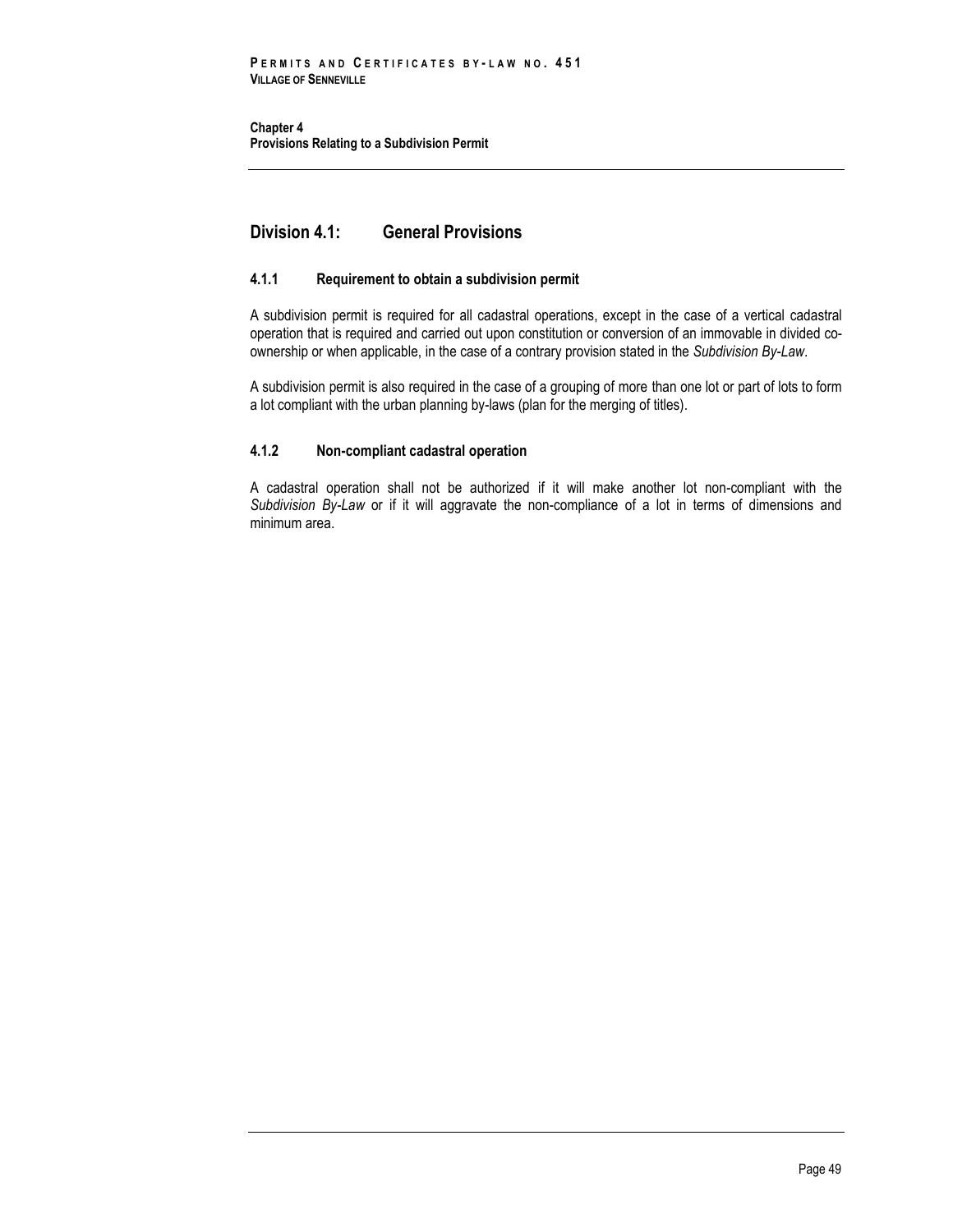# **Division 4.2: Presentation of a Subdivision Permit Application**

# **4.2.1 Content of a subdivision permit application**

A subdivision permit application must include the following plans and documents (certain plans and documents may not be required to assess the conformity of the projected intervention with the urban planning by-laws):

- 1. Owner's name, address and telephone number, or when applicable, of his/her authorized representative (complete contact details);
- 2. Identification and complete contact details of all professionals and actors involved in the project;
- 3. The current use of the immovable or part of the immovable as well as a description of the use and constructions in the application;
- 4. A plan of the projected cadastral operation, prepared and signed by a land surveyor, including, but not limited to, the following elements (minimum scale of 1/2500):
	- a) Cadastral identification of the lot undergoing the cadastral operation as well as its limits, dimensions and area;
	- b) Cadastral identification of neighbouring lots, as well as their limits;
	- c) The path and right of way of existing and projected streets and vehicular access, art work infrastructures with which they would be lead to;
	- d) The angle of the curve in the lot and in the street;
	- e) Existing or required servitudes and passages;
	- f) Paths;
	- g) Adjacent lots belonging to the applicant or coming under his/her responsibility;
	- h) In the case where the subdivision project is located within a waterfront corridor, the location of watercourses and lakes as well as the determination of the natural high-water mark;
	- i) Identification and location of the hydrological network, including lakes, watercourses, wetlands, the determination of the high-water mark and buffer strips, etc.;
	- j) The built area of existing buildings on lots that are part of the application as well as the distances between buildings and all lot limits;
	- k) Topographic survey and slopes expressed as marked points at 2-meter intervals, and the average slope;
	- l) The location of parks, playground or natural spaces ceded as the contribution required by the *Subdivision By-Law*.
- 5. The development phases of a project and the term of its work;
- 6. Any other information deemed necessary by the designated official to review the application.

# **4.2.2 Documents required for certain cadastral operations**

The following provisions apply to all subdivision permit requests for a cadastral operation on two or more lots and a cadastral operation for the creation of one or more streets. The request must include the following plans and documents: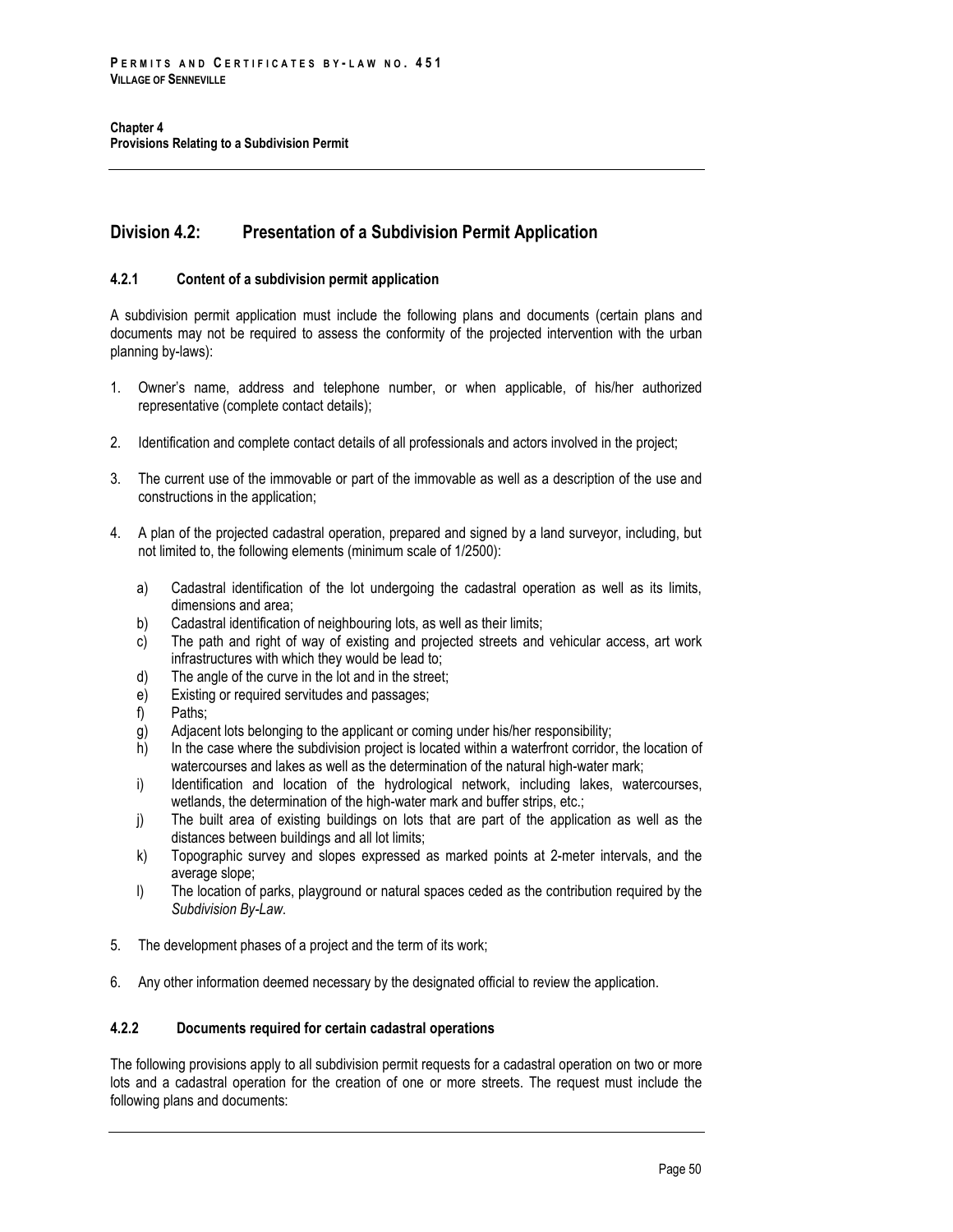**Chapter 4 Provisions Relating to a Subdivision Permit** 

- 1. The plans and documents required in section 4.2.1;
- 2. An additional fragmentation plan covering an area greater than the one in the request;
- 3. A table giving the total lot area, the area allocated to each use and their relation with the total lot area, the number of units per use type as well as the gross and net densities per use type;
- 4. The hydrological network, runoff and ditches;
- 5. The plans and documents required in the *By-Law Concerning Agreements in Regard to Municipal Works,* if the cadastral operation in creating one or more streets.

### **4.2.3 Documents required for a contaminated lot**

In addition to the plans and documents required in section 4.2.1, the Village must obtain from the applicant, in the case where the subject lot in the building or subdivision permit application is listed in the registry of contaminated lots constituted by the Village of Senneville in the application of section 31.68 of the *Environment Quality Act* and subject to the approval of rehabilitation plan by the Minister of Sustainable Development, Environment and Parks, a certificate from an expert as required in section 31.65 under the *Environment Quality Act* establishing that the project for which the permit is requested, is compatible with the provisions of the rehabilitation plan.

# **4.2.4 Documents required for a cadastral operation in an agricultural zone**

In addition to the plans and documents required in section 4.2.1, the documents required for a subdivision permit application relating to a cadastral operation in an agricultural zone:

1. A copy of the authorizations required in accordance with the *Act Respecting the Protection of Agricultural Land and Agricultural Activities*, RSQ, c P-41.1.

#### **4.2.5 Documents required for a cadastral operation in a floodplain**

In addition to the plans and documents required in section 4.2.1, the documents required for a subdivision permit application relating to a cadastral operation in a floodplain:

1. A plan prepared by a land surveyor, indicating the lot limits, the location of watercourses, the highwater mark, the bank, the shoreline and the floodplain, and the location of existing and projected structures and projects and other work involved.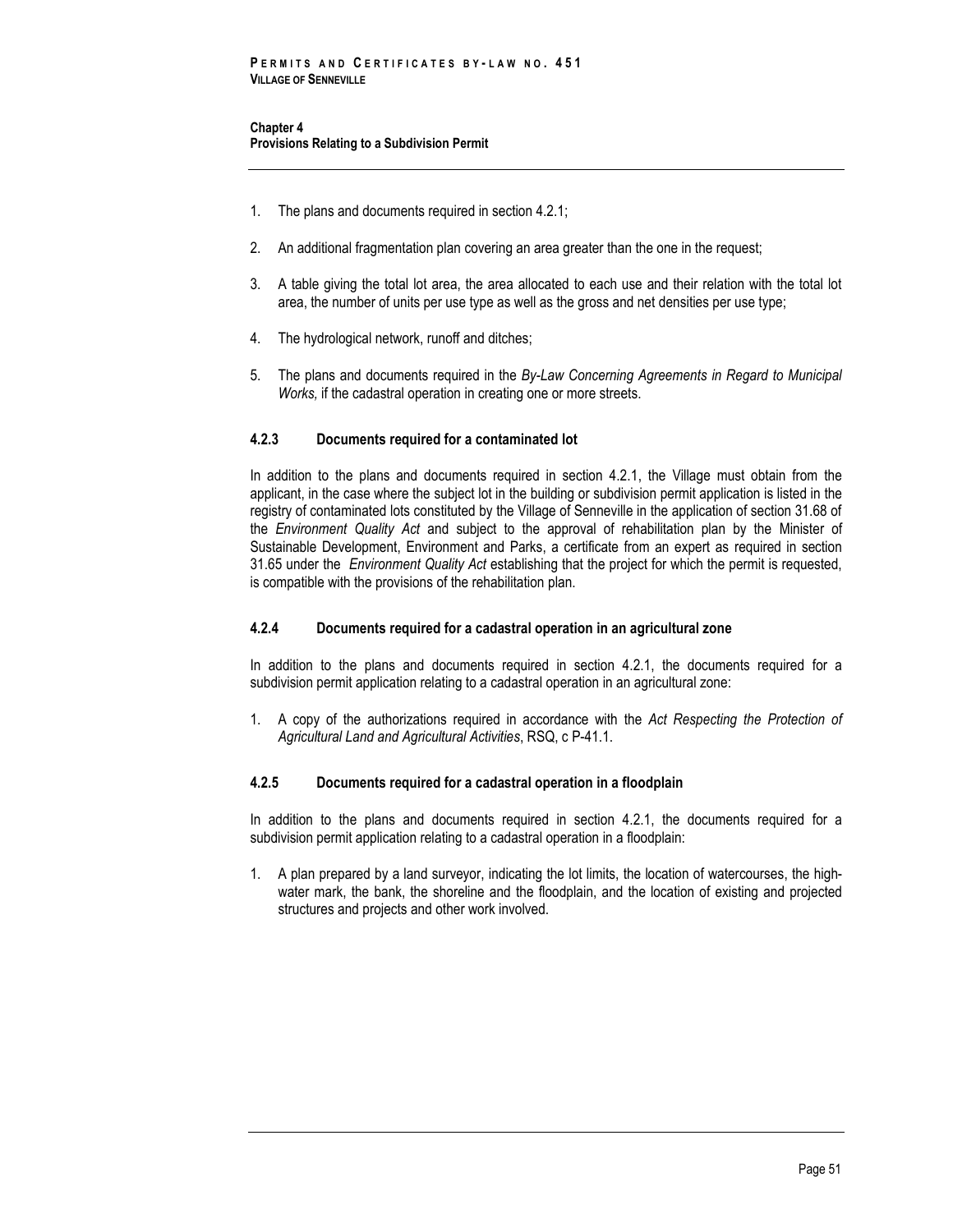# **Division 4.3: Conditions of Issuance**

# **4.3.1 Conditions of issuance of a subdivision permit**

The designated official issues the subdivision permit if the following conditions are respected:

- 1. The request is compliant with the present by-law, with the *Subdivision By-law* and with the *By-Law Concerning Agreements in Regard to Municipal Works*, when applicable;
- 2. If required, the application includes a resolution of the Municipal Council approving the project when it is subject to a specific procedure in accordance with Divisions VI to XI of the *Land Use Planning and Development Act,* RSQ, c A-19.1 ;
- 3. The applicant has committed in writing to cede the contribution for parks, playgrounds or naturals areas purposes, or the amount to be paid has been received in the fund reserve;
- 4. The request is complete, including the payment of applicable fees;
- 5. Unpaid municipal taxes for the lot in the request have been cleared;
- 6. If applicable, the applicant commits to provide a plan for the merging of titles of a lot with an adjacent lot following the issuance of the subdivision permit, in the case of a cadastral operation for the purpose of alienation that does not respect the minimum area and dimensions for subdivision.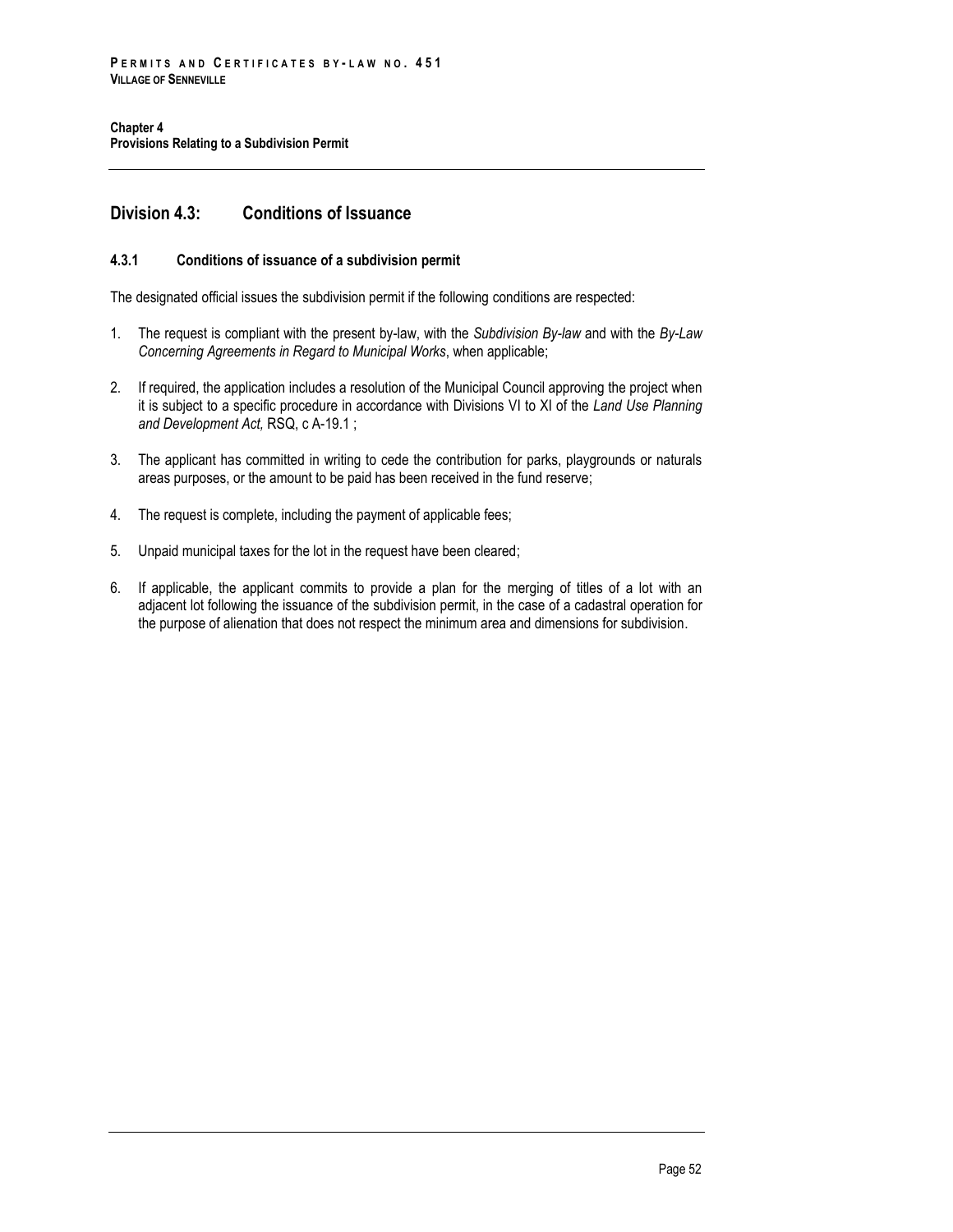**Chapter 4 Provisions Relating to a Subdivision Permit** 

# **Division 4.4: Specific Provisions**

# **4.4.1 Invalidity of a subdivision permit**

The subdivision permit becomes null and void if any of the following cases applies:

- 1. The cadastral operation plan has not been submitted to the minister responsible for the cadastre within 6 months following the subdivision permit's issuance date;
- 2. The cadastral operation plan submitted to the minister responsible for the cadastre is not compliant with the plan in the subdivision permit request;
- 3. A modification has been brought to the plan and to the request without having received authorization from the designated official;
- 4. The subdivision permit has been issued on the basis of false or erroneous information, declarations, plans or documents;

# **4.4.2 Effects of issuance of a subdivision permit**

The approval by the designated official of a project relating to a cadastral operation does not result in an obligation for the Village of Senneville to issue a building permit, certificate of authorization or occupancy certificate.

The approval by the designated official of a project relating to a cadastral operation shall not constitute an obligation for the Village to accept the transfer of the proposed streets and lanes appearing on a plan, nor to declare these streets or lanes to be open, nor to assume building and maintenance costs, nor to assume its civil responsibilities, nor to supply public services.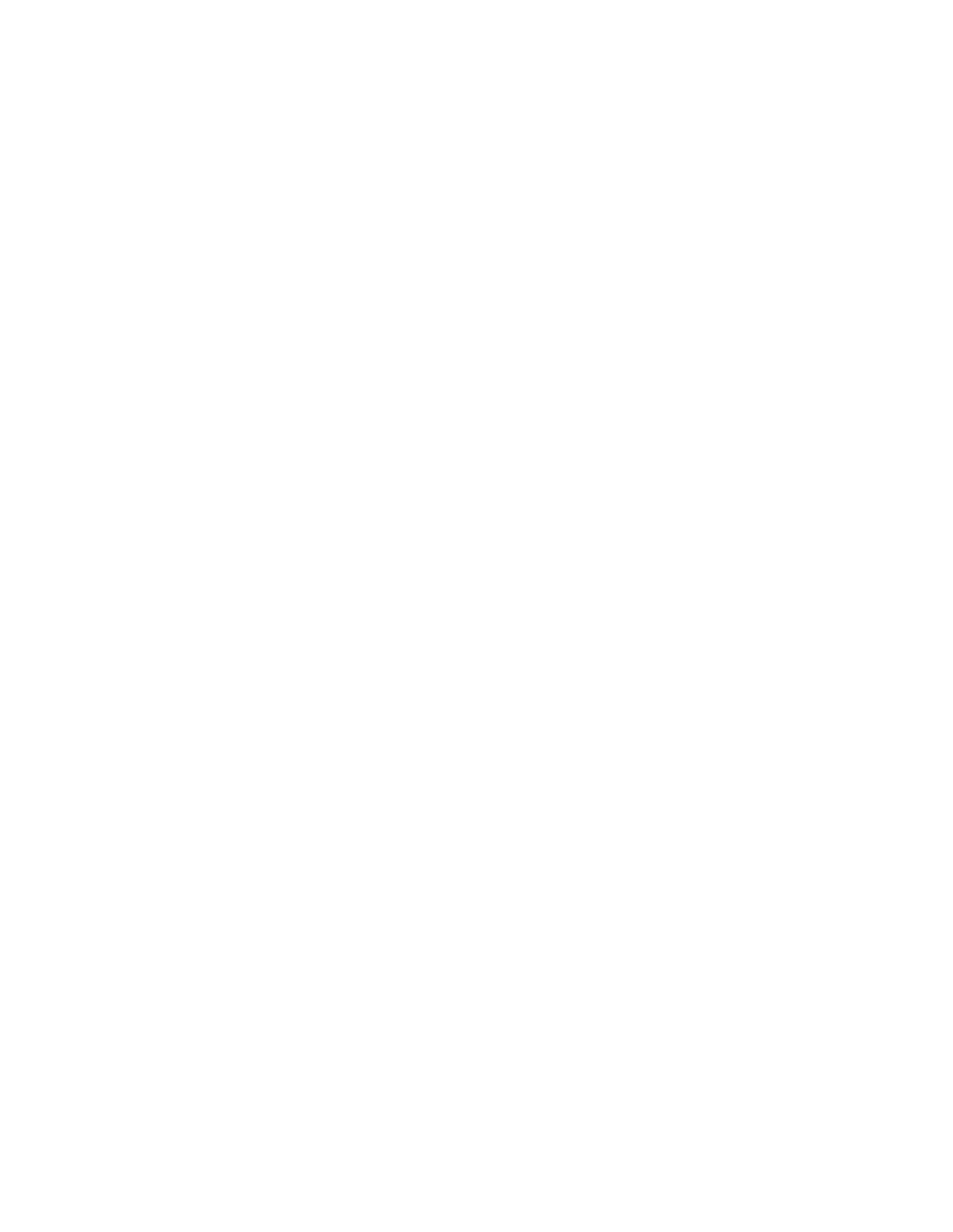

# **PE R M I T S A N D CE R T I F I C A T E S B Y - L A W N <sup>O</sup> 4 5 1**

**CHAPTER 5:**

**Provisions Relating to Certificates of Authorization**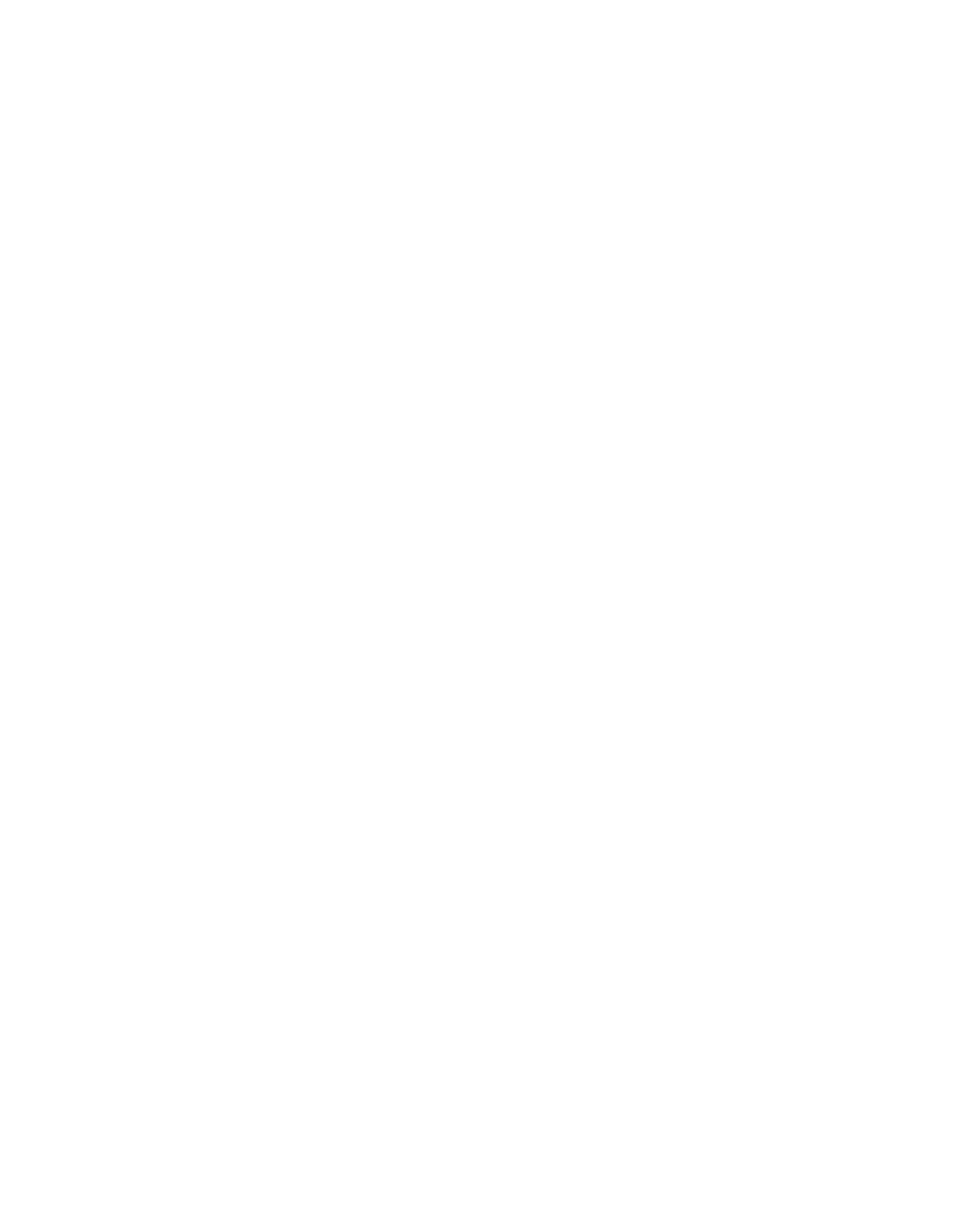**Chapter 5 Provisions Relating to Certificates of Authorization**

# **Division 5.1: General Provisions**

# **5.1.1 Requirement to obtain a certificate of authorization**

On the whole territory, whoever wishes to carry out one of the following interventions must first obtain a certificate of authorization in conformity with the provisions of the present by-law:

- 1. The displacement or the demolition of a building larger than 50 square meters;
- 2. Exterior renovation work on a main or accessory building concerning:
	- a) The foundations, exterior walls and roof (material and slope);
	- b) Exterior cladding materials, excluding the application of similar paint or stain;
	- c) Openings;
	- d) Projections, guard rails, architectural details, excluding the replacement of part of a projection, guard rails or architectural details.
- 3. The construction, extension or replacement of a structure;
- 4. The construction, installation or replacement of a pool or hot-tub;
- 5. The establishment or extension of a parking area (including the replacement of the surface coating and drainage work);
- 6. The establishment or extension of a loading and unloading area (including the replacement of the surface coating and drainage work);
- 7. The establishment or extension of a circulation lane in a planned unit development (including the replacement of the surface coating and drainage work);
- 8. The establishment (construction), reconstruction or extension of a fence, garden wall or retaining wall (including the renovation work to a wall or fence of interest to preserve under the Bylaw on Site Planning and architectural Integration);
- 9. The felling of a tree;
- 10. The felling of trees for sylvicultural activities;
- 11. The establishment of a temporary use or temporary structure;
- 12. The installation, extension, replacement or displacement of a sign, including its support, unless otherwise indicated in the *Zoning By-Law;*
- 13. The installation and the displacement of an antenna for public utility uses;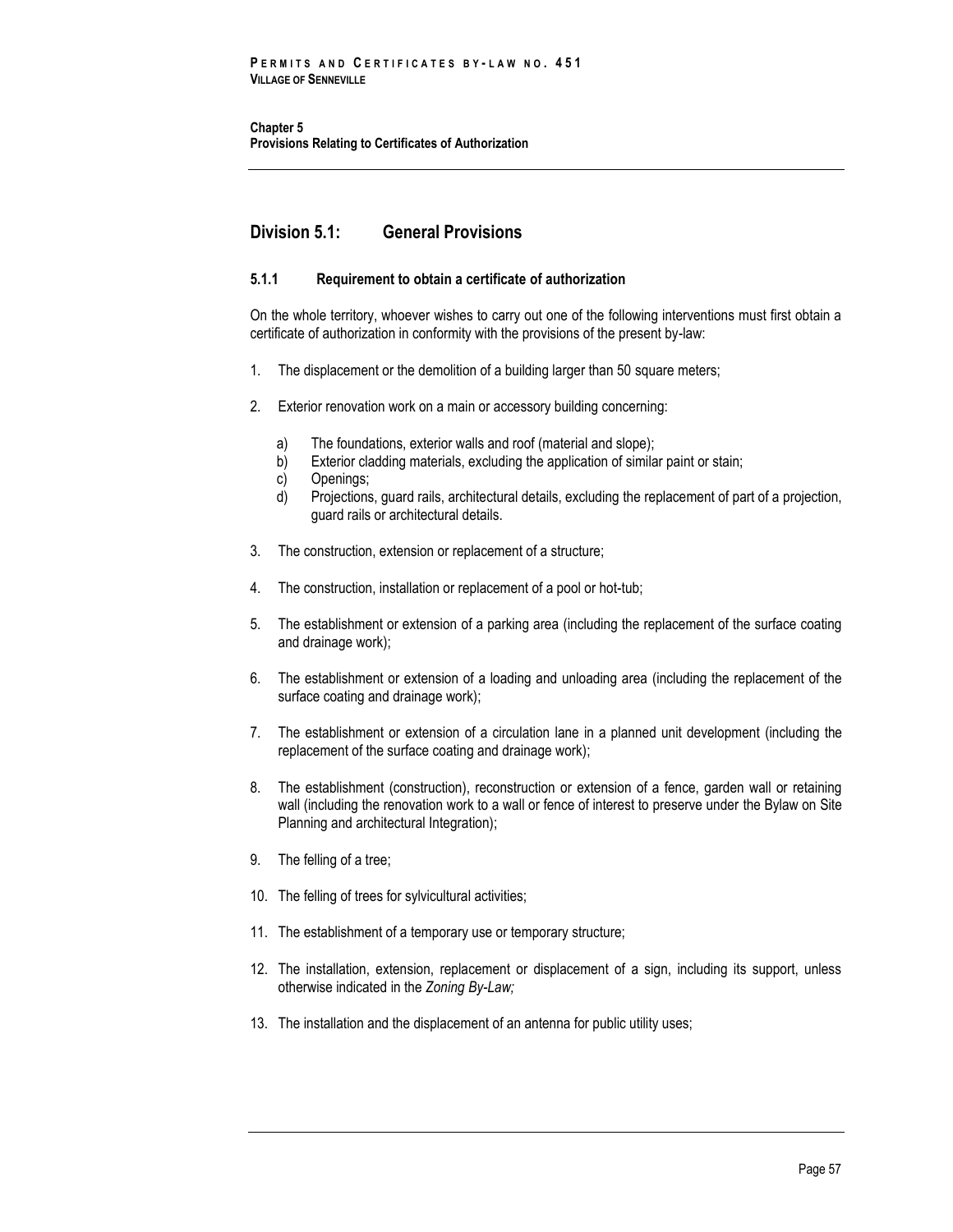- 14. All interventions in the bank, shoreline and floodplain;
- 15. All interventions within a wetland and its buffer strip;
- 16. The installation, renovation, extension, displacement or reconstruction of a stand-alone water treatment system;
- 17. The construction of a groundwater or surface water withdrawal facility, aimed by chapter III of the Water Withdrawal and Protection Regulation (Q.2, r. 35.2), including its installation, a substantial modification intended in particular to increase the depth of a well, its fracturation or to seal it, or its replacement;
- 18. Excavation and fill operations and works;
- 19. The change in use or purpose of an immovable or of part of an immovable;
- 20. The leveling of a property of 2000 square meters and more in area or when the leveling involves adding 150 cubic meters or more of soil on the property;
- 21. The demolition of a building authorized under the Bylaw on the demolition of immoveables;
- 22. The installation and the replacement of ground equipment, mechanical, heat pump and other similar equipment for a use other than residential;
- 23. The installation of a geothermal system, aimed by chapter IV of the Water Withdrawal and Protection Regulation, including its replacement;
- 24. Drilling or post-holes digging work on private property, if a waterworks or sewer system main under agglomeration jurisdiction passes under the lot or neighbouring lot of the planned drilling or posthole digging site; »
- 25. The construction of a permanent installation more than 15 meters underground.

Despite what precedes, when an intervention mentioned in the present section is projected at the same time as an intervention subject to a building permit, the issuance of a certificate of authorization is not required (this exception does not apply in the case of a stand-alone water treatment system, of a sampling installation ground or surface water and a geothermal system). However, the applicant must provide the plans and documents prescribed in the present chapter and comply with all provisions.

Are excluded from the application of paragraph 8, the following constructions:

1. Snow fences; Fences or barriers to delimitate the areas to protect during authorized work.

\_\_\_\_\_\_\_\_\_\_\_\_\_\_\_\_\_\_\_\_\_\_\_\_\_\_\_\_\_\_\_\_\_\_\_\_\_\_\_\_\_\_\_\_

Modified by By-law no. 451-1 in force on July 2, 2015. Modified by By-law no. 451-1 in force on May 4, 2016. Modified by By-law no. 451-3 in force on March 7, 2019.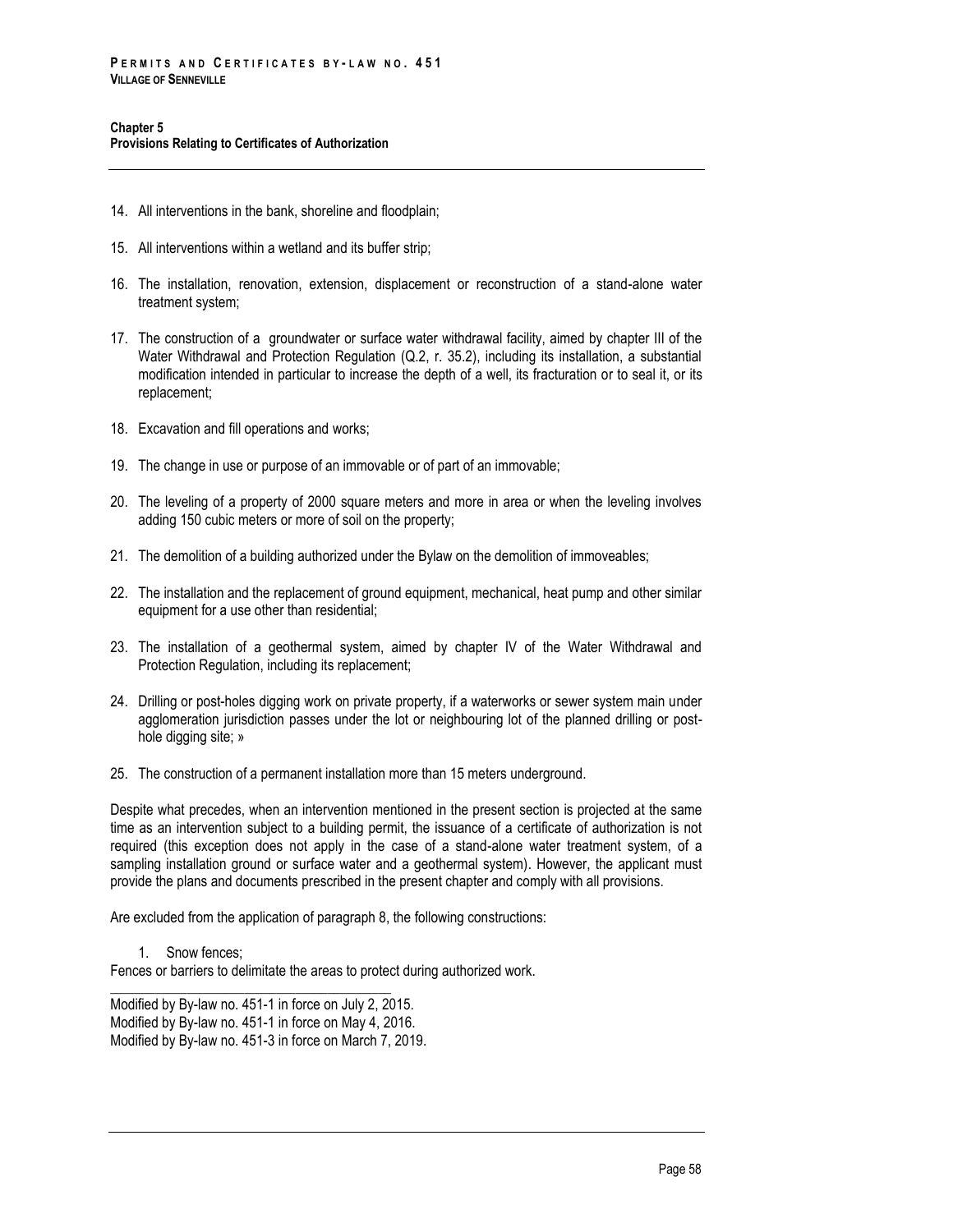**Chapter 5 Provisions Relating to Certificates of Authorization**

# **Division 5.2: Presentation of an Application for a Certificate of Authorization**

# **5.2.1 Content of an application for a certificate of authorization**

An application for a certificate of authorization must include the following plans and documents (certain plans and documents may not be required to assess the conformity of the projected intervention with the urban planning by-laws):

- 1. Owner's name, address and telephone number, or when applicable, of his/her authorized representative (complete contact details);
- 2. Current use of the immovable or of the part of the immovable as well as a description of the use, of structures, work or projects included in the application;
- 3. Identification and complete contact details of all professionals and actors involved in the project;
- 4. A project site plan, at an approximate scale of 1/500 indicating lot dimensions, current and projected location of structures, buildings or projects, including their dimensions, setbacks as well as any other element, existing or projected, likely to affect construction, notably: servitudes, passages, paths, infrastructure, power transmission lines, stand-alone water treatment systems, water withdrawal facilities, etc.;
- 5. Building plans (maximum scale of 1/50) and a description of the planned works, including plans, elevations, cross sections, profiles (of all storeys and facades), exterior cladding materials, specifying the applicable standards in accordance with the urban planning by-laws;
- 6. Identification and location of the hydrological network, including lakes, watercourses, wetlands, the determination of the high-water mark and buffer strips, etc.;
- 7. Excavation depths, levelling work and when required, clearing and fill operations;
- 8. An assessment of the total cost of the project and work;
- 9. Timeframe for the carrying out of work (start and end of work);
- 10. Any other information deemed necessary by the designated official for the application's review.

\_\_\_\_\_\_\_\_\_\_\_\_\_\_\_\_\_\_\_\_\_\_\_\_\_\_\_\_\_\_\_\_\_\_\_\_\_\_\_\_\_\_\_\_ Modified by Bylaw no. 451-1 in force on July 2, 2015.

# **5.2.2 Additional content for the displacement of a building**

In addition to the plans and documents required in section 5.2.1, the following plans and documents must be submitted upon application for a certificate of authorization for the displacement of a building:

1. Complete contact details of the person or contractor responsible for the building's displacement;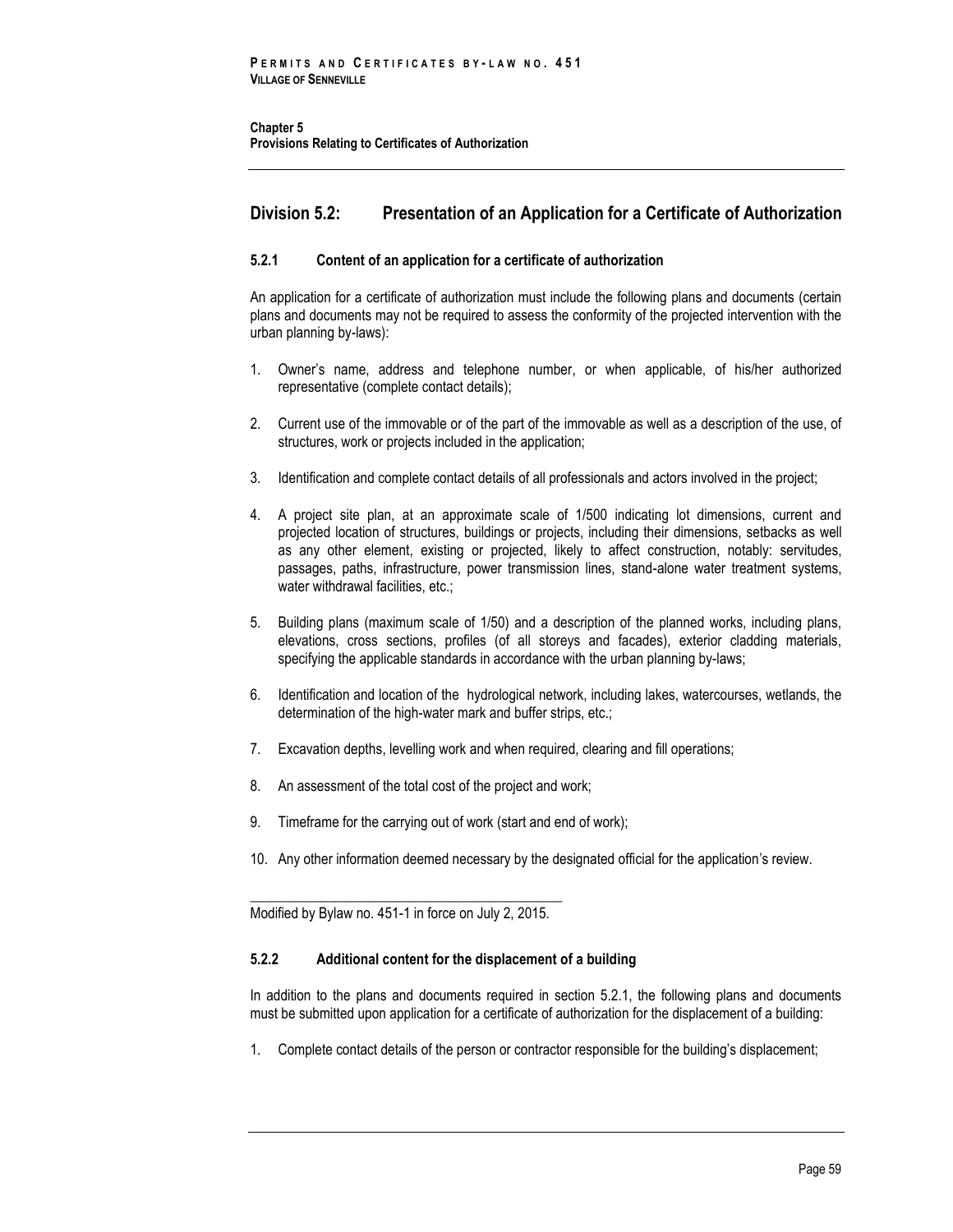- 2. The date and time of displacement as well as the planned route;
- 3. Proof of the applicant's insurance covering the building's displacement;
- 4. A project site plan prepared by a land surveyor indicating the future location of the displaced building.

### **5.2.3 Additional content for the demolition of a structure**

In addition to the plans and documents required in section 5.2.1, the following plans and documents must be submitted upon application for a certificate of authorization for the demolition of a structure:

- 1. The dimensions of the structure to be demolished;
- 2. Recent photographs of the structure to be demolished;
- 3. Protective measures undertaken by the applicant during the demolition.

### **5.2.4 Document required for the felling of a tree**

In addition to the plans and documents required in section 5.2.1, a report explaining the reasons for felling, prepared by a forestry engineer or an ISA certified arborist, must be submitted upon application for a certificate of authorization for the felling of a tree, other than the felling of a tree located in the deforestation area described in the *Zoning By-Law*. A plan showing the trees to be felled as well as the protection measures must be included with the report.

In all cases, the applicant must identify the trees to be felled on the lot before the carrying out of work in compliance with the provisions of the *Zoning By-Law*.

In the case of tree felling authorized before the beginning of the work involving the establishment of a main structure, the construction of a street or a private driveway, the applicant must submit a report, after the felling is carried out, confirming that the provisions relating to trees in the urban planning by-laws have been respected.

\_\_\_\_\_\_\_\_\_\_\_\_\_\_\_\_\_\_\_\_\_\_\_\_\_\_\_\_\_\_\_\_\_\_\_\_\_\_\_\_\_\_\_\_ Modified by Bylaw no. 451-1 in force on July 2, 2015.

# **5.2.5 Document required for the felling of trees for sylvicultural activities**

In addition to the plans and documents required in section 5.2.1, a sylvicultural assessment prepared by a forestry engineer must be submitted upon application for a certificate of authorization for the felling of trees during the course of forestry operations. The assessment must minimally include the location of the access road, the areas to be cut, a harvesting plan, the percentage removed, the location of trees targeted by a clear cut or improvement cut, etc.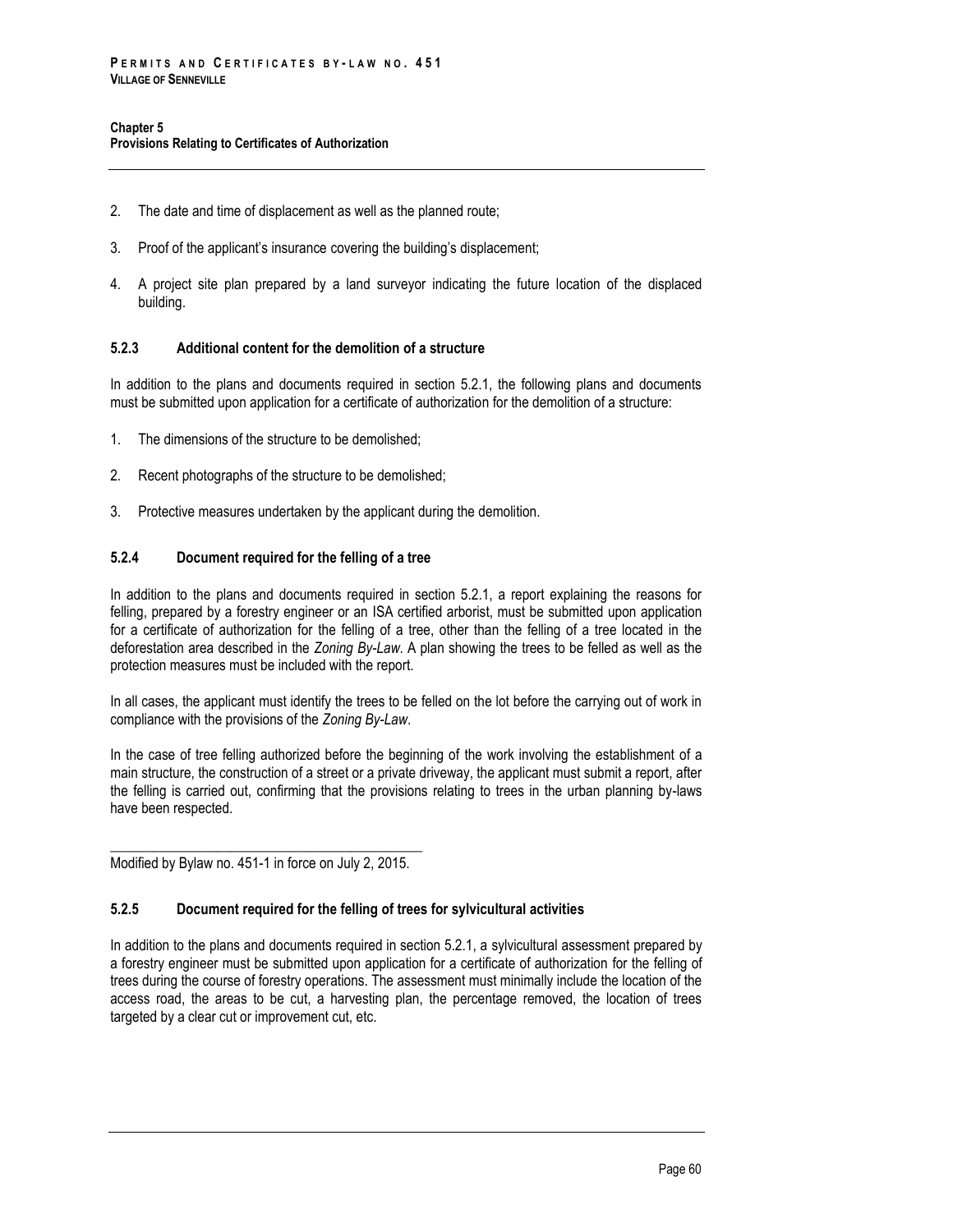#### **Chapter 5 Provisions Relating to Certificates of Authorization**

Upon completion of the work, the applicant must submit a forestry engineer's report attesting the conformity of cuts authorized in the certificate of authorization.

# **5.2.6 Documents required for a pool or hot-tub**

In addition to the plans and documents required in section 5.2.1, the following plans and documents must be submitted upon application for a certificate of authorization for a pool or hot-tub:

- 1. Detail of the security mechanisms and equipment required by the *Zoning By-Law*;
- 2. A scaled site plan of the property and the location of installations.

During the course of the work, the applicant must ensure the site is safe and secure including, as required, temporary measures to control access to the pool.

# **5.2.7 Documents required for a sign**

In addition to the plans and documents required in section 5.2.1, the following plans and documents must be submitted upon application for certification of authorization for a sign:

- 1. Detailed plans of the sign, showing its dimensions and areas, its location on the building and its height in relation to average grade;
- 2. Recent photographs, taken in the 30 days preceding the application, of the building where the sign is to be affixed;
- 3. A description of materials, colours, lighting and support structure used.

# **5.2.8 Documents required for an intervention in an agricultural zone**

In addition to the plans and documents required in section 5.2.1, the documents required in an application for a certificate of authorization relating to an intervention in an agricultural zone are:

- 1. A copy of the authorizations required in accordance with the *Act Respecting the Preservation of Agricultural Land and Agricultural Activities,* RSQ, c P-41.1;
- 2. The plans and documents required for the assessment of the application's conformity with provisions relating to separating distances.

In the case of a certificate relating to a breeding installation, the following plans and documents are required:

- 1. Name and contact details of the breeding installation's operator;
- 2. A specific description of the project and of projected work;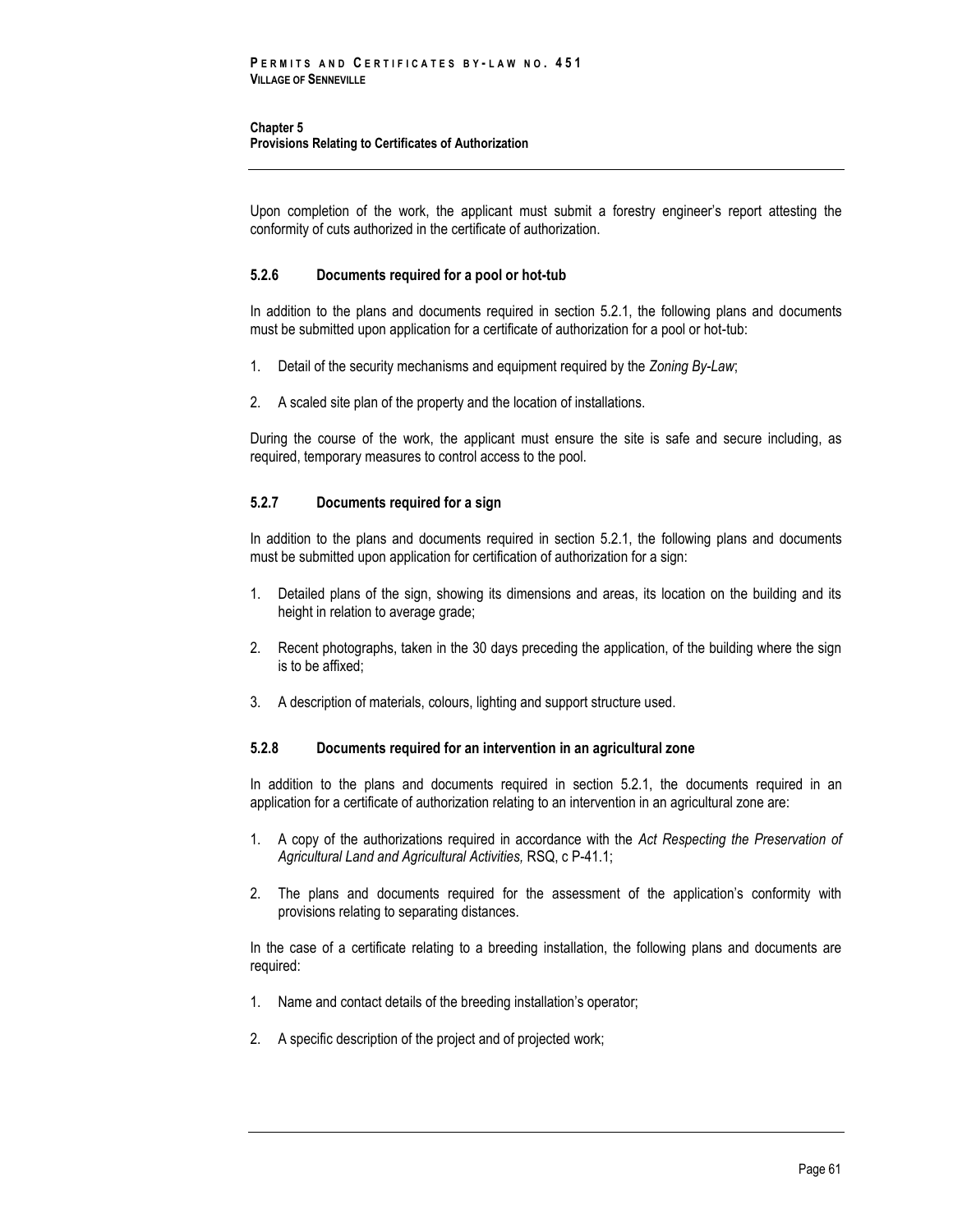- 3. A site plan prepared by a land surveyor or an engineer indicating property limits, lots numbers, the location of current and projected installations in relation to a street, a housing unit, the urban perimeter, a protected immovable, the property limits, a lake or a watercourse as well as a municipal or community drinking water intake;
- 4. The agro-environmental fertilization plan required by provincial regulations;
- 5. The type of breeding, the composition by animal group or category, weight of the animal at the end of the breeding periods (if applicable) as well as the current and projected number of heads and animal units, including the number of animal units;
- 6. The mode of animal manure management and the technologies implemented to mitigate odours;
- 7. If applicable, a copy of the sworn declaration provided in accordance with section 79.2.6 of the *Act Respecting the Preservation of Agricultural Land and Agricultural Activities,* RSQ, c P-41.1 concerning the right to the expansion of agricultural activities involving breeding units.

# **5.2.9 Documents required for a intervention in a floodplain**

In addition to the plans and documents required in section 5.2.1, the following plans and documents must be submitted upon an application for certificate of authorization for an intervention in a floodplain:

- 1. A plan, prepared by a land surveyor, indicating lot limits, the location of watercourses, the highwater mark, the bank, the shoreline and floodplain, the location of existing and projected structures and projects;
- 2. A document justifying the carrying out of the work and projects in the floodplain;
- 3. Flood-proofing measures implemented in construction, when required by the urban planning bylaws.

# **5.2.10 Documents required for excavation and fill operations**

In addition to the plans and documents required in section 5.2.1, the following plans and documents must be submitted upon an application for a certificate of authorization requiring excavation and fill operations:

- 1. The quantity of backfill earth required, its origin and composition;
- 2. The quantity of clearing required and the reasons for such work;
- 3. A report from a professional or from a certified laboratory on the capacity of backfill soil and confirming that the site can accommodate the proposed constructions;
- 4. In the case of the removal of topsoil in the decreed agricultural zone, the authorization obtained under the Act respecting the preservation of agricultural land and activities;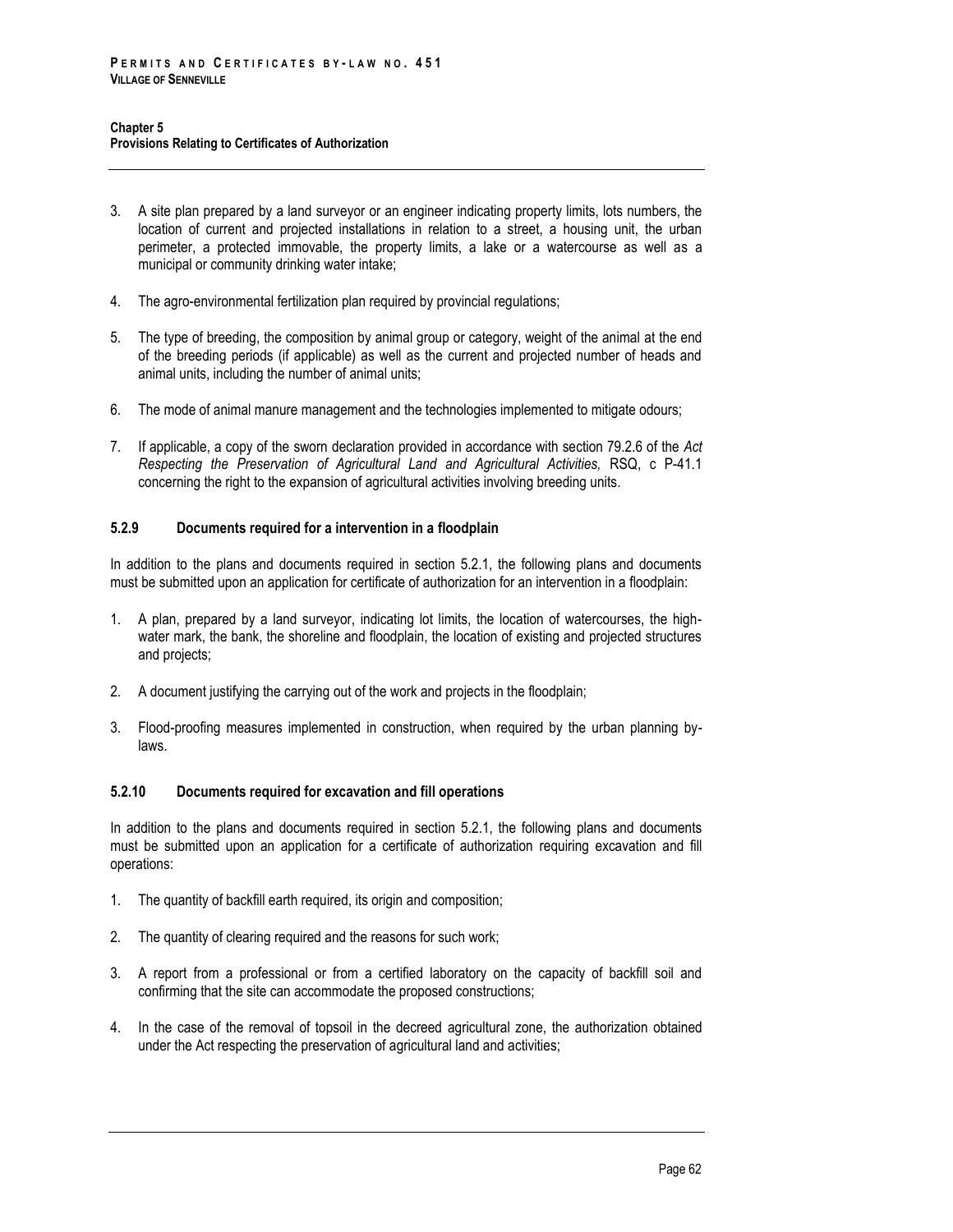#### **Chapter 5 Provisions Relating to Certificates of Authorization**

5. When required under this bylaw, the proposed plans for the landscaping and seeding for the restoration of the site after the operations.

\_\_\_\_\_\_\_\_\_\_\_\_\_\_\_\_\_\_\_\_\_\_\_\_\_\_\_\_\_\_\_\_\_\_\_\_\_\_\_\_\_\_\_\_ Modified by Bylaw no. 451-1 in force on July 2, 2015.

### **5.2.11 Documents required for a standalone waste water treatment system**

In addition to the plans and documents required in section 5.2.1, the following plans and documents must be submitted upon application for a certificate of authorization for the installation of a standalone waste water treatment system:

- 1. The plans and documents required under the provincial regulation (Q.2, r. 22);
- 2. Upon completion of the work, a report from a professional confirming that the system complies with the provincial regulation (Q.2, r. 22), including a certificate of location «as constructed».

# **5.2.12 Levelling of a property**

In addition to the plans and documents required in section 5.2.1, the following plans and documents must be filed with the application for a certificate of authorization for the levelling of a property:

- 1. A plan showing the location of the work to be undertaken;
- 2. The quantity of earth that is to be added to the property;
- 3. A written undertaking from the owner to proceed with the landscaping, the seeding or the restoration of the premises within ninety (90) days and a description of the projected work.

\_\_\_\_\_\_\_\_\_\_\_\_\_\_\_\_\_\_\_\_\_\_\_\_\_\_\_\_\_\_\_\_\_\_\_\_\_\_\_\_\_\_\_\_ Modified by Bylaw no. 451-1 in force on July 2, 2015.

#### **5.2.13 Installation of a water withdrawal facility and a geothermal system**

In addition to the plans and documents required in section 5.2.1, the following plans and documents must be filed with the application for a certificate of authorization for the installation of a water withdrawal facility and a geothermal system:

- 1. The plans and documents signed by a professional, to attest the conformity of the installation or facility to the Water Withdrawal and Protection Regulation. Without being limited to:
	- a) a description of the intended purpose for the facility, the maximum water volume (in liters) that could be drawn and the number of persons to be serviced for human consumption;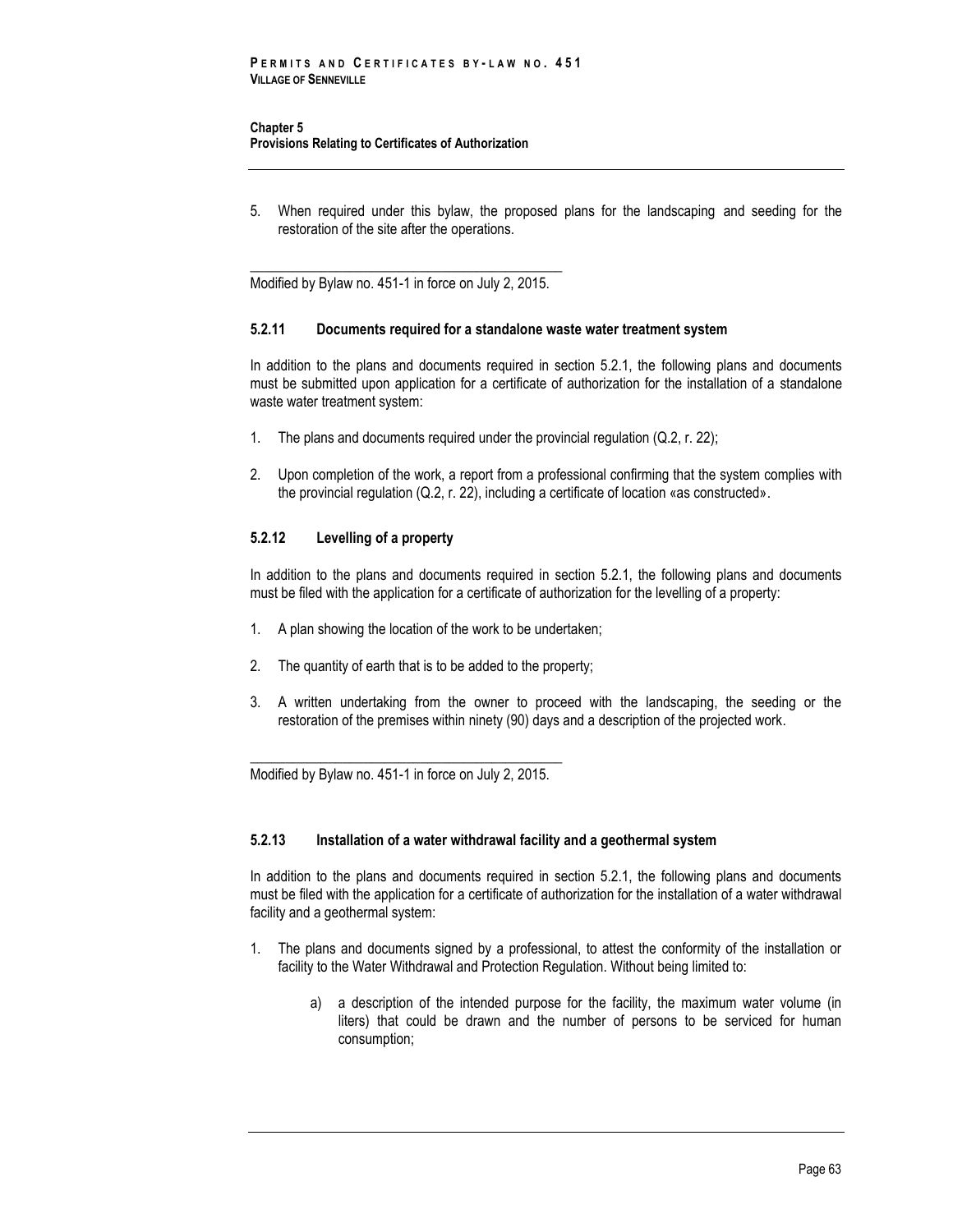- b) a description of the type of installation or system;
- c) when the application is for a modification or replacement, the date of the initial installation to assess if previous to June 15, 2002;
- d) a plan showing the location of the installation or system, as well as the other buildings, structures or works, that may impact on its location under the provincial regulation including the natural and hydrous environment and components (watercourses, banks, shorelines, floodplains, wetlands);
- e) a description of the proposed construction and maintenance work, the mitigation measures and supervision planned during construction;
- f) a description of the neighbouring environment and the uses or activities that could be impacted by the installation or system;
- g) an assessment of the elevation of the property before the construction and the elevation of the well lid after the work;
- h) the permit number of the holder (well digger or excavator) with the *Régie du bâtiment du Québec*;
- i) the protection areas required;
- j) any other description to insure compliance of the installation or the system and that the responsibilities of the well digger, the excavator, the installer of the pumping equipment, the professional and the owner of the installation or system are respected.
- 2. If applicable, the hydrological study required under Section 95 of the *Water Withdrawal and Protection Regulation* »;
- 3. The drilling report required in compliance with the *Water Withdrawal and Protection Regulation* to be deposited within the prescribed timeline (maximum 30 days from end of work);
- 4. A report signed by a professional, after the end of the work, attesting that the installation or the system is in compliance to the *Water Withdrawal and Protection Regulation*;
- 5. For an application for a certificate of authorization for the installation of a geothermal system with drilling at a depth of more than fifteen (15) meters, section 5.2.14 hereafter of this bylaw is applicable.

Modified by Bylaw no. 451-1 in force on July 2, 2015. Modified by Bylaw no. 451-2 in force on May 4, 2016.

\_\_\_\_\_\_\_\_\_\_\_\_\_\_\_\_\_\_\_\_\_\_\_\_\_\_\_\_\_\_\_\_\_\_\_\_\_\_\_\_\_\_\_\_\_\_

# **5.2.14 Drilling or post-holes digging work on private property and/or the construction of a permanent installation more than 15 meters underground**

In addition to the plans and documents required in section 5.2.1, all applications for drilling or post-holes digging work on private property and/or the construction of a permanent installation more than 15 meters underground must be presented on the application form attached hereto as Schedule 1 at least ten (10) work days prior to the start of the proposed works.

This application form must contain or be accompanied by the following information or documents: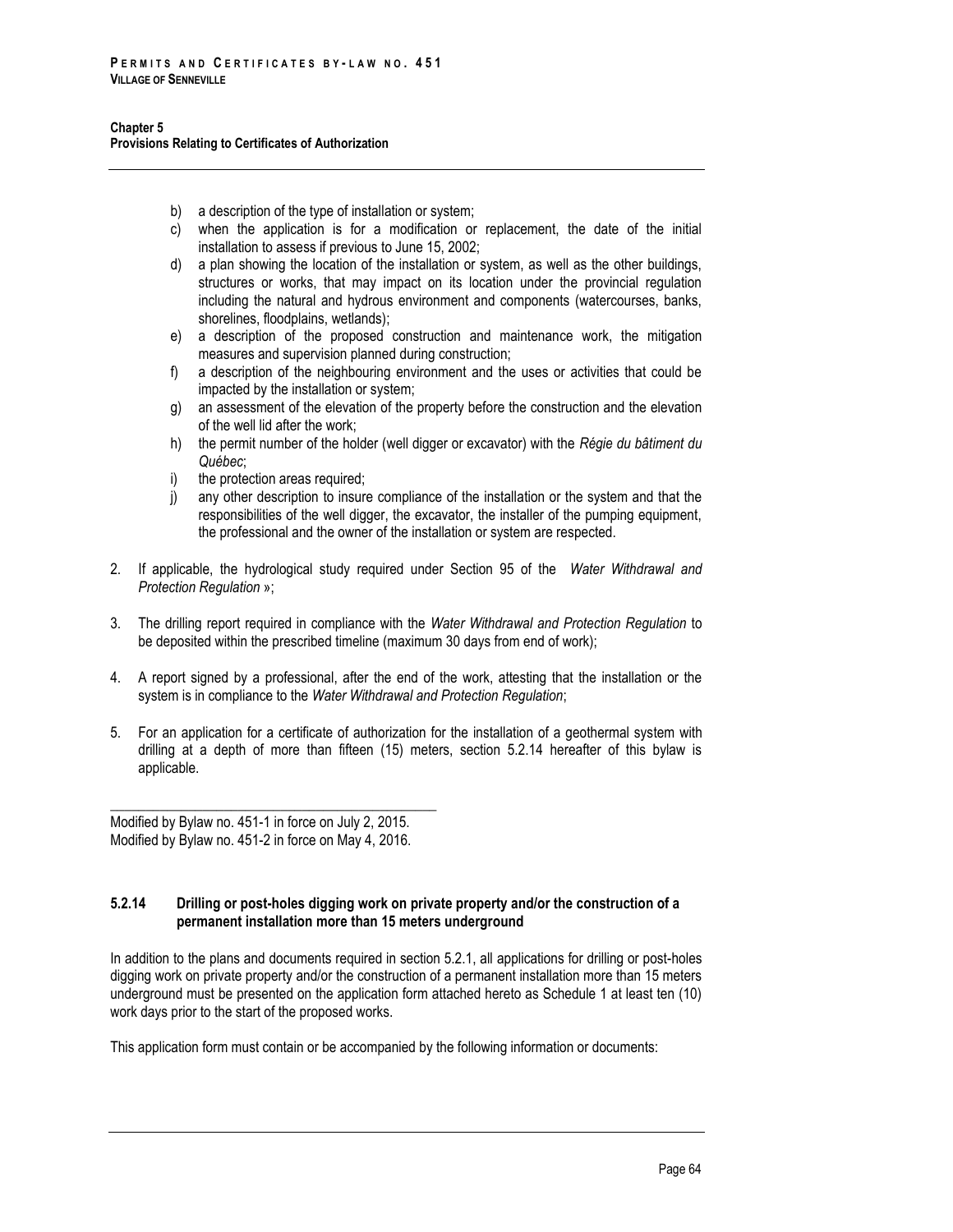- 1. A proof of liability insurance valid until the end of the work whereby the contractor and the Municipality of the Village of Senneville are co-insured in the amount of \$ 2,000,000 per person per event;
- 2. A CNE map (water digital compilation) with the items specified in paragraphs 3 and 4 below, as applicable.
- 3. In the case that a water or sewer system main under agglomeration jurisdiction passes under the lot or neighbouring lot of the planned drilling or post-hole digging site, the CNE plan required hereinbefore must include the following details:
	- a) The location and identification of the drillings/post-holes diggings;
	- b) The distances between the drillings/post-holes diggings and the water or sewer system main under agglomeration jurisdiction.
- 4. In the case of the construction of a permanent installation more than 15 meters underground, the CNE plan required hereinbefore must include the following details:
	- a) The location and identification of the drillings/post-holes diggings;
	- b) A measurement of the distance from a drilling/post-holes digging location to the visual marker;
	- c) A second measurement of the distance from a drilling/post-holes digging location to another visual marker. The axis of this required distance must cross the axis of the distance required in paragraph b. above; they must not be parallel.
- 5. The owner may be required to conduct at his expense marking work and present proof of this marking (photo, written opinion of the surveyor, etc.).
- 6. The owner may be required to conduct at his expense, expertise to locate a permanent installation deemed to be deeper than 15 meters.

This application will be transmitted by the municipality to the Water Service of the City of Montreal to obtain confirmation that the proposed works may be done in compliance to the criteria mentioned in the application form attached as Schedule 1.

### **Damage to underground infrastructure**

The owner of the property on which are carried out drilling/post-holes digging and/or the construction of a permanent facility at a depth of more than fifteen (15) meters is responsible for damage that may be caused to a water or sewer system main under agglomeration jurisdiction.

The cost of expertise or works done by the municipality or the agglomeration of Montreal for the repair or replacement of a water or sewer system main under agglomeration jurisdiction by drilling/post-holes digging or the construction of a permanent facility at a depth of more than fifteen (15) meters can be recovered from the owner of the property on which they are executed in the same way and the same rank as the claims referred to in paragraph 5 of section 2651 of the civil Code of Québec. These costs are also secured by a legal hypothec on the same property.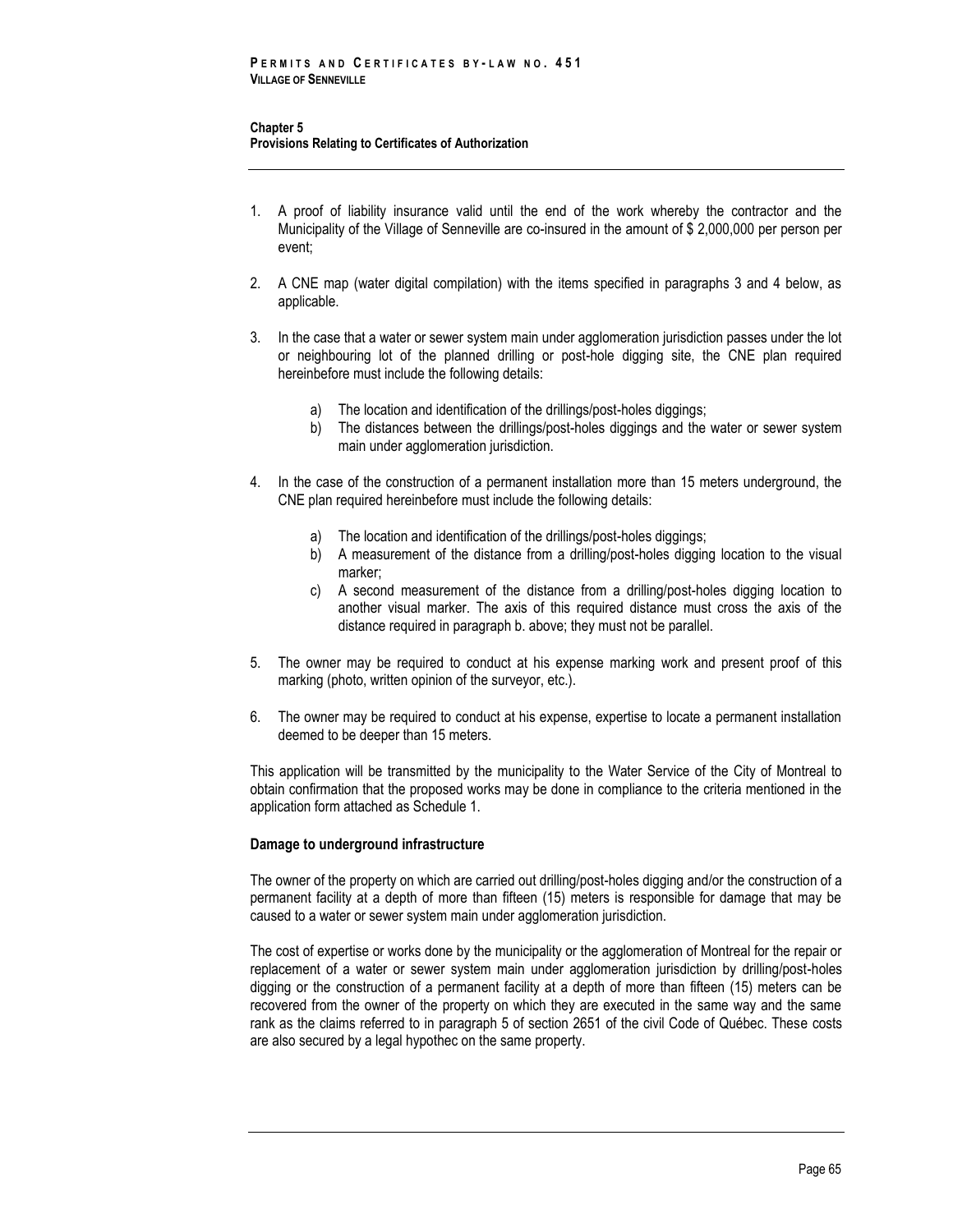## **Registry**

The municipality will register all certificates of authorization issued under this section in a registry that it is required to maintain of all the permanent installations at a depth of more than fifteen (15) meters, and will attach the information and documents accompanying the applications.

\_\_\_\_\_\_\_\_\_\_\_\_\_\_\_\_\_\_\_\_\_\_\_\_\_\_\_\_\_\_\_\_\_\_\_\_\_\_\_\_\_\_\_\_\_\_ Modified by Bylaw no. 451-2 in force on May 4, 2016.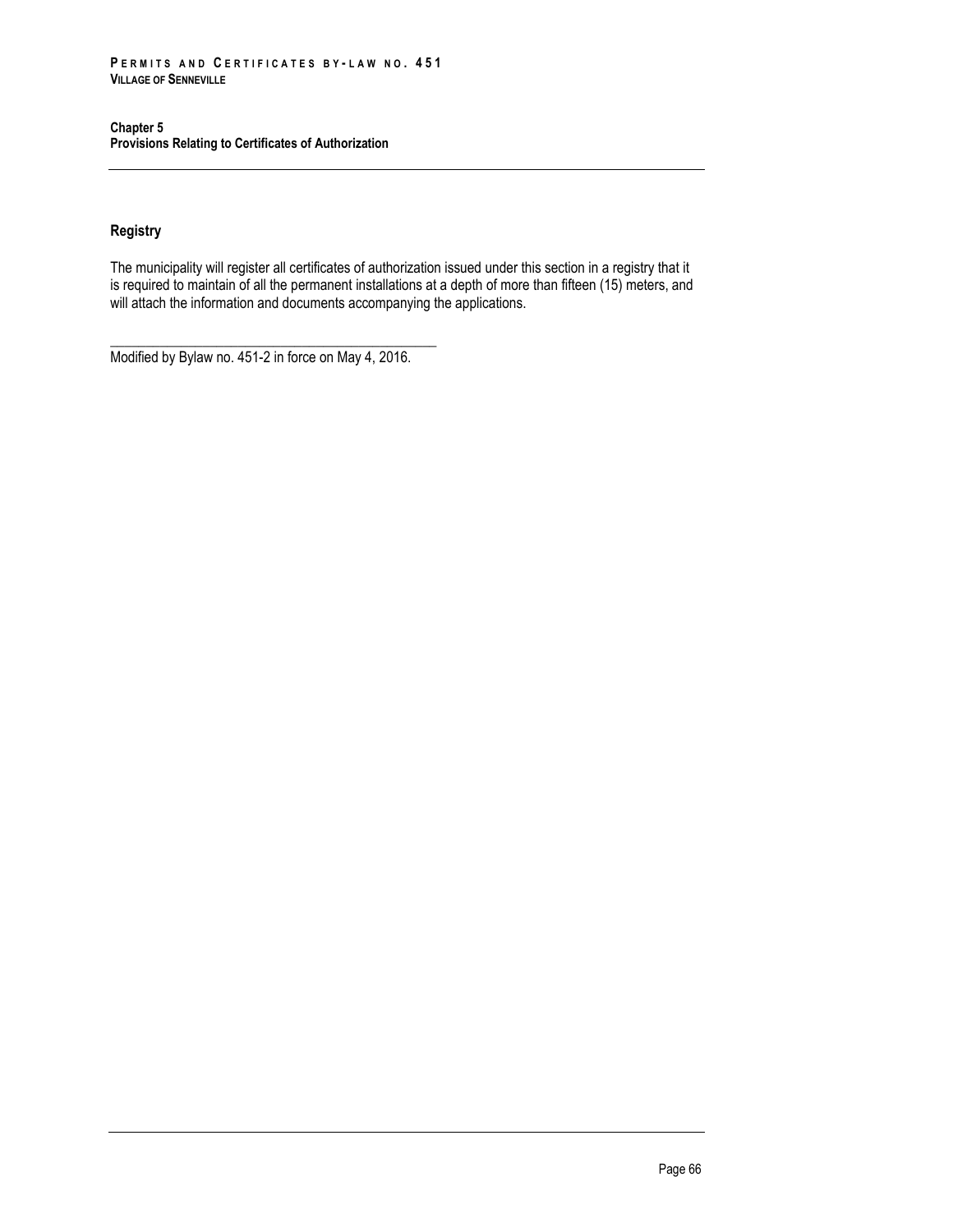# **Division 5.3: Conditions of Issuance**

## **5.3.1 Conditions of issuance of a certificate of authorization**

The designated official issues a certificate of authorization if the following conditions are respected:

- 1. The application is compliant with the *Zoning By-Law* and the *Building By-Law*;
- 2. If applicable, the application includes a resolution of the Municipal Council approving the project when it is subject to a specific procedure in accordance with Divisions VI to XI of the *Land Use Planning and Development Act*, RSQ, c A-19.1;
- 3. The application is complete, including the payment of applicable fees.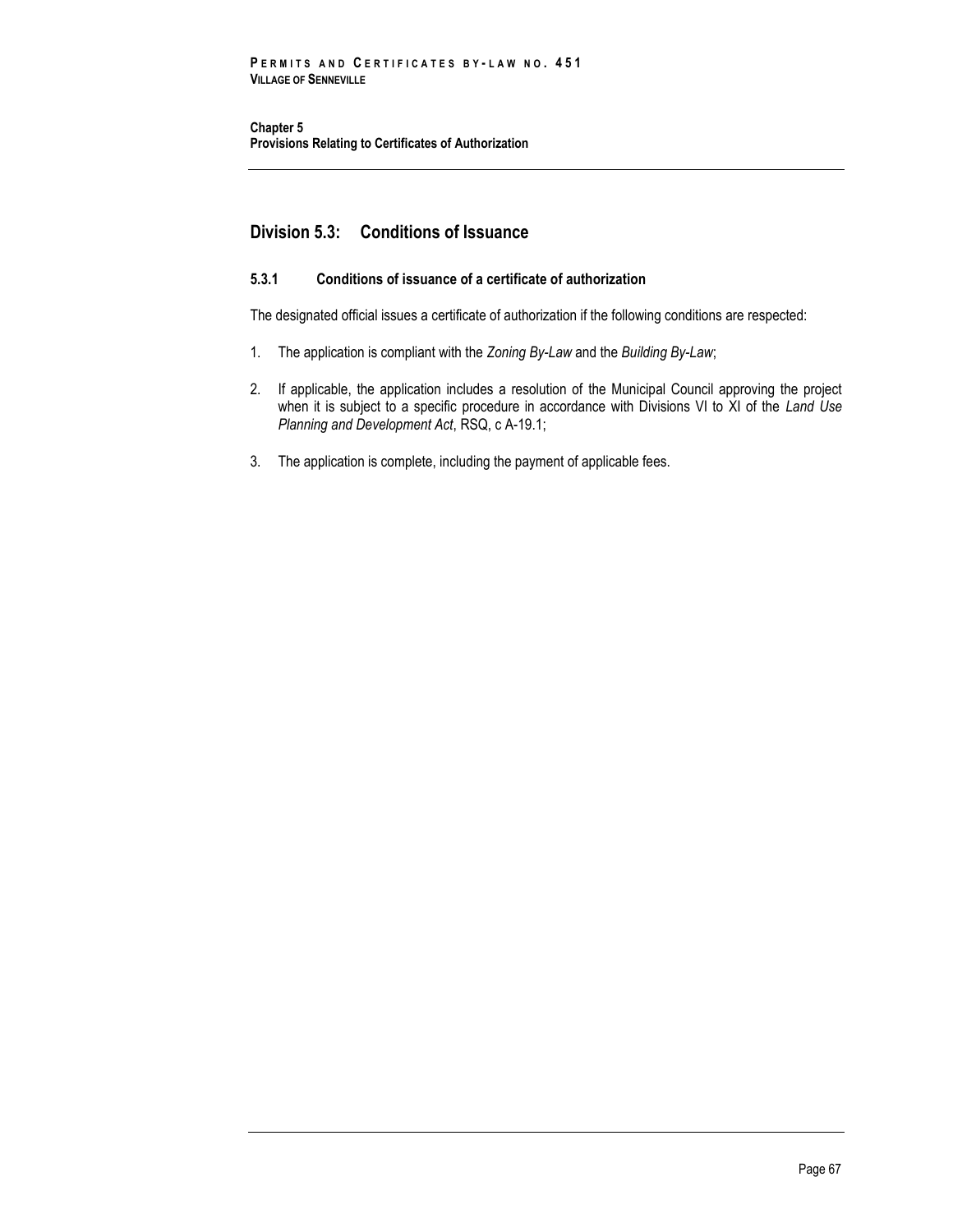# **Division 5.4: Specific Provisions**

### **5.4.1 Invalidity of the certificate of authorization**

A certificate of authorization becomes null and void in any of the following cases:

- 1. The work has not been carried out in compliance with the provisions of the urban planning by-laws and with the conditions stated in the certificate of authorization;
- 2. A modification was made to the plan in the application without the approval of the designated official;
- 3. The certificate of authorization has been issued on the basis of false or erroneous information, declarations, plans or documents;
- 4. Any certificate becomes null and void if the work was not completed within the delay prescribed in section 5.4.2. In this case, a new certificate application must be submitted and the new certificate will be issued if the regulatory provisions applicable at the moment of the new application are respected;
- 5. Any certificate becomes null and void if the work has not begun in a span of 6 months or is interrupted for a period of more than 6 months or a period corresponding to 50% of the timeframe established in section 5.4.2. In this case, a new certificate application must be submitted and the new certificate will be issued if the regulatory provisions applicable at the moment of the new application are respected.

## **5.4.2 Duration of certificate of authorization**

A certificate of authorization allows its holder to proceed with the interventions or works authorized by the certificate, within the timeframe indicated in the table below. The certificate of authorization can only be renewed once, for a maximum time corresponding to half the timeframe indicated in the table. For a renewal, the applicant must submit a written request to the designated official a maximum of 30 days following the certificate's expiration, indicating the subject works and interventions as well as the reasons for the application.

In the case where the subject works or interventions have not been completed within the prescribed timeframe, a new certificate application must be submitted by the applicant.

| <b>Interventions</b>       | <b>Maximum Timeframe for</b><br>Interventions (completion of work) |  |
|----------------------------|--------------------------------------------------------------------|--|
| Displacement of a building | 3 months                                                           |  |
| Demolition of a building   | 6 months                                                           |  |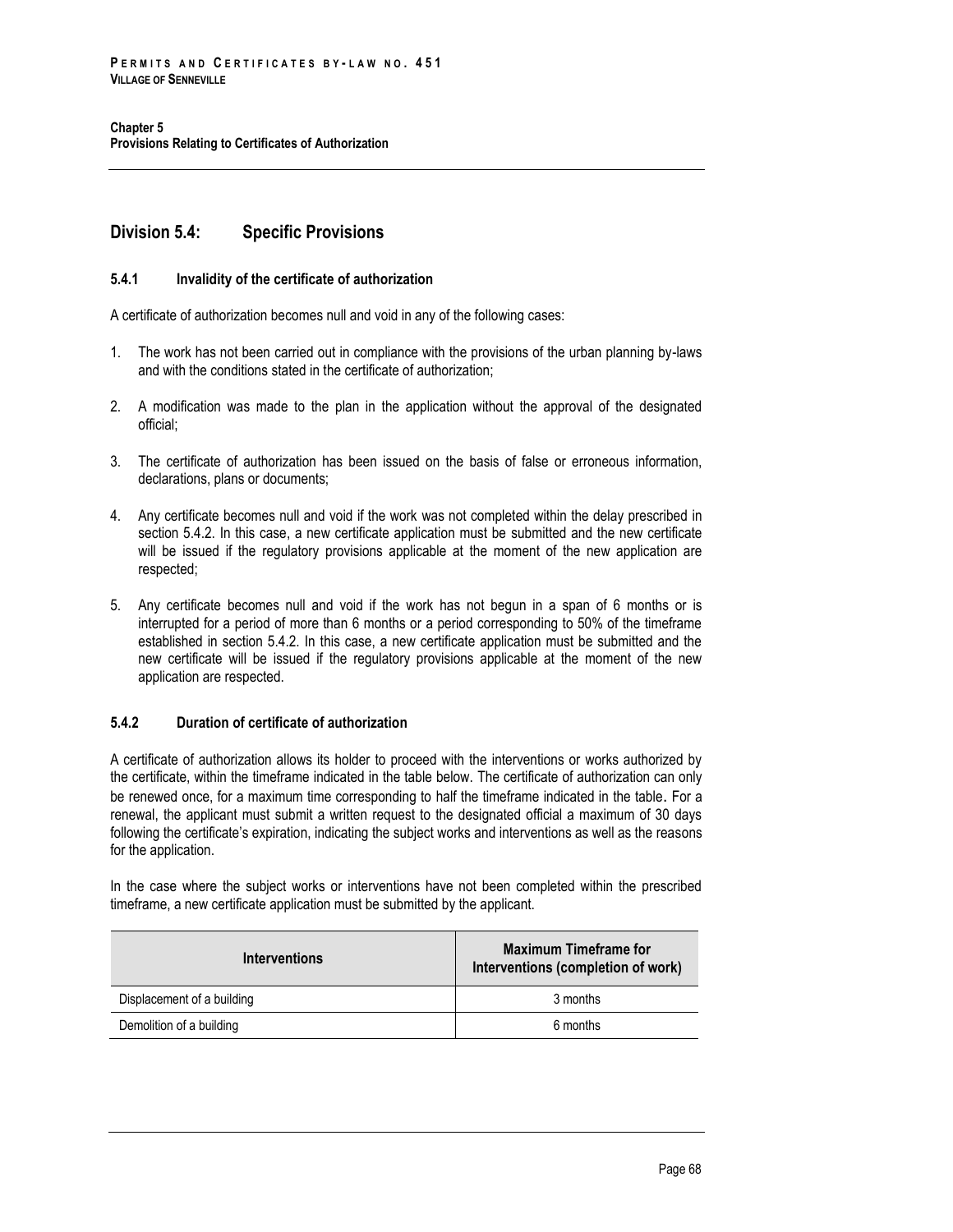| <b>Interventions</b>                                                                                                                              | <b>Maximum Timeframe for</b><br>Interventions (completion of work)         |  |
|---------------------------------------------------------------------------------------------------------------------------------------------------|----------------------------------------------------------------------------|--|
| Renovation of a building                                                                                                                          | 12 months                                                                  |  |
| Construction, replacement, extension and renovation of a<br>structure                                                                             | 6 months                                                                   |  |
| Construction, installation or replacement of a pool or of a hot-tub                                                                               | 6 months                                                                   |  |
| Establishment or extension of a parking area                                                                                                      | 6 months                                                                   |  |
| Establishment or extension of a loading and unloading area                                                                                        | 6 months                                                                   |  |
| Establishment of a circulation lane                                                                                                               | 6 months                                                                   |  |
| Installation of a fence, garden wall or retaining wall                                                                                            | 6 months                                                                   |  |
| Felling of a tree                                                                                                                                 | 3 months                                                                   |  |
| Felling of trees for a sylvicultural operation                                                                                                    | 6 months                                                                   |  |
| Temporary use or structure                                                                                                                        | 6 months or duration of temporary use                                      |  |
| Installation, extension, replacement or displacement of a sign                                                                                    | 6 months                                                                   |  |
| Installation of a public utility antenna                                                                                                          | 6 months                                                                   |  |
| Intervention in the bank, shoreline or floodplain                                                                                                 | 6 months                                                                   |  |
| Intervention in a wetland or its buffer strip                                                                                                     | 6 months                                                                   |  |
| Installation, renovation, extension or reconstruction of a stand-<br>alone water treatment system                                                 | 12 months                                                                  |  |
| Construction of a water withdrawal facility, including its<br>installation, its substantial modification or its replacement                       | 12 months                                                                  |  |
| Excavation and fill operation                                                                                                                     | 6 months                                                                   |  |
| Change in use or purpose of a immovable                                                                                                           | Non applicable.                                                            |  |
| Levelling of a property                                                                                                                           | 6 months                                                                   |  |
| Geothermal system                                                                                                                                 | 12 months                                                                  |  |
| Demolition of a building authorized under Bylaw regulating the<br>demolition of immoveables                                                       | 12 months or the timeline prescribed by the<br><b>Demolition Committee</b> |  |
| Drilling or post-holes digging work on private property and/or the<br>construction of a permanent installation more than 15 meters<br>underground | 3 months                                                                   |  |

Modified by Bylaw no. 451-1 in force on July 2, 2015. Modified by Bylaw no. 451-2 in force on May 4, 2016.

\_\_\_\_\_\_\_\_\_\_\_\_\_\_\_\_\_\_\_\_\_\_\_\_\_\_\_\_\_\_\_\_\_\_\_\_\_\_\_\_\_\_\_\_\_\_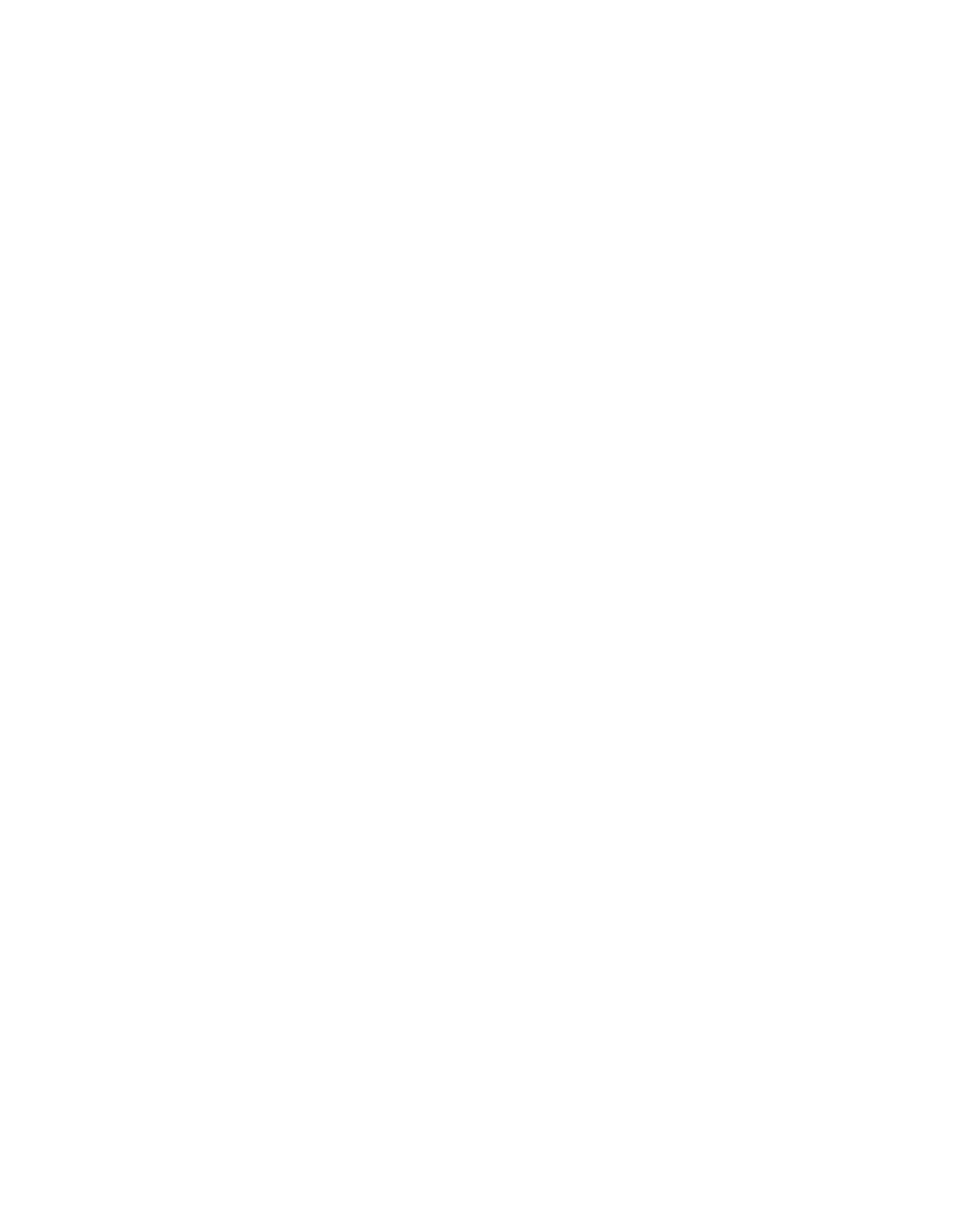

# **PE R M I T S A N D CE R T I F I C A T E S B Y - L A W N <sup>O</sup> 4 5 1**

**CHAPTER 6:**

**Provisions Relating to Occupancy Certificates**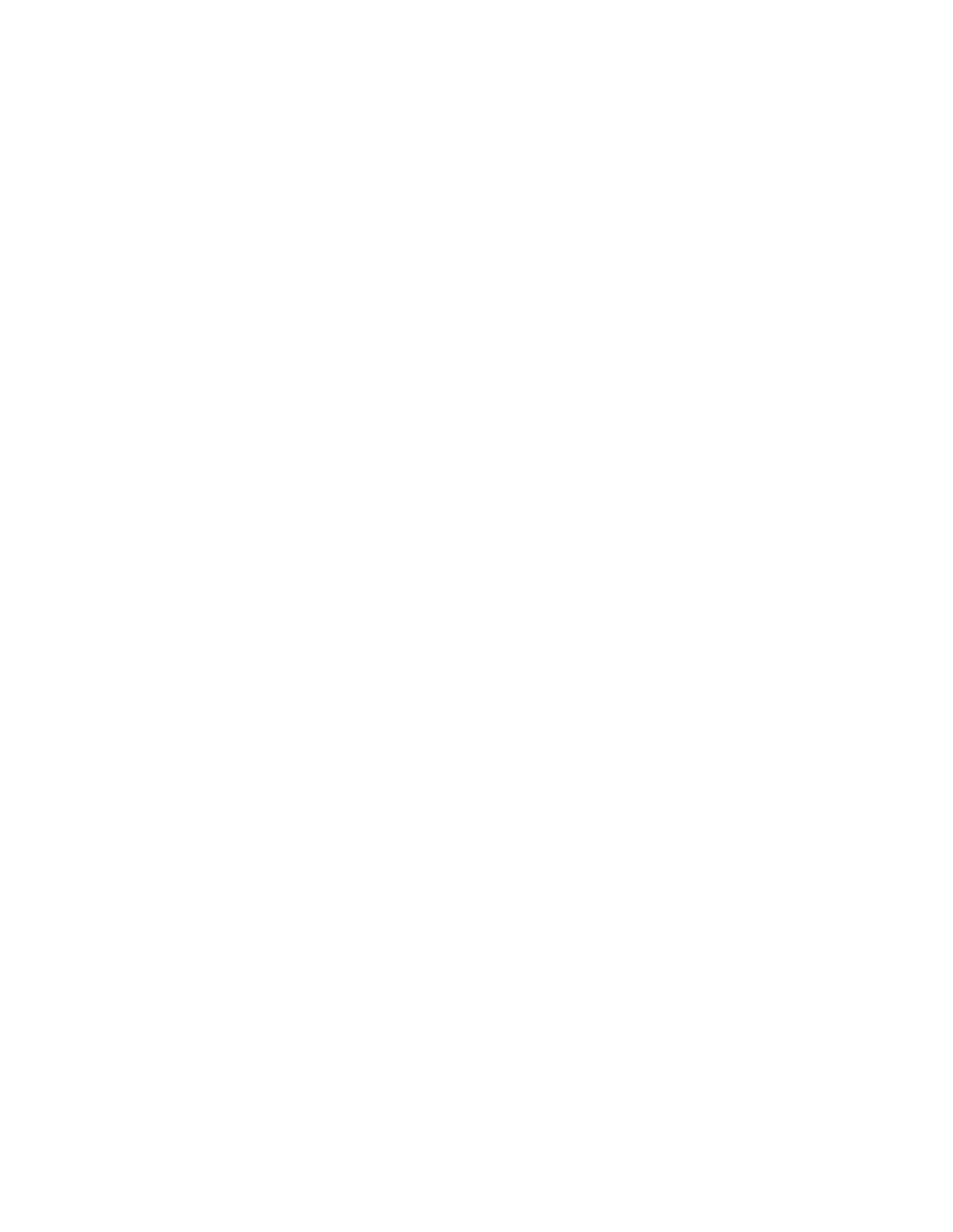**Chapter 6 Provisions Relating to Occupancy Certificates**

# **Division 6.1: General Provisions**

## **6.1.1 Requirement to obtain an occupancy certificate**

An occupancy certificate is required for all non-residential uses, including temporary uses.

An occupancy certificate is also required for uses accessory to residential (home-based professional activities, bed and breakfast, intergenerational dwelling, boarding and keep of horses, etc.).

## **6.1.2 Uses not requiring an occupancy certificate**

An exemption from the obligation to obtain an occupancy certificate does not absolve from the obligation to comply with the urban planning by-laws and any other applicable by-law.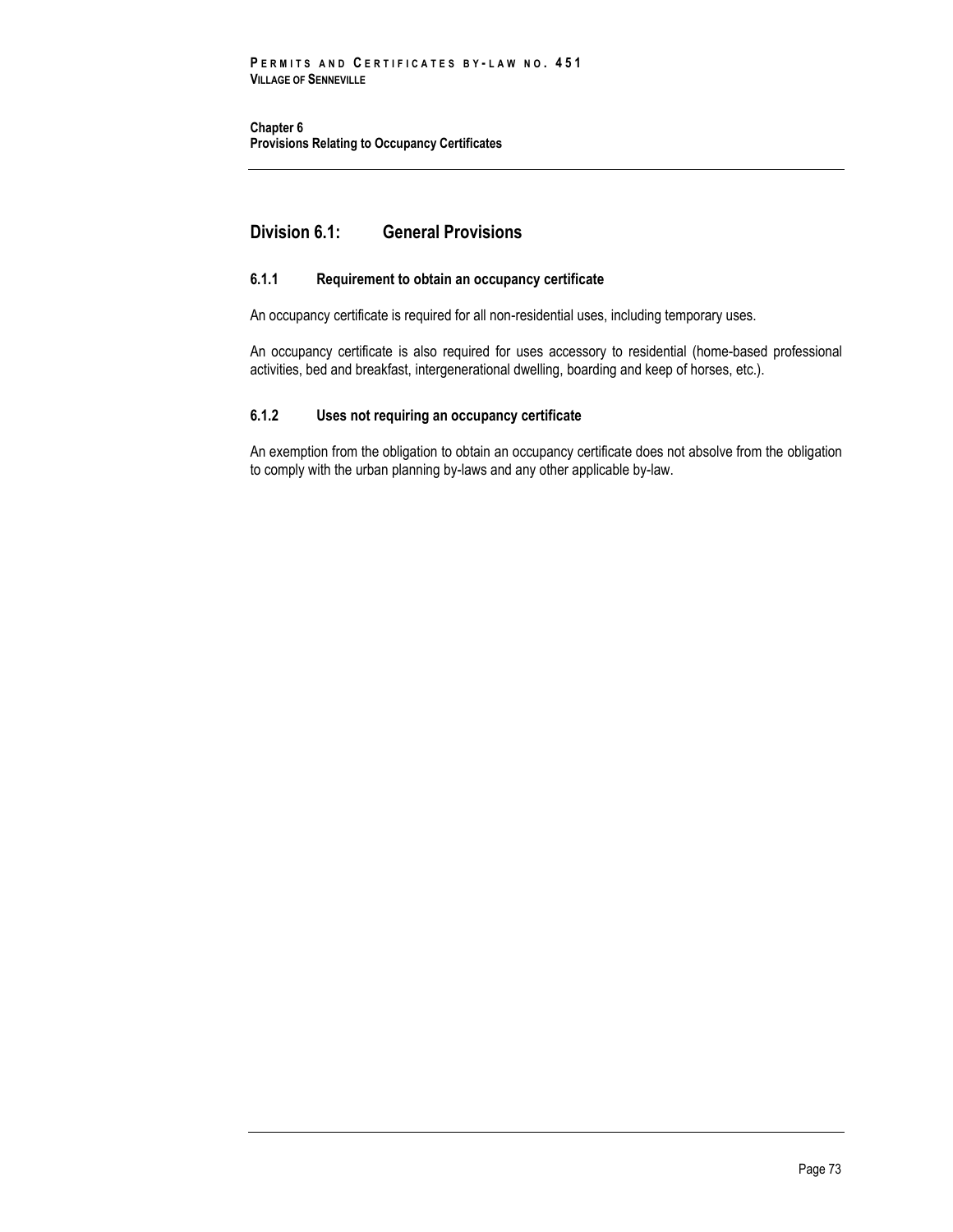# **Division 6.2: Application for an Occupancy Certificate**

## **6.2.1 Content of an occupancy certificate application**

An occupancy certificate application must include the following plans and documents:

- 1. Owner's name, address and telephone number, or when applicable, those of his/her authorized representative (complete contact details);
- 2. Current use of the immovable or of the part thereof as well as a description of the proposed occupancy;
- 3. Postal address or cadastral number of the concerned immovable;
- 4. The date on which the occupation will begin;
- 5. A plan showing existing and projected use;
- 6. A plan showing existing and projected parking areas;
- 7. Any other information deemed necessary by the designated official for the application's review.

If work is required for the said use, a permit or certificate application must be submitted by the applicant.

### **6.2.2 Documents required for tourist accommodations**

In addition to the plans and documents required in section 6.2.1, the following plans and documents must be submitted upon the application for an occupancy certificate seeking to establish tourist accommodations (bed and breakfast):

- 1. A classification certificate for the tourist accommodation establishment as required by law;
- 2. The type of tourist establishment;
- 3. The number of rooms or beds available.

## **6.2.3 Documents required for a temporary use**

In addition to the plans and documents required in section 6.2.1, a declaration from the owner of the location authorizing temporary occupation of the location, must be submitted upon application for an occupancy certificate involving a temporary use carried out elsewhere than on applicant's lot or in his/her building.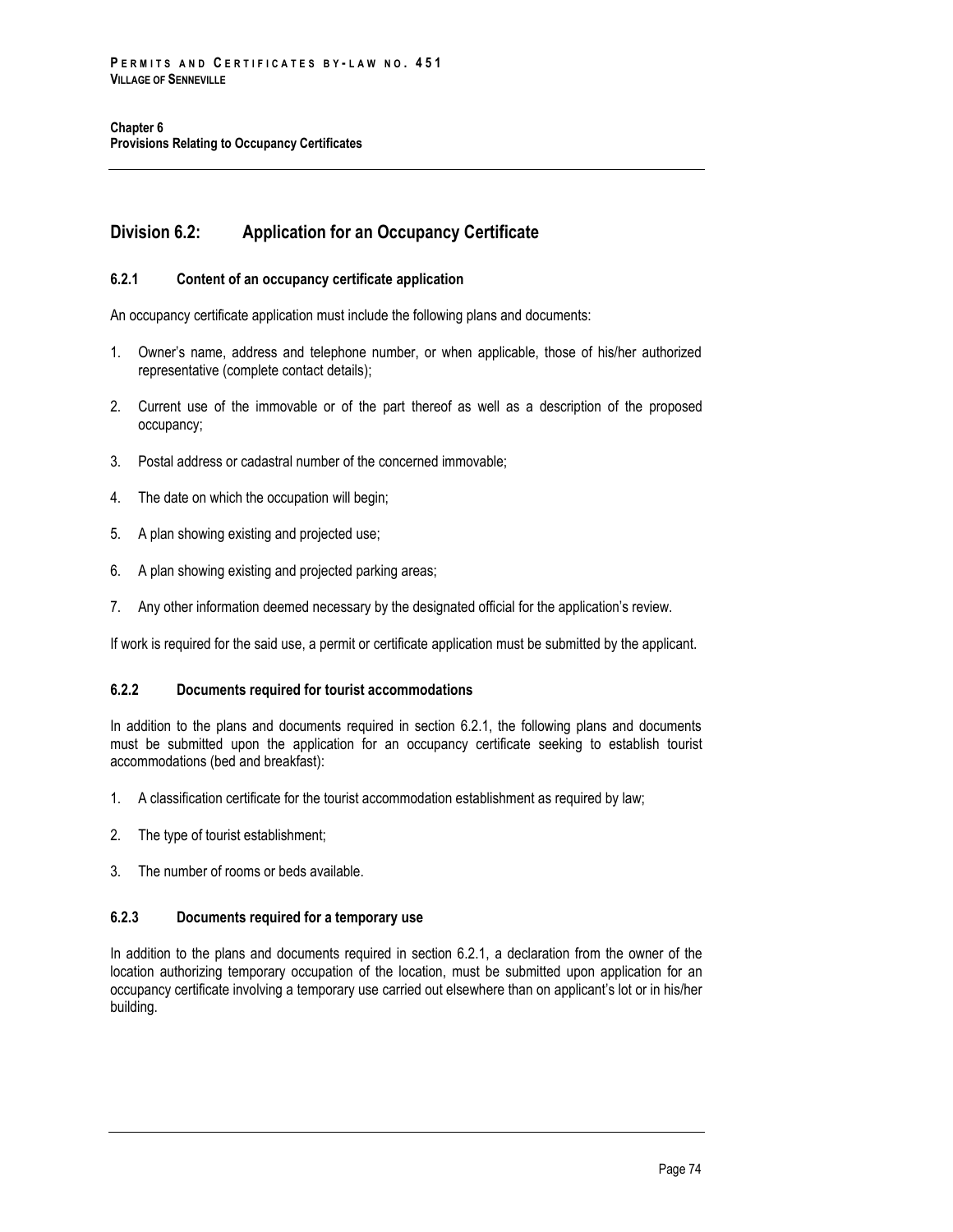**Chapter 6 Provisions Relating to Occupancy Certificates**

# **Division 6.3: Conditions of Issuance**

## **6.3.1 Conditions of issuance of an occupancy certificate**

The designated official issues an occupancy certificate if the following conditions are respected:

- 1. The application is compliant with the use prescribed in the urban planning by-laws;
- 2. The application is complete, including the payment of applicable fees.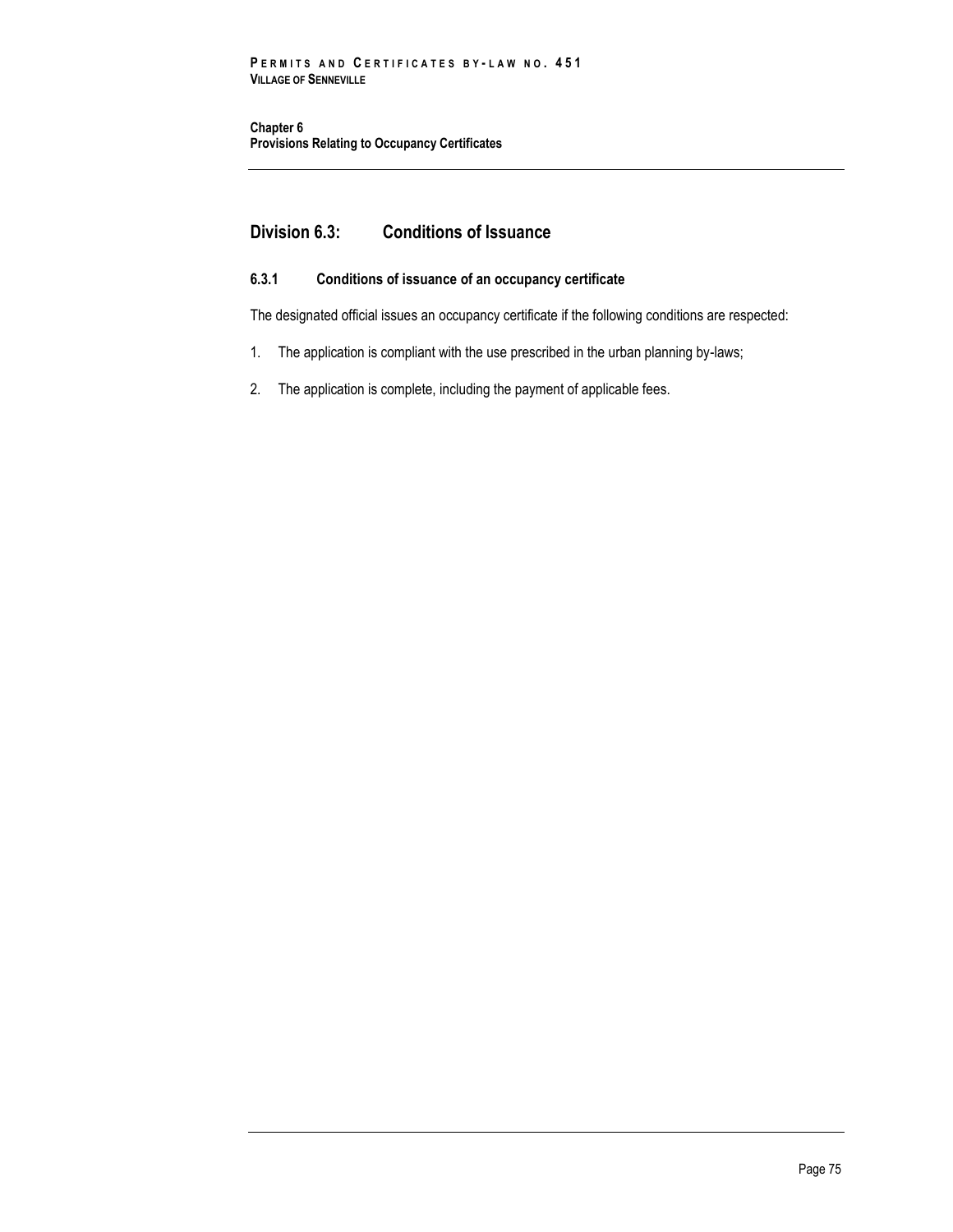# **Division 6.4: Specific Provisions**

## **6.4.1 Invalidity of an occupancy certificate**

The occupancy certificate becomes null and void in any of the following cases:

- 1. The occupancy is not carried out in compliance with the provisions of the urban planning by-laws and at the conditions stated in the occupancy certificate;
- 2. A modification was made on the application without the approval of the designated official;
- 3. The occupancy certificate was issued on the basis of false or erroneous information, declarations, plans or documents;
- 4. The use must begin within the 6 months following the occupancy certificate's issuance. Otherwise, a new application must be submitted to the designated official.

## **6.4.2 Duration of an occupancy certificate**

No limit of duration is prescribed for occupancy certificates.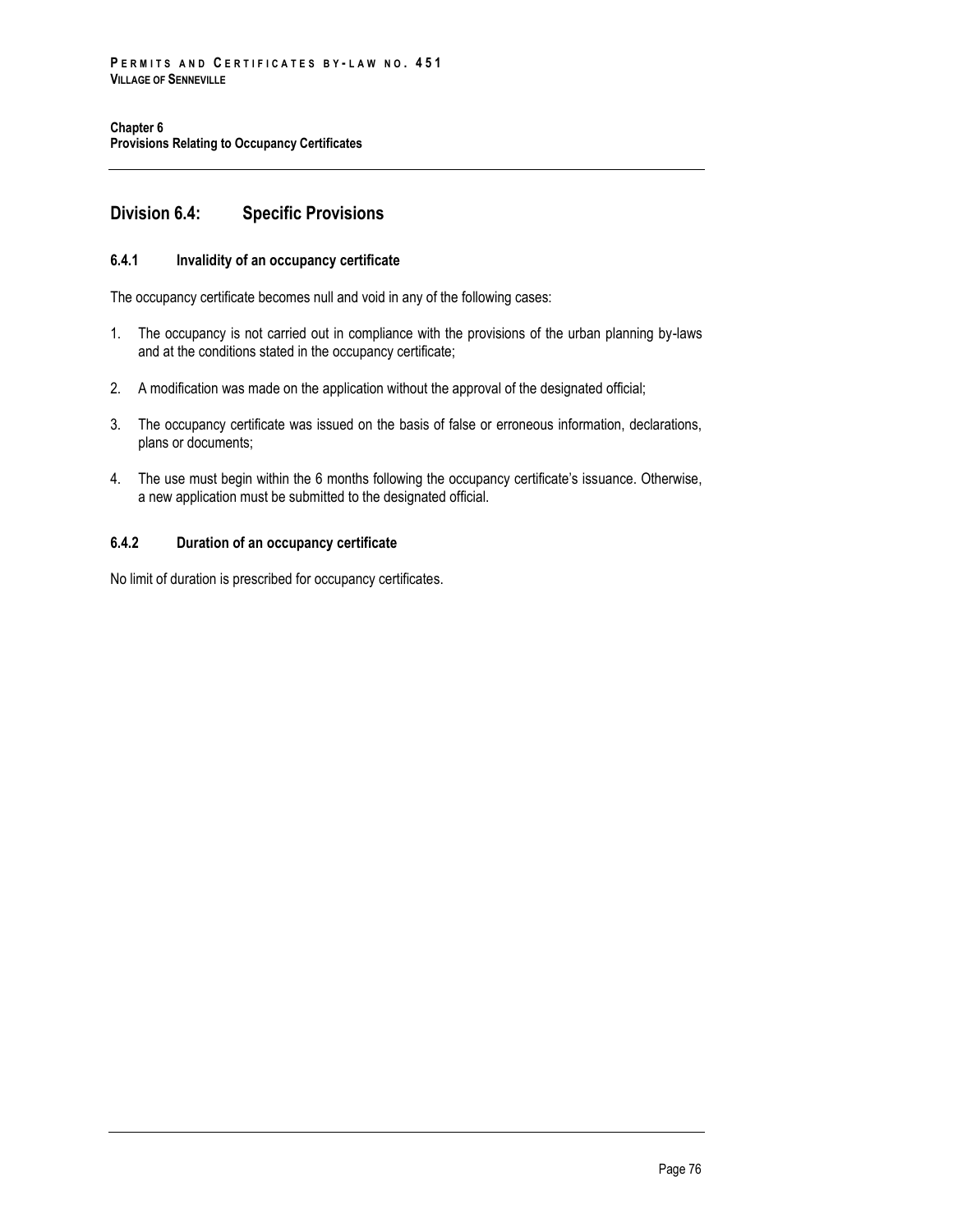

# **PE R M I T S A N D CE R T I F I C A T E S B Y - L A W N <sup>O</sup> 4 5 1**

**CHAPTER 7:**

**Provisions Relating to Fees**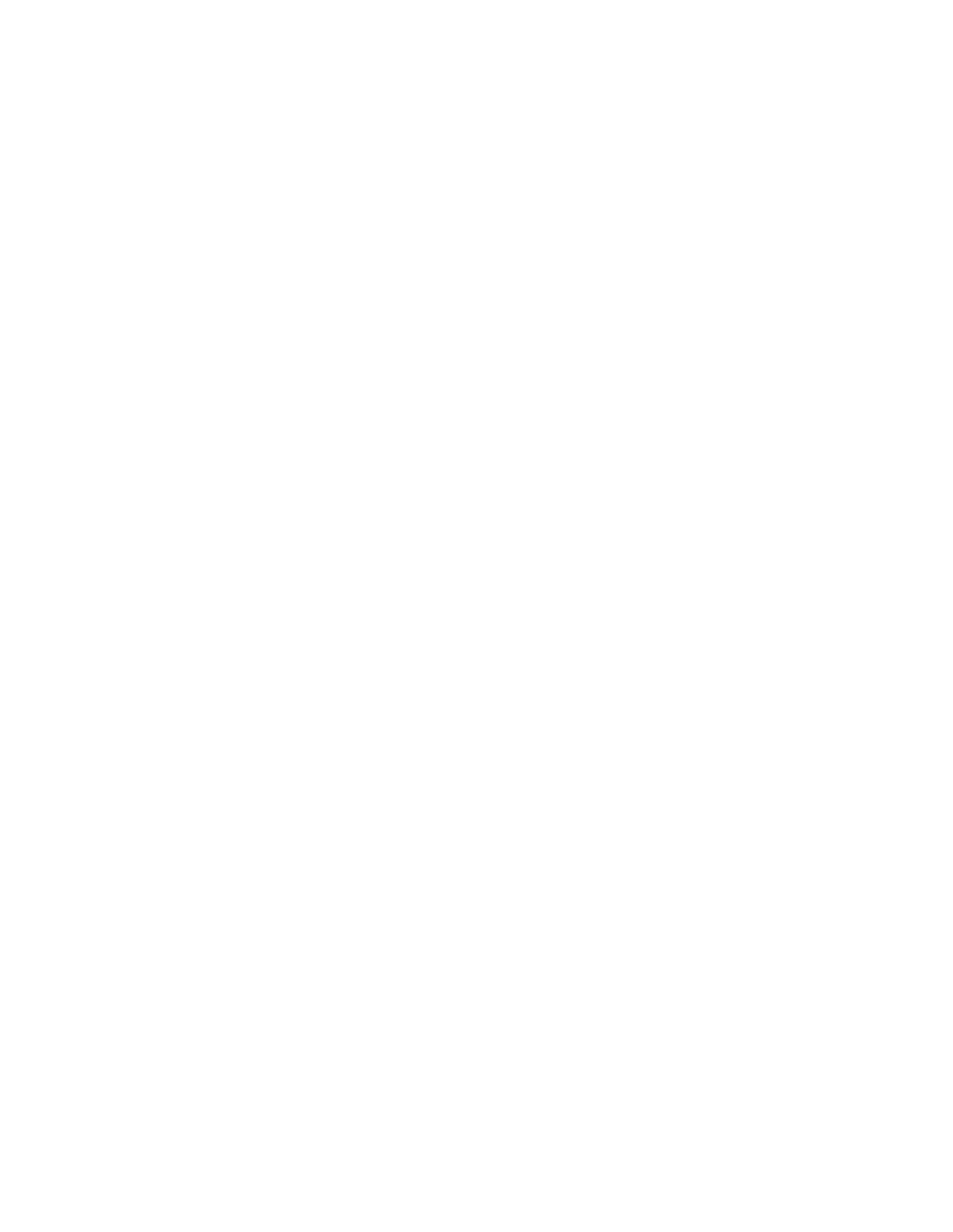# **Division 7.1: Fees Applicable to Permits and Certificates**

## **7.1.1 Building permit**

The following fee applies upon application for building permit concerning a residential use:

| <b>Interventions</b> |                                                            | <b>Applicable Fee</b>                                     |  |
|----------------------|------------------------------------------------------------|-----------------------------------------------------------|--|
| 1.                   | New main building and reconstruction                       | \$750 + \$3 per \$1,000 of the total value<br>of the work |  |
| 2.                   | Extension of a main building                               | $$125 + $3$ per \$1,000 of the total value<br>of the work |  |
| 3.                   | New accessory building and reconstruction                  | $$75 + $3$ per \$1,000 of the total value of<br>the work  |  |
| 4.                   | Extension of an accessory building                         | $$50 + $3$ per \$1,000 of the total value of<br>the work  |  |
| 5.                   | Partial building permit                                    | \$100                                                     |  |
| 6.                   | Renewal of building permit                                 | Half of the initial permit's cost                         |  |
| 7.                   | Renewal of a building permit under previous planning bylaw | \$50                                                      |  |

The following fee applies upon application for building permit concerning a non-residential use:

| <b>Interventions</b> |                                                            | <b>Applicable Fee</b>                                       |  |
|----------------------|------------------------------------------------------------|-------------------------------------------------------------|--|
| 1.                   | New main building and reconstruction                       | \$1,500 + \$3 per \$1,000 of the total value<br>of the work |  |
| 2.                   | Extension of a main building                               | $$250 + $3$ per \$1,000 of the total value<br>of the work   |  |
| 3.                   | New accessory building and reconstruction                  | $$125 + $3$ per \$1,000 of the total value<br>of the work   |  |
| 4.                   | Extension of an accessory building                         | \$75+ \$3 per \$1,000 of the total value of<br>the work     |  |
| 5.                   | Partial building permit                                    | \$200                                                       |  |
| 6.                   | Renewal of building permit                                 | Half of the initial permit's cost                           |  |
| 7.                   | Renewal of a building permit under previous planning bylaw | \$100                                                       |  |

\_\_\_\_\_\_\_\_\_\_\_\_\_\_\_\_\_\_\_\_\_\_\_\_\_\_\_\_\_\_\_\_\_\_\_\_\_\_\_\_\_\_\_\_\_\_ Modified by By-law no. 451-1 in force on July 2, 2015. Modified by By-law no. 451-3 in force on March 7, 2019.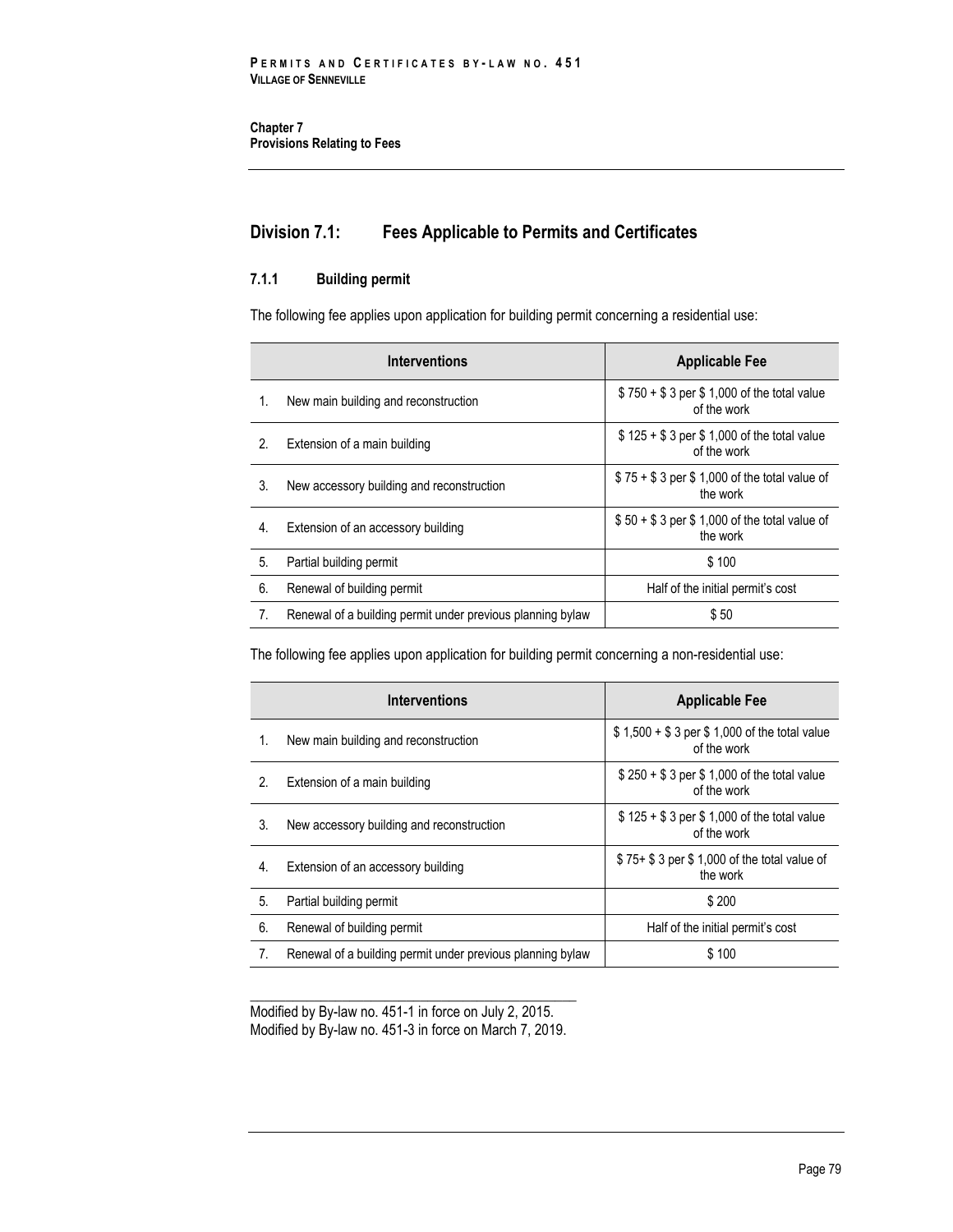## **7.1.2 Subdivision permit**

The following fee applies upon application for a subdivision permit:

| <b>Interventions</b> |                                                                                                                                | <b>Applicable Fee</b> |  |
|----------------------|--------------------------------------------------------------------------------------------------------------------------------|-----------------------|--|
|                      | Cadastral operation for a lot that cannot receive a main<br>structure or a lot on which a main structure is already<br>erected | \$100 per lot         |  |
| 2.                   | Cadastral operation for a lot receiving a main structure                                                                       | \$500 per lot         |  |
|                      | Cadastral operation for a street                                                                                               | \$1000                |  |

\_\_\_\_\_\_\_\_\_\_\_\_\_\_\_\_\_\_\_\_\_\_\_\_\_\_\_\_\_\_\_\_\_\_\_\_\_\_\_\_\_\_\_\_\_\_ Modified by Bylaw no. 451-1 in force on July 2, 2015.

## **7.1.3 Certificate of authorization**

The following fee applies upon application for a certificate of authorization:

|             | <b>Interventions</b>                                                                         | <b>Applicable Fee</b>                                                                                                                |
|-------------|----------------------------------------------------------------------------------------------|--------------------------------------------------------------------------------------------------------------------------------------|
| 1.          | Displacement of a main building                                                              | \$100                                                                                                                                |
| 2.          | Displacement of an accessory building                                                        | \$50                                                                                                                                 |
| 3.          | Demolition of a main building                                                                | Residential use: \$100<br>Other use: $$200$                                                                                          |
| 4.          | Demolition of an accessory building                                                          | Residential use: \$50<br>Other use: $$100$                                                                                           |
| 5.          | Renovation work on a main building – residential<br>use                                      | Works valued at less than $$10000: $50$<br>Work valued at \$10,000 or more: $$75 + $3$ per \$1,000 of the<br>total value of the work |
| 6.          | Renovation work on an accessory building -<br>residential use                                | Work valued at less than \$10,000: \$0<br>Work valued at \$10 000 or more: $$50 + $3$ per \$1 000 of the<br>total value of the work  |
| $7_{\cdot}$ | Renovation work on a main building – non-<br>residential use                                 | $$125 + $3$ per 1 000 \$ of the total value of the work                                                                              |
| 8.          | Renovation work on an accessory building - non<br>residential use                            | $$75 + $3$ per 1 000 \$ of the total value of the work                                                                               |
| 9.          | Construction, replacement, extension of a<br>construction: sidewalk, path, various equipment | \$25                                                                                                                                 |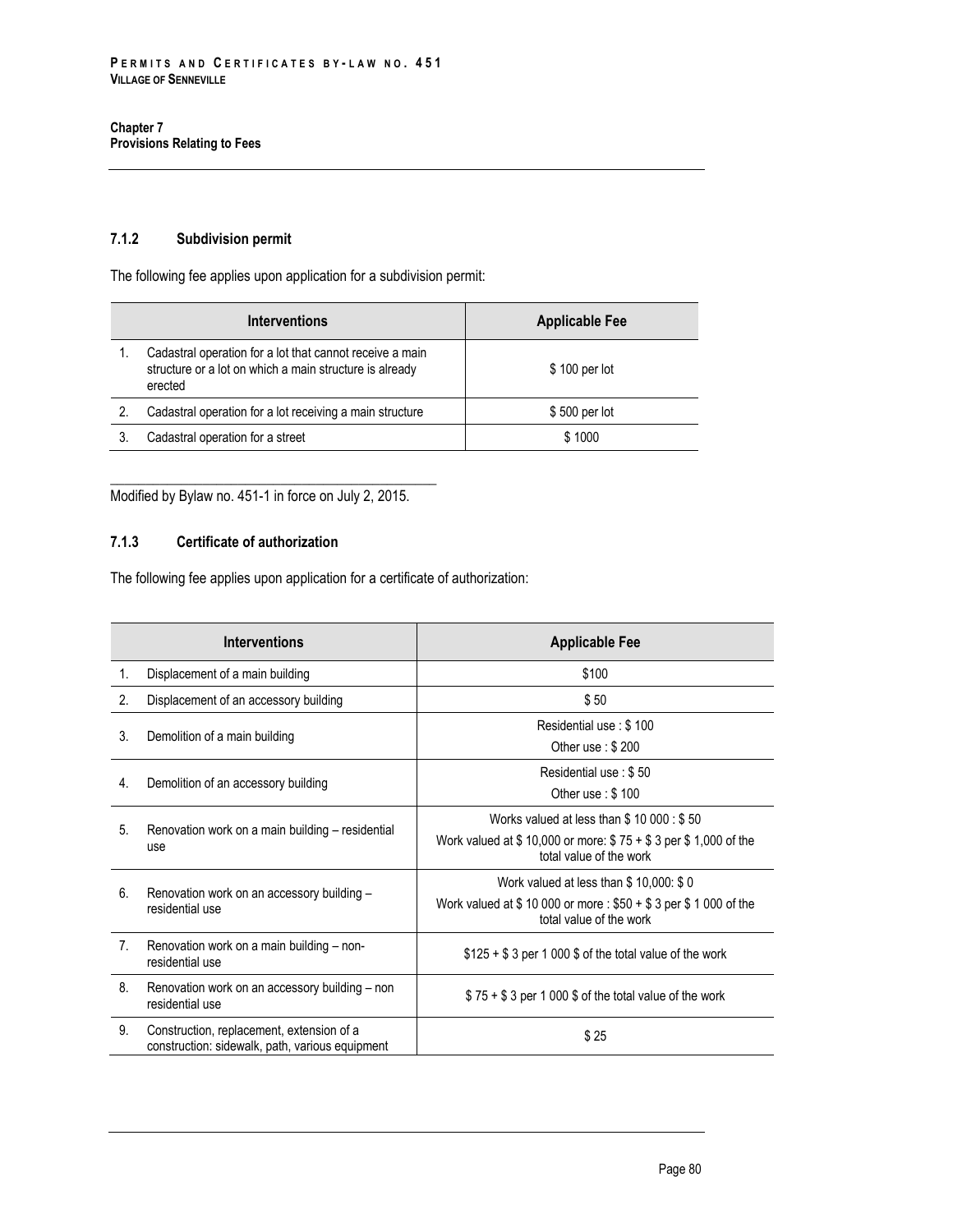|     | <b>Interventions</b>                                                                                                                                                                                                                                                         | <b>Applicable Fee</b>                                                 |
|-----|------------------------------------------------------------------------------------------------------------------------------------------------------------------------------------------------------------------------------------------------------------------------------|-----------------------------------------------------------------------|
|     | (tank, heat pump, etc.), access staircase, patio,<br>pergolas, entrance pergolas, water garden, outdoor<br>fireplace, antenna detached, play equipment<br>(tennis) and other constructions not listed in this<br>article where a certificate of authorization is<br>required |                                                                       |
| 10. | Construction, replacement, extension of a<br>construction: ramp, elevating device, projections<br>(awning, cornice, awning, eaves), veranda, solar<br>collector, balcony, gallery, porch, domestic wind<br>turbine.                                                          | \$50                                                                  |
|     | 11. Construction, installation or replacement of a pool<br>or of a hot tub                                                                                                                                                                                                   | \$50                                                                  |
|     | 12. Establishment and extension of a parking area                                                                                                                                                                                                                            | 5 parking spaces or less : \$50<br>More than 5 parking spaces : \$100 |
|     | 13. Establishment and extension of a loading and<br>unloading space                                                                                                                                                                                                          | \$100                                                                 |
|     | 14. Establishment and extension of a driveway as part<br>of an integrated project                                                                                                                                                                                            | \$500                                                                 |
| 15. | Installation (construction), reconstruction,<br>extension or renovation of a fence, a low wall, a<br>retaining wall, entrance gate and pilasters                                                                                                                             | \$50<br>Renovation: \$0                                               |
| 16. | Tree felling                                                                                                                                                                                                                                                                 | \$100 for the first 3 trees + \$25 per additional tree                |
| 17. | Felling of a tree, if the applicant provides the<br>professional report                                                                                                                                                                                                      | \$25                                                                  |
| 18. | Felling of a tree for a silvicultural exploitation                                                                                                                                                                                                                           | \$1000                                                                |
| 19. | Installation, extension, replacement or<br>displacement of a sign                                                                                                                                                                                                            | \$50                                                                  |
| 20. | Installation of a public utility antenna                                                                                                                                                                                                                                     | \$500                                                                 |
| 21. | Interventions in the bank, shoreline or flood plain<br>(not covered by another category)                                                                                                                                                                                     | \$50                                                                  |
|     | 22. Interventions in a wetland and its buffer strip (not<br>covered by another category)                                                                                                                                                                                     | \$50                                                                  |
| 23. | Installation, renovation, extension, displacement or<br>reconstruction of a stand-alone water treatment<br>system                                                                                                                                                            | \$100                                                                 |
| 24. | Installation or displacement of a ground water<br>catchment structure or system, including its<br>installation, substantial modification or replacement<br>and installation of a geothermal system                                                                           | \$100                                                                 |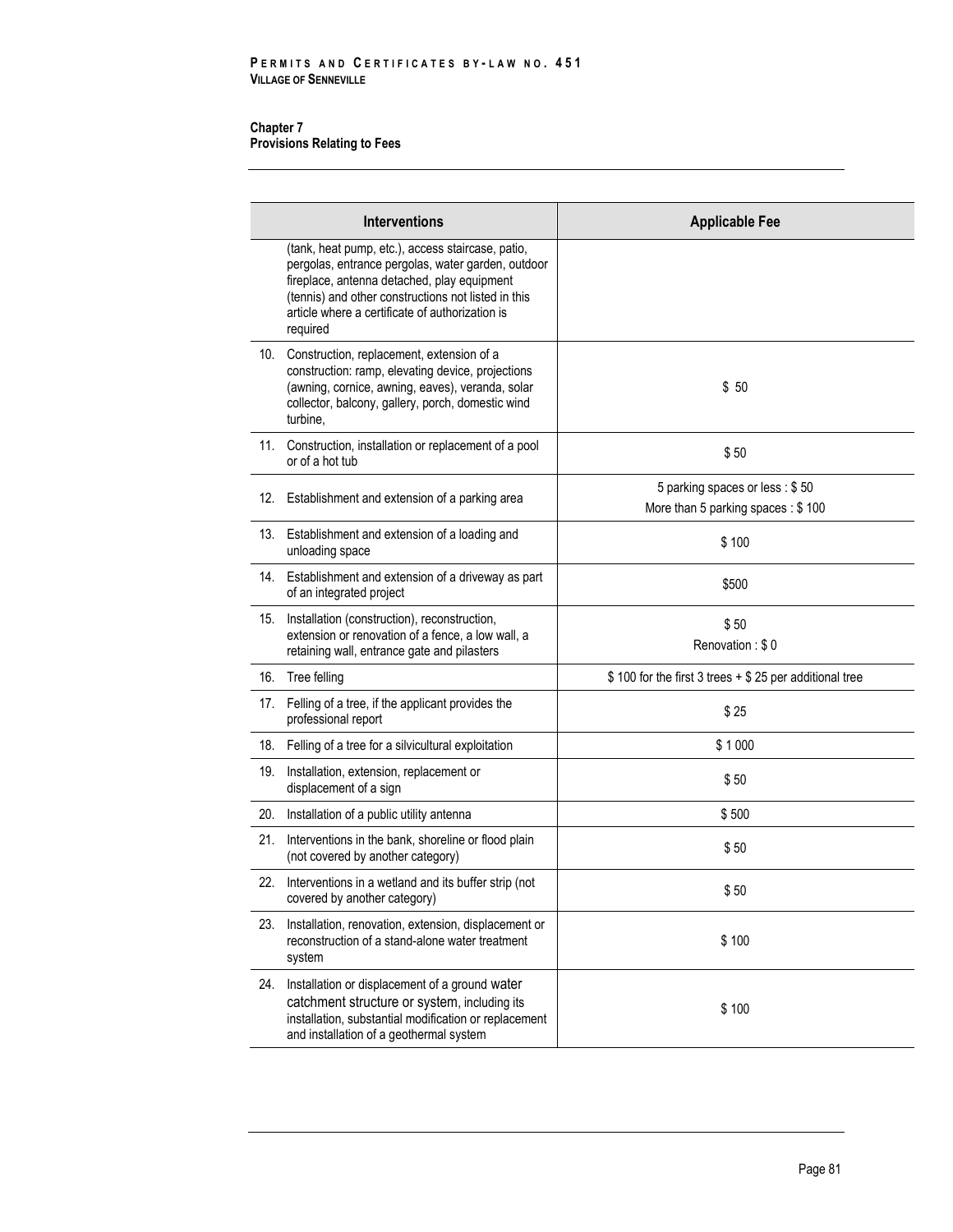|     | <b>Interventions</b>                                                                                                               | <b>Applicable Fee</b> |
|-----|------------------------------------------------------------------------------------------------------------------------------------|-----------------------|
| 25. | Filling and excavation operations on an area of 100<br>square meters or less                                                       | \$0                   |
| 26. | Filling and excavation operations on an area of 100<br>square meters or more                                                       | \$50                  |
| 27. | Change of use or purpose of an immovable or part<br>of an immovable                                                                | \$50                  |
| 28. | Leveling of land                                                                                                                   | \$0                   |
| 29. | Operations and drilling or pile driving and<br>construction of permanent facilities to a depth of<br>more than fifteen (15) meters | \$150                 |
| 30. | Temporary construction                                                                                                             | \$0                   |
| 31. | Renewal of a certificate of authorization                                                                                          | Half of initial cost  |
| 32. | Renewal of a certificate of authorization issued<br>under the former urban planning by-law                                         | \$50                  |

\_\_\_\_\_\_\_\_\_\_\_\_\_\_\_\_\_\_\_\_\_\_\_\_\_\_\_\_\_\_\_\_\_\_\_\_\_\_\_\_\_\_\_\_\_\_ Modified by By-law no. 451-1 in force on July 2, 2015. Modified by By-law no. 451-2 in force on May 4, 2016. Modified by By-law no. 451-3 in force on March 7, 2019.

## **7.1.4 Occupancy certificate**

The following fee applies upon application for an occupancy certificate:

| <i>interventions</i> |                              | <b>Applicable Fee</b> |  |
|----------------------|------------------------------|-----------------------|--|
|                      | Non-residential use          | \$250                 |  |
|                      | Use accessory to residential | \$50                  |  |
|                      | Temporary use                | \$0                   |  |

\_\_\_\_\_\_\_\_\_\_\_\_\_\_\_\_\_\_\_\_\_\_\_\_\_\_\_\_\_\_\_\_\_\_\_\_\_\_\_\_\_\_\_\_\_\_\_\_\_\_\_\_\_\_ Modified by By-law no. 451-3 in force on March 7, 2029.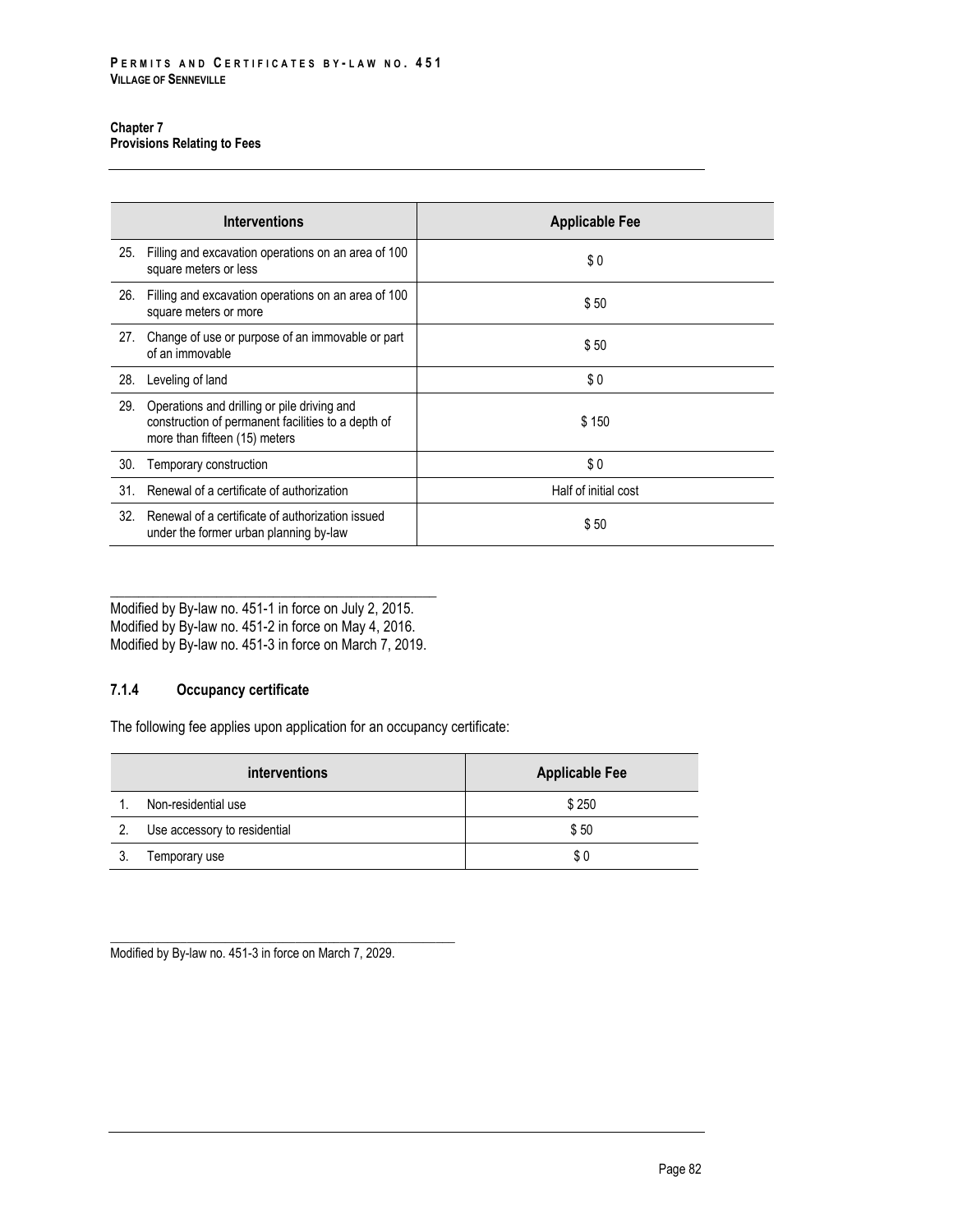# **Division 7.2: Fees Applicable to Specific Applications**

## **7.2.1 Other applicable fees**

The following fee applies upon the following specific applications:

| <b>Interventions</b> |                                                                                                                                                                                                                                                                   | <b>Applicable Fee</b> |  |
|----------------------|-------------------------------------------------------------------------------------------------------------------------------------------------------------------------------------------------------------------------------------------------------------------|-----------------------|--|
|                      | Request for a modification to urban planning by-laws aimed<br>at: the limits of the zones (modification or creation of zones),<br>the main uses, the standards for the location of the main<br>building, the integrated projects and the subdivision<br>standards | \$2000                |  |
| 2.                   | Request for a modification to urban planning by-laws (for<br>objects not referred to in paragraph 1)                                                                                                                                                              | \$1000                |  |
|                      | Request for a modification to the Master Plan                                                                                                                                                                                                                     | \$1000                |  |

The preceding fees exclude the publication fees required by law.

\_\_\_\_\_\_\_\_\_\_\_\_\_\_\_\_\_\_\_\_\_\_\_\_\_\_\_\_\_\_\_\_\_\_\_\_\_\_\_\_\_\_\_ Modified by By-law no. 451-3 in force on March 7, 2029.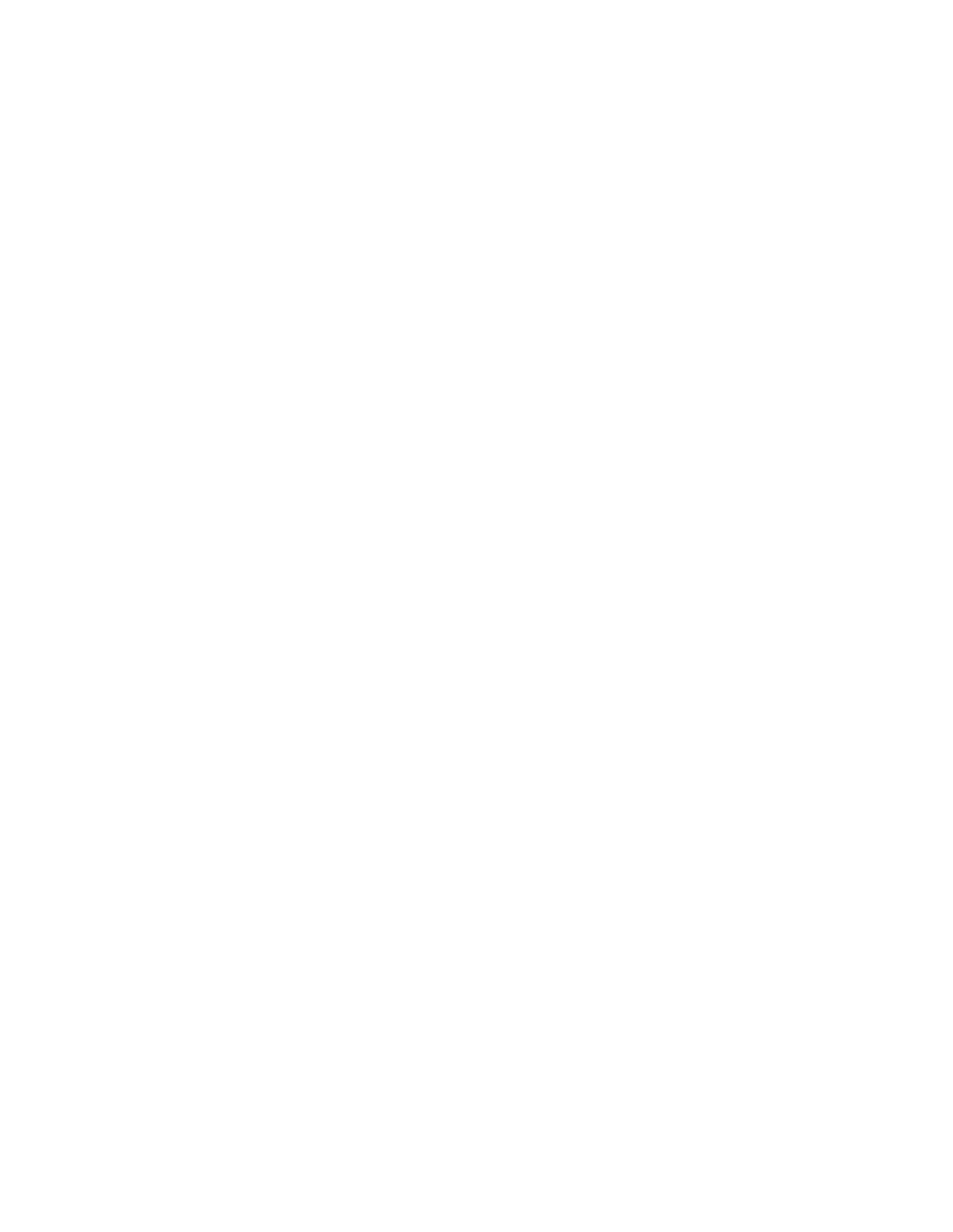

# **PE R M I T S A N D CE R T I F I C A T E S B Y - L A W N <sup>O</sup> 4 5 1**

# **CHAPTER 8:**

**Final Provisions**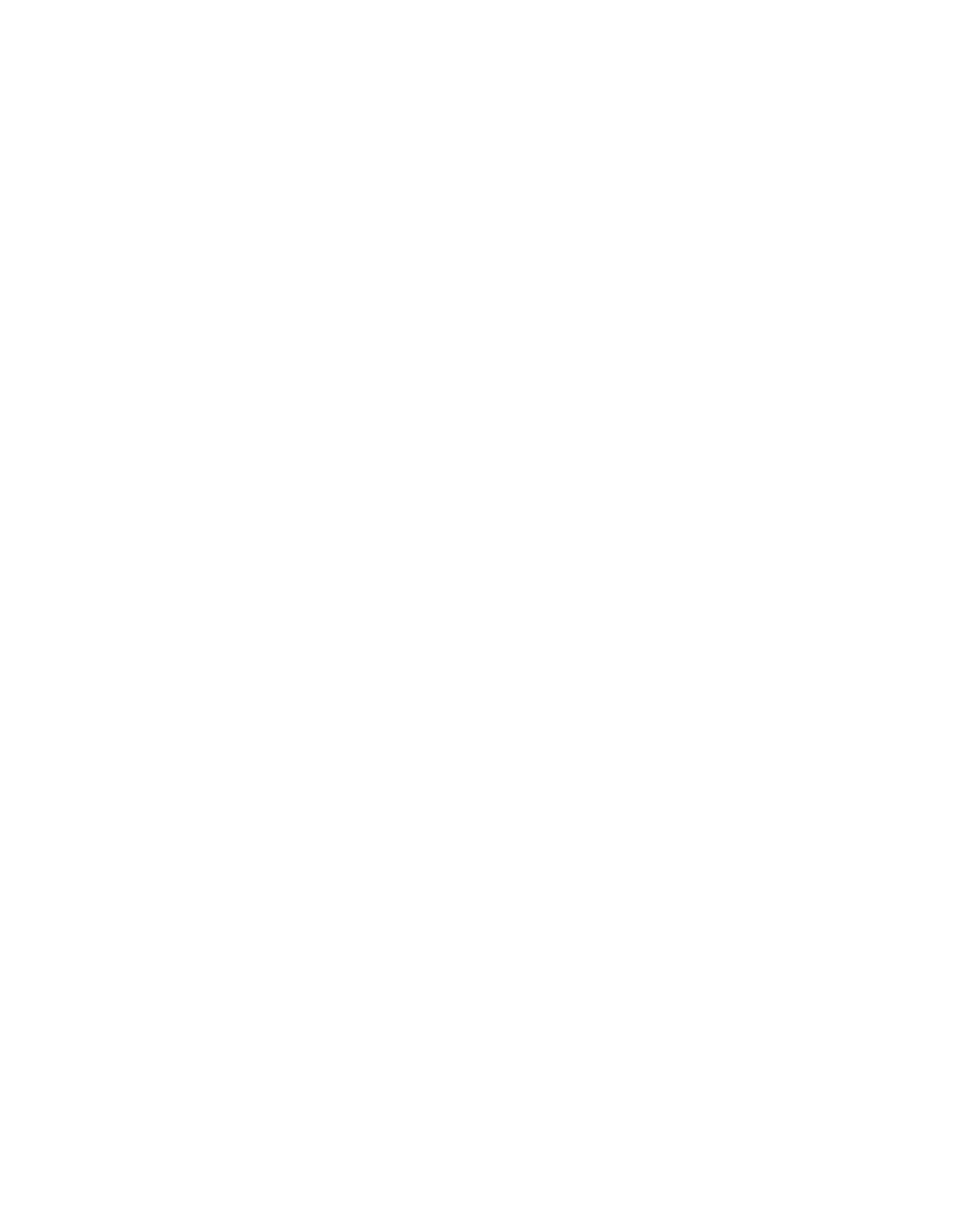**Chapter 8 Final Provisions** 

# **Division 8.1: Penal Provisions and Coming into Force**

#### **8.1.1 Infractions and penalties: general provisions**

Whomever contravenes the provisions of the present by-law is committing an infraction.

An infraction to the present by-law exposes the offender to the following fines (in all cases, court and prosecution fees are added):

|                       | <b>Individual</b> |         | Corporation |         |
|-----------------------|-------------------|---------|-------------|---------|
|                       | Minimum           | Maximum | Minimum     | Maximum |
| <b>First offense</b>  | \$500             | \$1.000 | \$1,000     | \$2.000 |
| <b>Repeat offense</b> | \$1,000           | \$2,000 | \$2,000     | \$4,000 |

The delay for payment of fines and fees imposed in accordance with the present by-law, and the consequences of default of payment of the said fines and fees within the prescribed delays are established in conformity with the *Code of Penal Procedure of Quebec*, RSQ, c C-25.1.

If an infraction lasts more than one day, the infraction committed each day is deemed to be a distinct infraction and the applicable penalties for each of the infractions may be imposed for each day the infraction lasts, in conformity with the present section.

### **8.1.2 Infractions and penalties: provisions specific to the felling of trees**

Whomever contravenes the provisions of the present by-law relating to the felling of trees is committing an infraction.

An infraction to the present by-law concerning the felling of trees exposes the offender to a minimum fine of \$ 1,000 to which is added:

- 1. In the case of felling over an area that is less than 1 hectare, a minimum fine of \$ 100 and a maximum of \$ 200 per illegally felled tree, up to \$ 5 000;
- 2. In the case of a felling over an area of 1 hectare or more, a minimum fine of \$ 5,000 and a maximum of \$15,000 per deforested hectare to which is added, for each fraction of hectare of deforested area, an amount determined in compliance with the preceding sub-paragraph.

In all cases, court and prosecution fees are added. The amounts mentioned in the preceding subparagraphs are doubled in the case of a repeated offense.

The delay for payment of fines and fees imposed in accordance with the present by-law, and the consequences of default of payment of the said fines and fees within the prescribed delays are established in conformity with the *Code of Penal Procedure of Quebec*, RSQ, c C-25.1.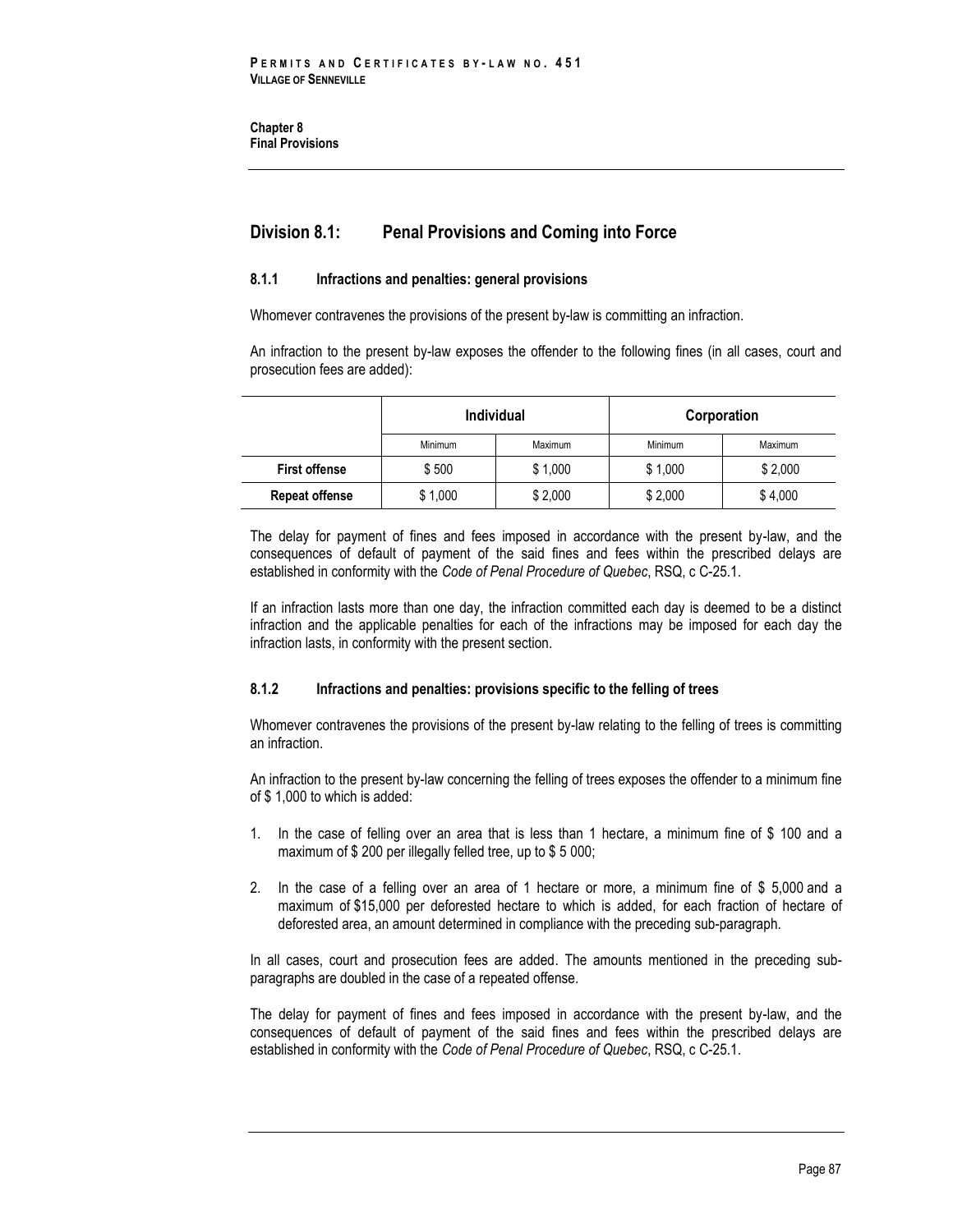#### **8.1.3 Infractions and penalties: provisions specific to the standalone waste water treatment systems**

Whoever does not comply with the provisions of the present by-law regarding the standalone waste water treatment systems, is committing an infraction.

An infraction to the present by-law concerning the standalone waste water treatment systems exposes the offender to the fines provided in section 8.1.1, except in the case of a breach to any of the objects referred to in section 89 and seq. of the Regulation concerning the evacuation and treatment of wastewater from isolated dwellings (Q.2., r.22). In these cases, the fines in said Regulation shall apply.

### **8.1.4 Infractions and penalties: provisions specific to the installations of water withdrawal facilities and of geothermal systems**

Whoever does not comply with the provisions of the present bylaw regarding the installations of water withdrawal facilities and of geothermal systems regulated under chapters III and IV of the Water Withdrawal and Protection Regulation (Q.2, r. 35.2) is committing an infraction.

An infraction to the present bylaw concerning the installations of water withdrawal facilities and of geothermal systems exposes the offender to the fines provided in section 8.1.1 except in the case of an infraction to any of the objects referred to in section 88 and seq. of the Water Withdrawal and Protection Regulation (Q.2, r. 35.2). In these cases, the fines in said Regulation shall apply.

\_\_\_\_\_\_\_\_\_\_\_\_\_\_\_\_\_\_\_\_\_\_\_\_\_\_\_\_\_\_\_\_\_\_\_\_\_\_\_\_\_\_\_\_\_\_ Modified by Bylaw no. 451-1 in force on July 2, 2015.

## **8.1.5 Coming into force**

The present by-law comes into force in compliance with the law.

(Signé / Signed Jane Guest) (Signé / Signed Joanne Bouclin)

**Mayor** Town Clerk